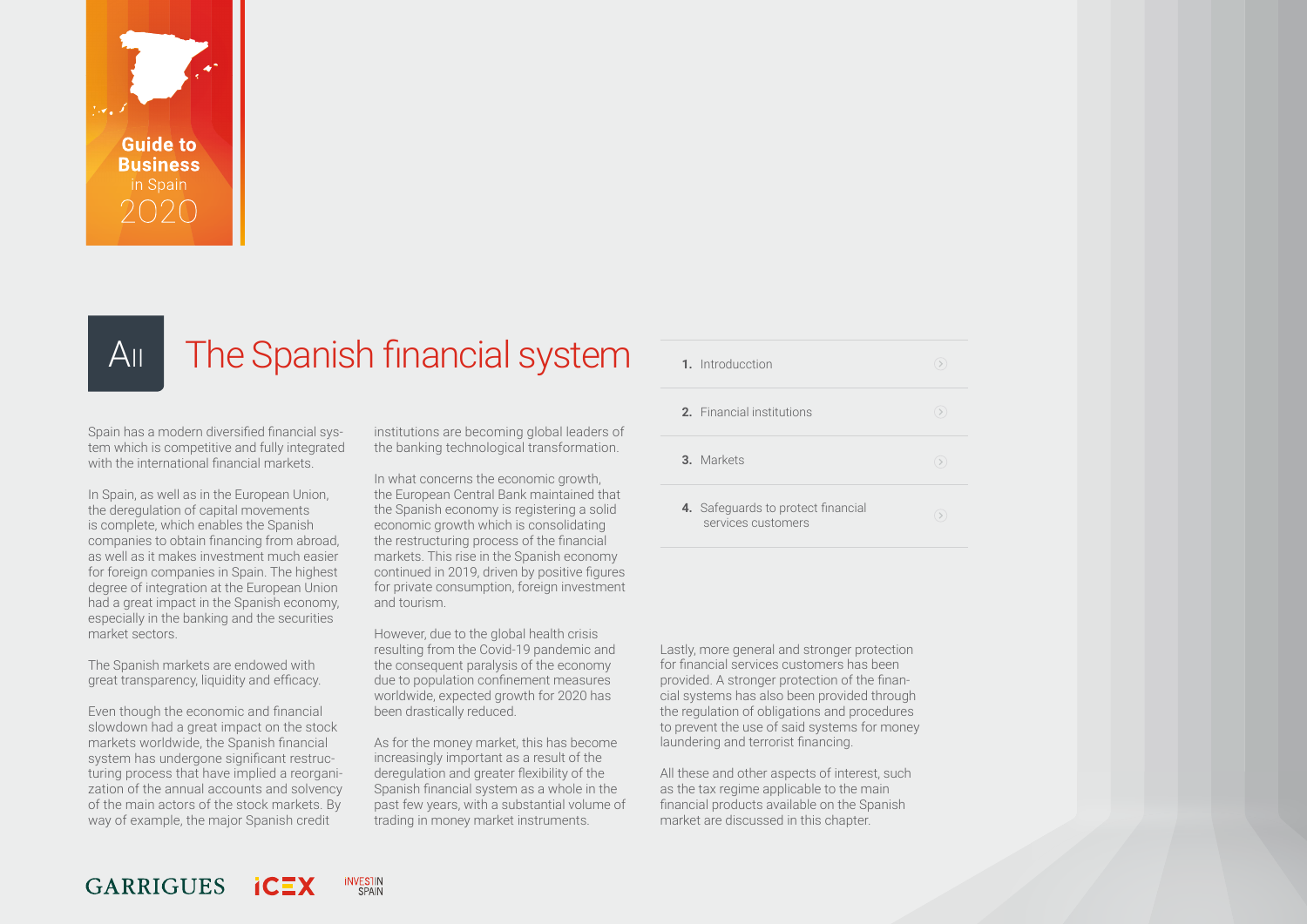<span id="page-1-0"></span>

**Guide to Business** in Spain  $\bigcap$ 



**4.** [Safeguards to protect financial](#page-34-0) services customers

 $\odot$ 

## 1. Introduction

From an institutional standpoint, a financial system can be defined as the group of institutions which generate, muster, administer and manage savings and investment in a political and economic system.

Spain has a diversified, modern, and competitive financial system, which is fully integrated within international financial markets.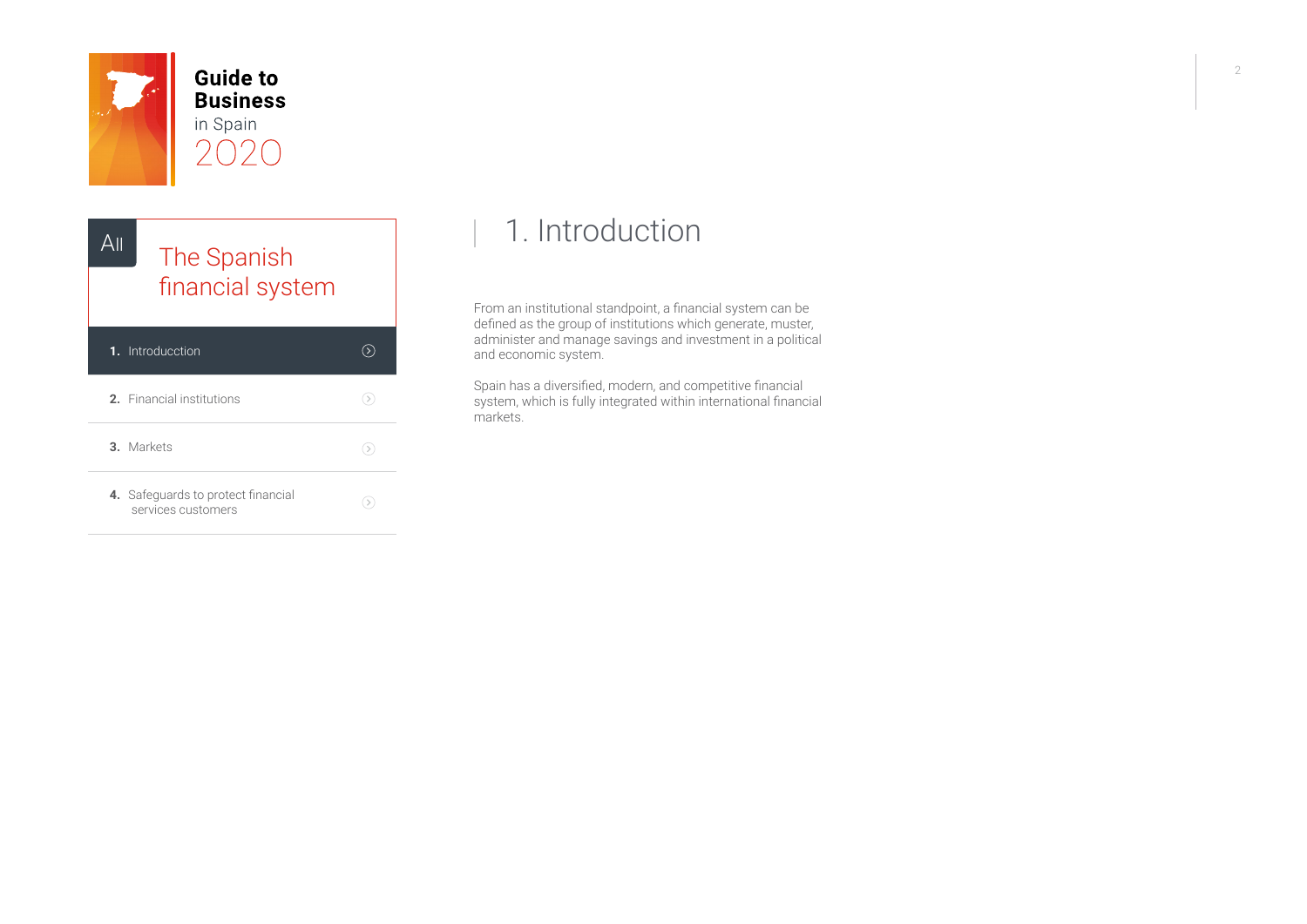<span id="page-2-0"></span>





## 2. Financial institutions

The main operators in the Spanish financial system can be classified as follows:

| <b>FINANCIAL SYSTEM OPERATORS</b>    |                                                                                                          |
|--------------------------------------|----------------------------------------------------------------------------------------------------------|
| <b>Central bank</b>                  | Credit institutions.                                                                                     |
| <b>Credit institutions</b>           | Spanish and foreign banks.                                                                               |
|                                      | Official Credit Institute (Instituto de Crédito Oficial, ICO).                                           |
|                                      | Savings Banks. Spanish Confederation of Savings Banks (Confederación Española de Cajas de Ahorro, CECA). |
|                                      | Credit Cooperatives.                                                                                     |
| <b>Financial auxiliaries</b>         | Credit Financial Establishments.                                                                         |
|                                      | Payment Institutions.                                                                                    |
|                                      | Electronic Money Institutions.                                                                           |
|                                      | Mutual Guarantee and Counter-guarantee Societies.                                                        |
|                                      | Valuation Companies.                                                                                     |
| <b>Collective investment Schemes</b> | Investment Funds:                                                                                        |
|                                      | · Financial.<br>• Non-financial.                                                                         |
|                                      | Investment Companies:                                                                                    |
|                                      | · Financial.<br>• Non-financial.                                                                         |
|                                      | Management Companies of Collective Investment Schemes.                                                   |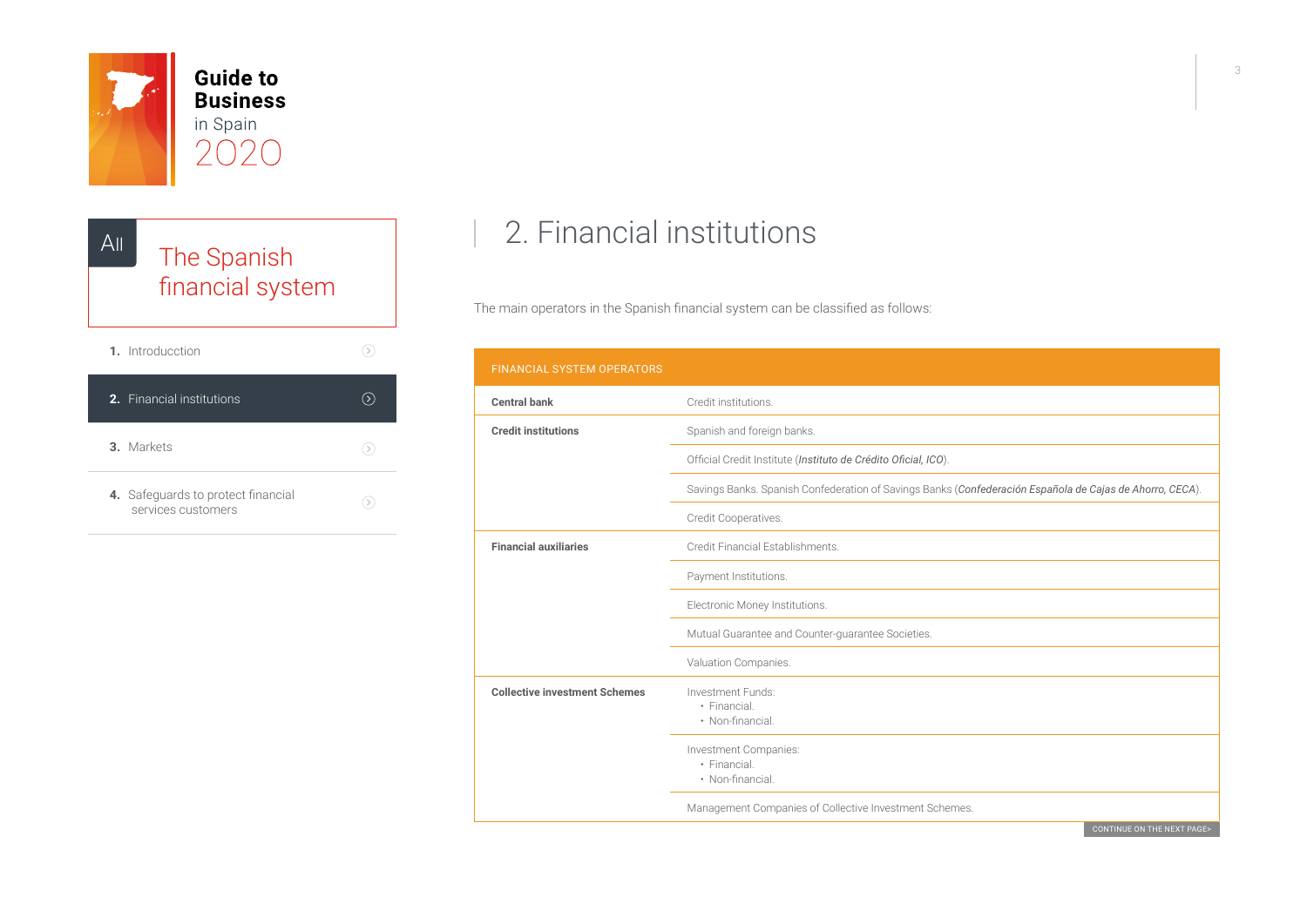

| <b>FINANCIAL SYSTEM OPERATORS</b>                                 |                                                                           |  |  |  |  |
|-------------------------------------------------------------------|---------------------------------------------------------------------------|--|--|--|--|
| <b>Investment Firms</b>                                           | Broker-Dealers.                                                           |  |  |  |  |
|                                                                   | Brokers.                                                                  |  |  |  |  |
|                                                                   | Portfolio Management Companies.                                           |  |  |  |  |
|                                                                   | Financial Advisory Firms.                                                 |  |  |  |  |
| <b>Closed-ended type Collective</b><br><b>Investment Entities</b> | Venture Capital Entities, including SME.                                  |  |  |  |  |
|                                                                   | Venture Capital Entities.                                                 |  |  |  |  |
|                                                                   | Closed-ended type collective investment entities.                         |  |  |  |  |
|                                                                   | European venture capital funds.                                           |  |  |  |  |
|                                                                   | European social entrepreneurship funds.                                   |  |  |  |  |
|                                                                   | Management companies of Closed-ended type Collective Investment Entities. |  |  |  |  |
| Insurance and reinsurance<br>companies and insurance              | Insurance and Reinsurance Companies.                                      |  |  |  |  |
| intermediaries                                                    | Insurance Intermediaries.                                                 |  |  |  |  |
|                                                                   | · Insurance Agents.<br>· Insurance Brokers.                               |  |  |  |  |
|                                                                   | · Reinsurance Brokers.                                                    |  |  |  |  |
| <b>Pension Plans and Funds</b>                                    | Pension Plans.                                                            |  |  |  |  |
|                                                                   | Pension Funds.                                                            |  |  |  |  |
|                                                                   | Management Companies of Pension Funds.                                    |  |  |  |  |
| Securitization vehicles                                           | Securitization Funds <sup>1</sup> .                                       |  |  |  |  |
|                                                                   | Securitization Fund Management Companies.                                 |  |  |  |  |

The key features of the financial system operators are described below.

1 Until the promulgation of Law 5/2015 of April 27, 2015 on the Promotion of<br>Business Financing ("Law 5/2015"), which has brought changes to the regime gov-<br>erning securitization funds in Spain, a distinction was drawn bet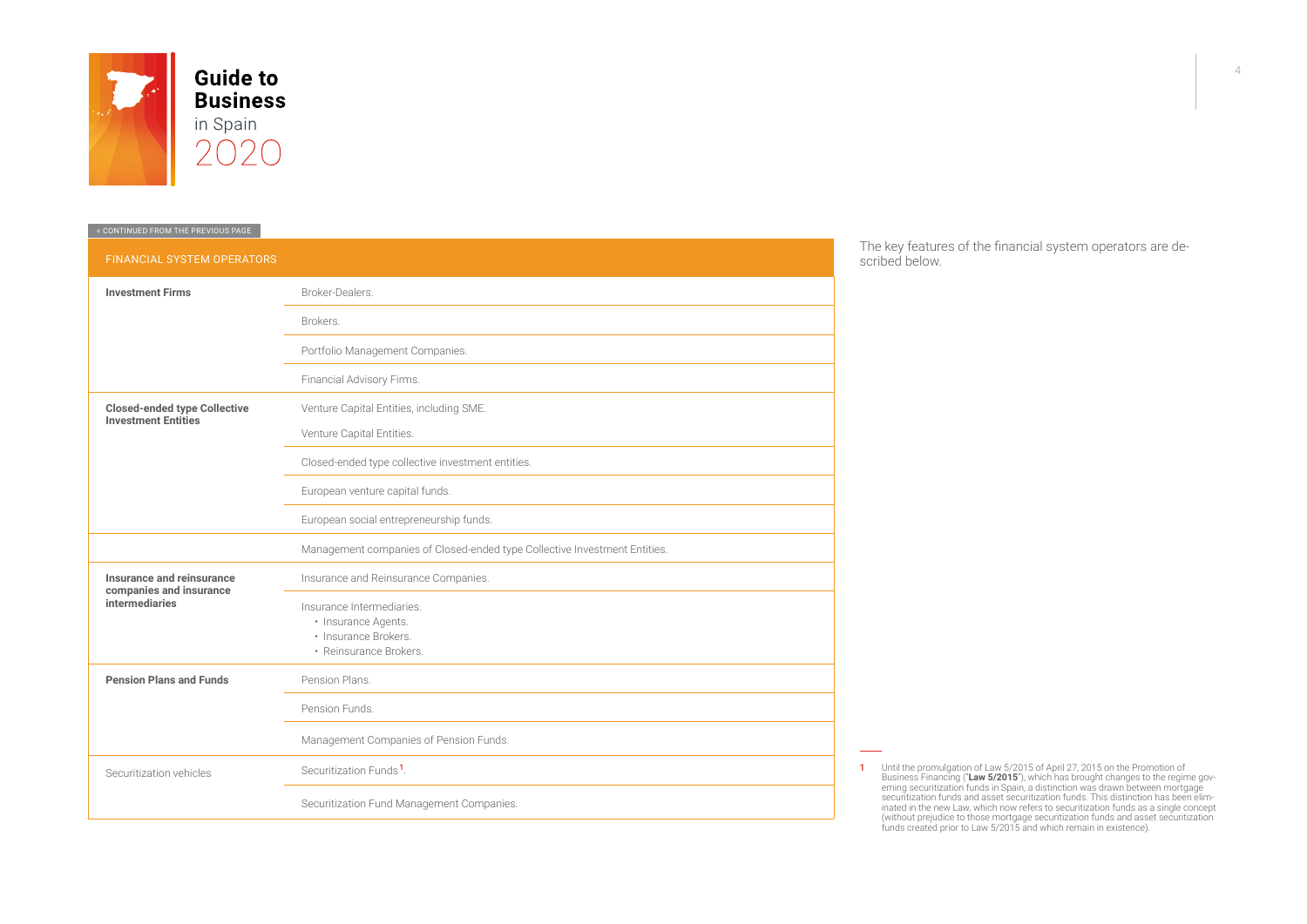

#### **2.1 CENTRAL BANK**

The Spanish Central Bank is the Bank of Spain. It is the national central bank, entrusted with supervising the Spanish banking system, and its activities are regulated by the Law on the Autonomy of the Bank of Spain.

Following the creation of the European System of Central Banks (ESCB) and the European Central Bank (ECB), the Bank of Spain's functions have been redefined as follows:

| <b>FUNCTIONS OF THE BANK OF SPAIN</b>                                                      |                                                                                                                                       |  |  |
|--------------------------------------------------------------------------------------------|---------------------------------------------------------------------------------------------------------------------------------------|--|--|
| Participation in the functions of the<br><b>European System of Central Banks</b><br>(ESCB) | Defining and implementing monetary policy in the euro zone with the aim of maintaining price stability<br>in the euro zone.           |  |  |
|                                                                                            | Conducting foreign currency exchange transactions and holding and managing the Spanish State's<br>official foreign exchange reserves. |  |  |
|                                                                                            | Promoting the sound working of the euro zone payment system.                                                                          |  |  |
|                                                                                            | Issuing legal tender banknotes.                                                                                                       |  |  |
| Functions established in the Law on<br>the Autonomy of the Bank of Spain                   | Supervising the solvency and behavior of credit institutions and the financial markets.                                               |  |  |
|                                                                                            | Promoting the sound working and stability of the financial system and of Spain's payment systems.                                     |  |  |
|                                                                                            | Preparing and publishing statistics on its functions.                                                                                 |  |  |
|                                                                                            | Providing treasury services and acting as a financial agent for government debt.                                                      |  |  |
|                                                                                            | Advising the Government and preparing the appropriate reports and studies.                                                            |  |  |
|                                                                                            | Holding and managing currency and precious metal reserves not transferred to the ECB.                                                 |  |  |
|                                                                                            | Placing coins in circulation and performing, on behalf of the State, all other functions entrusted to it in<br>this connection.       |  |  |

#### **The inclusion of the Bank of Spain in the Single Supervisory Mechanism**

Council Regulation (EU) 1024/2013 of October 15, 2013, has created a Single Supervisory Mechanism (SSM), which introduces a new financial supervision system made up of the European Central Bank (ECB) and the Competent National Authorities (CNA) of the participating EU member states, which include the Bank of Spain. The ECB's Regulation (EU) No 468/2014 of 16 April 2014 establishes the framework for cooperation within the SSM between the ECB and CNA and with national designated authorities.

Its main objectives are to ensure the safety and soundness of the European banking system and to enhance financial integration and stability in Europe. In addition, the SSM plays a crucial role in ensuring a coherent and effective implementation of the Union's policy relating to the prudential supervision of credit institutions.

Under additional provision sixteen of Law 10/2014, of June 26, 2014, on regulation, supervision and solvency of credit institutions, the Bank of Spain was included in the SSM in its capacity as a competent national authority, whereby the Bank of Spain will exercise its regulatory and supervisory powers, notwithstanding the functions entrusted to the ECB in the context of the SSM and in conjunction with this institution.

#### **2.2 CREDIT INSTITUTIONS**

The main credit institutions, *i.e.* banks, savings banks and credit cooperatives, play a particularly important role in the financial industry in Spain, because of the volume of their business and their presence in all segments of the economy. Credit institutions are authorized to engage in what is referred to as "universal banking", *i.e.* not to confine themselves to traditional banking activities consisting merely of attracting funds and financing by granting loans and credit facilities, but also to provide para-banking, securities market, private banking and investment banking services.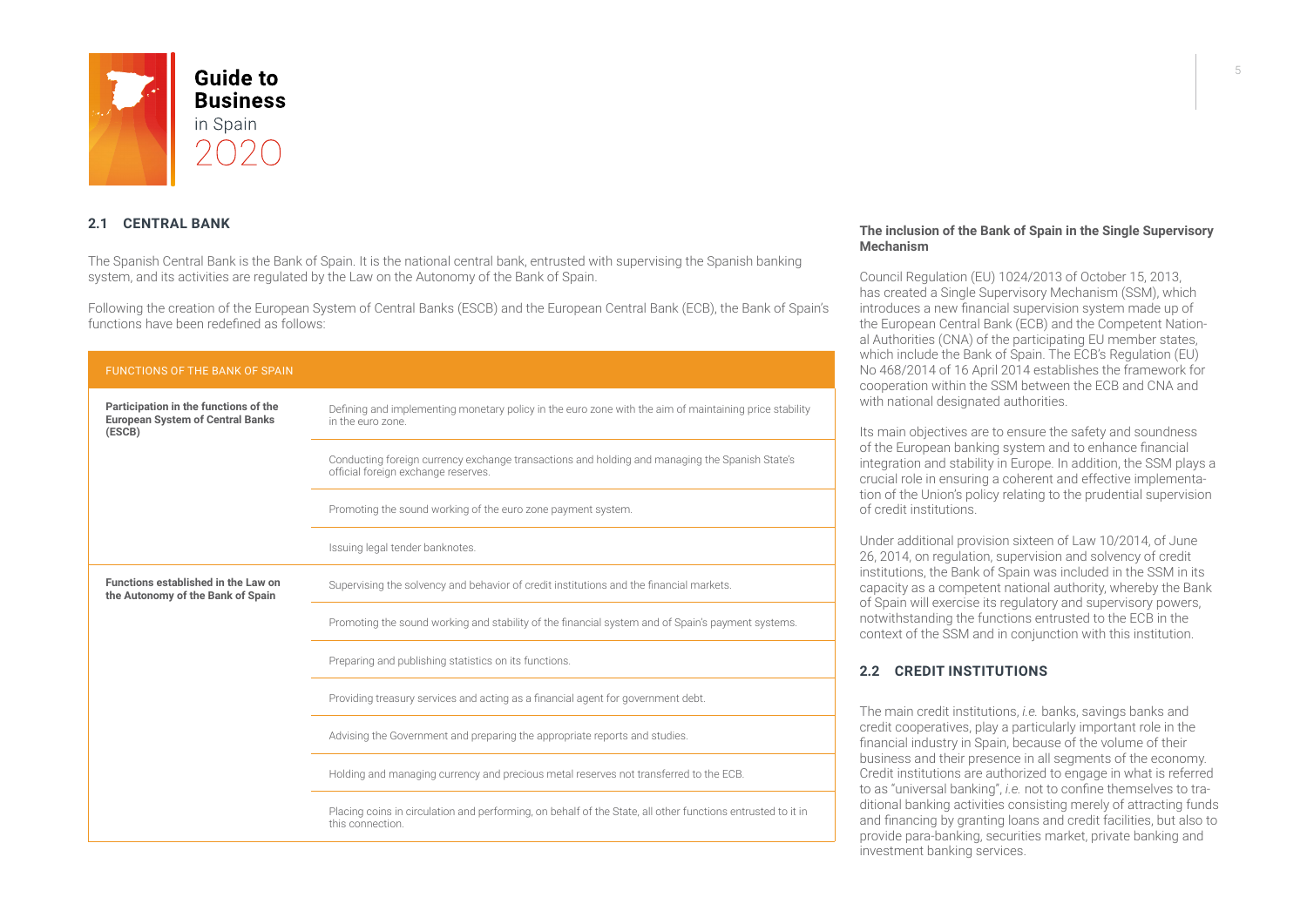

**Business** 

However, with the aim of removing imbalances in the Spanish financial industry to permit its restructuring, significant changes have been made in the industry, mainly affecting groups of national banks and savings banks. Accordingly, the restructuring process is being carried out through concentrations of savings banks, banks and credit cooperatives, the conversion of savings banks into banks and recapitalization processes at certain institutions. The trend in the Spanish credit institutions sector is therefore towards a reduction in the number of institutions registered with the Bank of Spain.

As of December 31, 2019, there are officially registered at the Bank of Spain the Official Credit Institute, 52 banks, 2 savings banks, 61 credit cooperatives, 35 representative offices in Spain of foreign credit institutions, 78 branches of non-Spanish EU credit institutions, 34 branches of non-EU credit institutions608 non-Spanish EU credit institutions operating in Spain without an establishment, 13 financial institutions which are subsidiaries of a non-Spanish EU credit institution, operating in Spain without an establishment, and 43 non-EU credit institutions operating in Spain without an establishment<sup>2</sup>.

Directive 2015/2366 of the European Parliament and of the Council of 25 November 2015 on payment services in the internal market (PSD2) was published in the Official Journal of the European Union on 23rd December 2015. This directive has been transposed into Spanish law through Royal Decree-Law 19/2018 of 23 November on payment services and other urgent measures in financial matters and Royal Decree 736/2019 of 20 December on the legal regime for payment services and payment institutions and amending Royal Decree 778/2012, of 4 May on the legal regime for electronic money institutions and Royal Decree 84/2015 of 13 February implementing Law 10/2014 of 26 June on the organisation, supervision and solvency of credit institutions.

#### **2.2.1 Banks**

Banks are corporations (*Sociedades Anónimas*) legally authorized to perform the functions reserved to credit institutions.

Their key features are summarized below:

| <b>Basic regulations</b>  | • Law 10/2014, of June 26, 2014, on regulation, supervision and solvency of credit institutions.<br>· Royal Decree 84/2015 of February 13 2015, implementing Law 10/2014 of June 26, 2014 on the regulation, supervision<br>and solvency of credit institutions.<br>• Regulation (EU) no. 575/2013 of the European Parliament and of the Council, of 26 June 2013, on prudential require-<br>ments for credit institutions and investment firms and amending Regulation (EU) no. 648/2012.                                                                                                                                                                                                                                                                                                                                                                                                     |
|---------------------------|------------------------------------------------------------------------------------------------------------------------------------------------------------------------------------------------------------------------------------------------------------------------------------------------------------------------------------------------------------------------------------------------------------------------------------------------------------------------------------------------------------------------------------------------------------------------------------------------------------------------------------------------------------------------------------------------------------------------------------------------------------------------------------------------------------------------------------------------------------------------------------------------|
| Corporate purpose         | • Restricted to the pursuit of typical banking activities and of the reserved activity for credit institutions, consisting of the<br>attracting of repayable funds from the public-whatever the use to which they are to be put-in the form of deposits,<br>loans, temporary assignments of financial assets or similar.                                                                                                                                                                                                                                                                                                                                                                                                                                                                                                                                                                       |
| Minimum capital           | • A sum of €18 million, which must be fully subscribed and paid in.                                                                                                                                                                                                                                                                                                                                                                                                                                                                                                                                                                                                                                                                                                                                                                                                                            |
| <b>Managing body</b>      | • The Board of Directors must have no fewer than five members.<br>• The members of the Board of Directors, individuals representing directors who are legal entities, and general manag-<br>ers or persons in similar positions, those in charge of the internal control functions, and those holding other positions<br>which play a key part in the day-to-day pursuit of the activities of the credit institution or its parent Company, must be<br>persons of good repute in business and professional terms, have the knowledge and experience required for the perfor-<br>mance of their functions and be committed to the good governance of the entity. The meeting of these requirements is<br>to be assessed in accordance with the provisions of the pertinent legislation.<br>• Registration of the managers, directors and similar executives on the Register of Senior Officers. |
| <b>Shares</b>             | · Shares must be registered.                                                                                                                                                                                                                                                                                                                                                                                                                                                                                                                                                                                                                                                                                                                                                                                                                                                                   |
| <b>Formation of banks</b> | . It is up to the Bank of Spain to submit to the European Central Bank an authorization proposal for the formation of a<br>bank.<br>• Must be registered on the Register of credit institutions of the Bank of Spain.                                                                                                                                                                                                                                                                                                                                                                                                                                                                                                                                                                                                                                                                          |

<sup>2</sup> [https://www.bde.es/f/webbde/SGE/regis/ficheros/es/LIBRO\\_31122019.pdf](https://www.bde.es/f/webbde/SGE/regis/ficheros/es/LIBRO_31122019.pdf)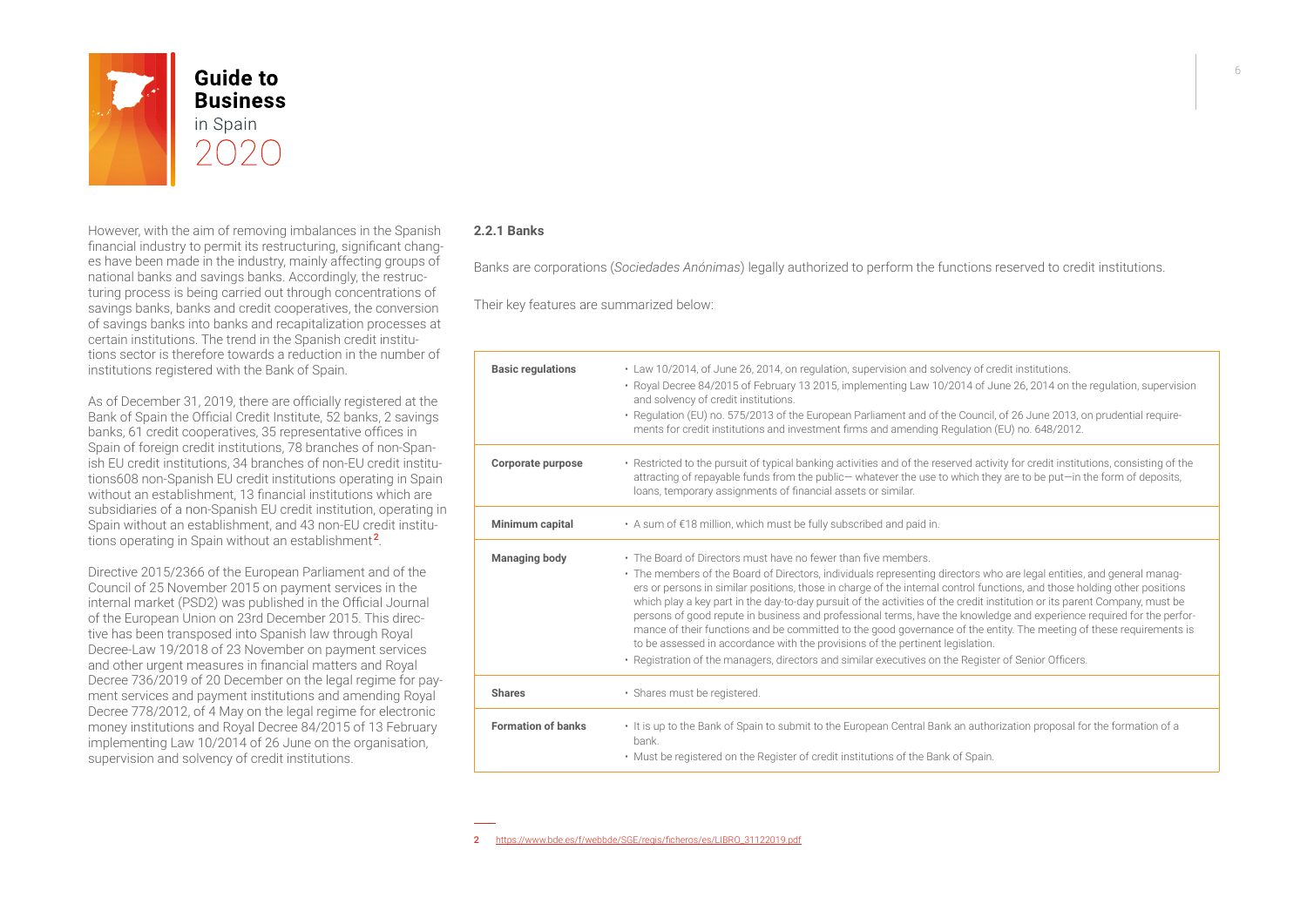

#### **2.2.2 Official Credit Institute (ICO)**

It is a State-owned credit institution, attached to the Ministry of Economic Affairs and Digital Transformation through the Office of the Secretary of Economy and Business Support.

It acts as the State's finance agency, providing financing pursuant to express instructions from the Government to those affected by serious economic crises or natural disasters. It also manages official export and development financing instruments.

#### **2.2.3 Savings banks**

Savings banks are credit institutions with the same freedoms as and full operational equality with the other members of the Spanish financial system. They have the legal form of private foundations and a community-welfare purpose and operate in the open market, although they reinvest a considerable portion of their earnings in community outreach projects<sup>3</sup>.

These long-standing institutions with deep roots in Spain have traditionally attracted a substantial portion of private savings, with their lending business characteristically focused on the private sector (through mortgage loans, etc.). They have also been very active in financing major public works and private-sector projects by subscribing and purchasing fixed-income securities.

Currently, as a result of the savings bank restructuring process, a number of savings banks have emerged which, while retaining their status as credit institutions, have stopped engaging directly in their traditional financial activity, as their financial business has been transferred to banks formed for that purpose and owned by the savings banks via the creation of Institutional Protection Schemes (IPSs).

Of a total of 45 Savings Banks (at the beginning of 2010), 43 which in terms of volume of total average assets represent 99.9% of the sector—have taken part or are currently taking part in some kind of consolidation process. As a result, the sector has gone from having a total of 45 entities with an average size of €29,440 million (December 2009) to being made up of 11 entities or groups of entities, with an average volume of assets of €89,550 million (March 2015).

Currently there are two savings banks that are *Caixa Ontinyent* and *Caixa Pollença* <sup>4</sup> .

The Spanish savings banks are members of the Spanish Confederation of Savings Banks (*CECA*), a credit institution formed in 1928 to act as the national association and financial institution of the Spanish savings banks. The "special foundations", the central institutions of the IPSs, the instrumental banks through which the savings banks engage in their financial activity and the institutions whose financial business derives from a savings bank all form part of the *CECA*. The *CECA* aims to strengthen the position of the savings banks, it acts as a forum for strategic reflection for all savings banks and other

member entities, it advises them and it provides them with competitive products and services.

#### **2.2.4 Credit cooperatives**

Credit cooperatives are credit institutions that combine the corporate form of a cooperative and the activity and status of a fully operational credit institution.

Their uniqueness and importance lies in the fact that they function as a nonprofit organization, since their members combine their funds to make loans to each other, with any excess revenues being returned to the members in the form of dividends.

Their key features are described below:

3 As a result of the credit institution restructuring process, almost all the savings banks have agreed to separate their financial activities from their community welfare activities, so that today the community welfare activities are carried out by foundations and the financial activities by credit institutions (typically banks) owned by the savings banks. 4 Source: CECA

7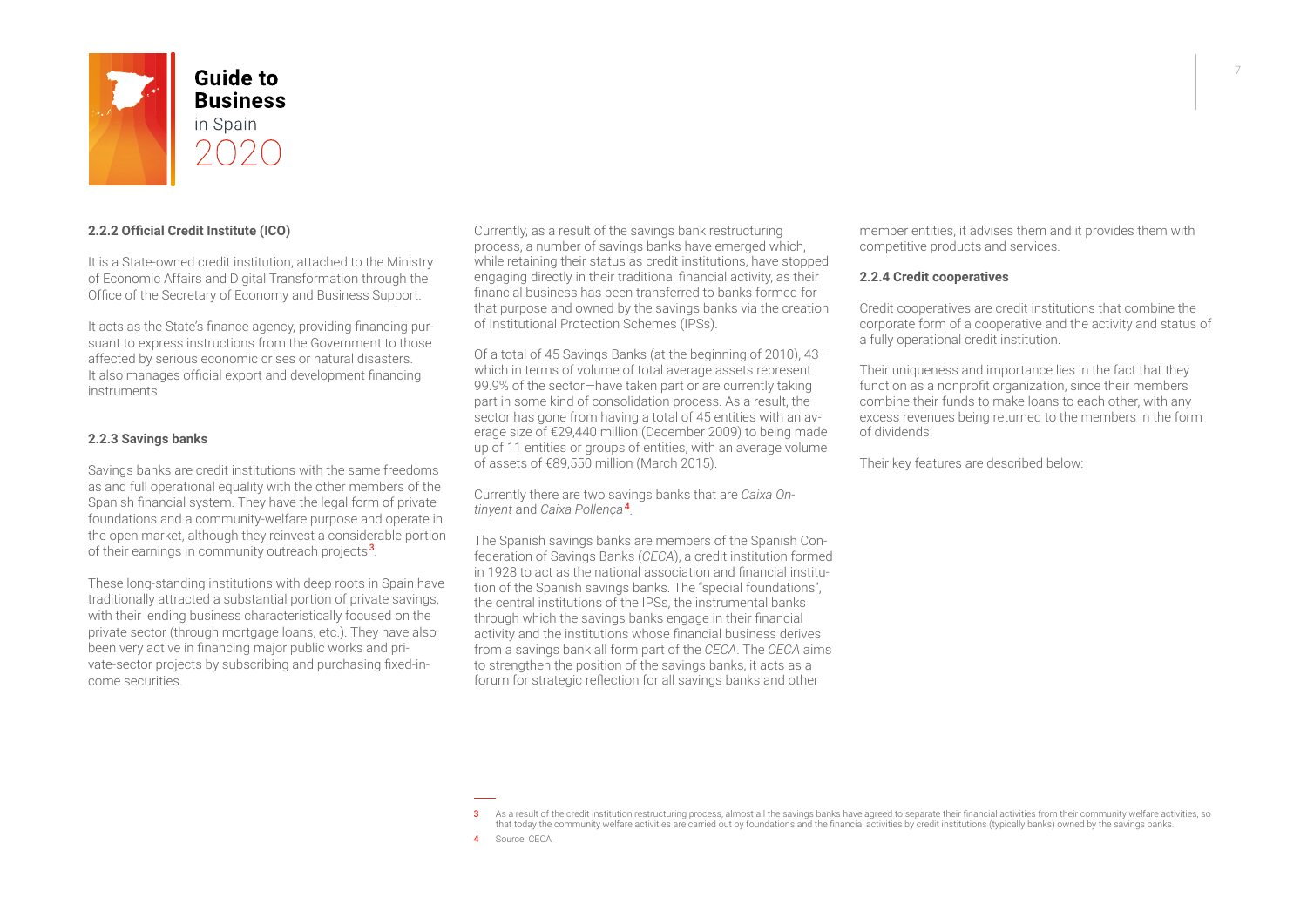

| <b>Basic regulations</b>                   | · State: Law 10/2014, of June 26, 2014, on regulation, supervision and solvency of credit institutions, Law 13/1989<br>on Credit Cooperatives, Royal Decree 84/1993 approving the Implementing Regulations for Law 13/1989 of May<br>26, 1989 on Credit Cooperatives, and Royal Decree 84/2015 of February 13, 2015 expanding upon Law 10/2014.<br>Law 27/1999 on cooperatives applicable secondarily. Legislative Royal Decree 11/2017 of June 23, 2017.<br>· Autonomous communities: Corporate / cooperative regulations.                                                                                                                                                                                                                                                                                                                                                                                                                                                                                                                                                                                                                                                                                                                                                          |
|--------------------------------------------|--------------------------------------------------------------------------------------------------------------------------------------------------------------------------------------------------------------------------------------------------------------------------------------------------------------------------------------------------------------------------------------------------------------------------------------------------------------------------------------------------------------------------------------------------------------------------------------------------------------------------------------------------------------------------------------------------------------------------------------------------------------------------------------------------------------------------------------------------------------------------------------------------------------------------------------------------------------------------------------------------------------------------------------------------------------------------------------------------------------------------------------------------------------------------------------------------------------------------------------------------------------------------------------|
| Corporate purpose                          | They may perform all types of lending and deposit-taking operations and provide all the services permitted to banks<br>and savings banks, provided they give priority to the financial needs of their members.                                                                                                                                                                                                                                                                                                                                                                                                                                                                                                                                                                                                                                                                                                                                                                                                                                                                                                                                                                                                                                                                       |
| Minimum capital                            | Each member must have a holding of at least €60.01 in the capital.                                                                                                                                                                                                                                                                                                                                                                                                                                                                                                                                                                                                                                                                                                                                                                                                                                                                                                                                                                                                                                                                                                                                                                                                                   |
|                                            | No legal entity may hold more than 20% of the capital, unless it is a cooperative, in which case the holding cannot<br>exceed 50% of the capital.                                                                                                                                                                                                                                                                                                                                                                                                                                                                                                                                                                                                                                                                                                                                                                                                                                                                                                                                                                                                                                                                                                                                    |
|                                            | No individual may hold more than 2.5% of the capital of a credit cooperative.                                                                                                                                                                                                                                                                                                                                                                                                                                                                                                                                                                                                                                                                                                                                                                                                                                                                                                                                                                                                                                                                                                                                                                                                        |
| <b>Governing bodies</b>                    | · General Assembly: Each member is to have one vote, regardless of the member's shares in the capital stock.<br>However, if the bylaws so provide, the vote of the members may be in proportion to their contribution to the capital,<br>to the activity pursued, or to the number of members of associated cooperatives; in this case, the bylaws must<br>clearly indicate the criteria for such proportional voting.<br>• Governing Board comprising at least five members, two of whom may be non-members.<br>• General Manager, without governing functions, subordinated to the Governing Board.<br>• All members of the Governing Board must be persons of good repute in business and professional terms, have the<br>knowledge and experience required to perform their functions, and be committed to the good governance of the<br>entity.<br>• The requirements with respect to good repute, knowledge and experience also apply to general managers or<br>persons holding similar positions, to those in charge of the internal control functions and to those holding other<br>positions which play a key part in the day-to-day pursuit of the entity's activities.<br>• Registration of managers, directors or similar executives on the Register of Senior Officers. |
| Contributions                              | • They are for an indefinite term.<br>• Their remuneration is conditional on the existence of net income or sufficient unrestricted reserves to cover the<br>remuneration.<br>• Their redemption is subject to compliance with the solvency ratio.                                                                                                                                                                                                                                                                                                                                                                                                                                                                                                                                                                                                                                                                                                                                                                                                                                                                                                                                                                                                                                   |
| <b>Formation of credit</b><br>cooperatives | It is up to the Bank of Spain to submit to the European Central Bank an authorization proposal for the formation of<br>a credit cooperative.<br>. Must be registered on the Special Register of the Bank of Spain.                                                                                                                                                                                                                                                                                                                                                                                                                                                                                                                                                                                                                                                                                                                                                                                                                                                                                                                                                                                                                                                                   |

#### **Additional considerations regarding credit institutions:**

a. The regime governing significant holdings and changes of control at credit institutions.

Any individual or legal entity that, acting alone or in concert with others, intends to acquire, directly or indirectly, a significant holding<sup>5</sup> in a Spanish credit institution or to increase, directly or indirectly, the holding in that institution so that either the percentage of voting rights or capital held is equal to or greater than 20, 30 or 50 percent, or that, by virtue of the acquisition could control the credit institution, must give prior notice to the Bank of Spain in order to secure a statement of non-opposition to the proposed acquisition, indicating the amount of the expected holding and including all the information required by law. Likewise, any individual or legal entity that has taken a decision to dispose, directly or indirectly, of a significant holding in a credit institution, must first notify the Bank of Spain of such circumstance.

It is the task of the Bank of Spain to assess proposed acquisitions of significant holdings and submit a decision proposal to the European Central Bank so that it can decide whether or not to oppose the acquisition.

Furthermore, any individuals or legal entities that, acting alone or in concert with others, have acquired, directly or indirectly, a holding in a credit institution, so that the percentage of voting rights or of capital that they hold is equal to or greater than 5%, must give immediate written notice of such circumstance to the Bank of Spain and the credit institution in question.

Similarly, any individual or legal entity that decides to cease to hold, directly or indirectly, a significant holding

5 "Significant holding" means a holding in a Spanish credit institution that amounts, directly or indirectly, to at least 10% of the capital or voting rights of the institution. Where a<br>holding makes it possible to exert a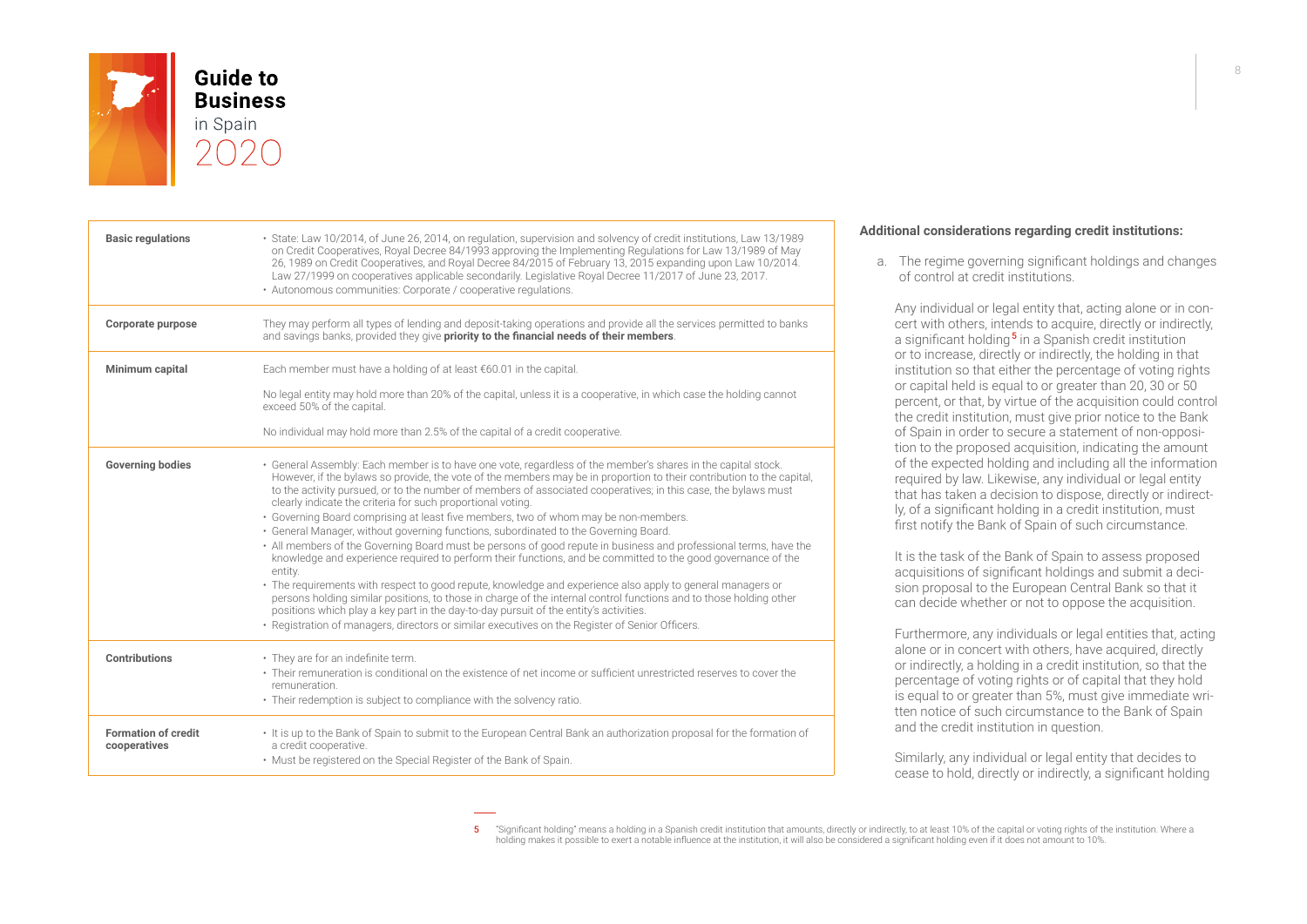

# **Guide to Business**

in a credit institution, must notify the Bank of Spain of such decision beforehand, indicating the shareholding percentage it intends to hold. It must also notify the Bank of Spain if it intends to reduce its significant shareholding in such a way that the percentage of voting rights or capital held by it falls to below 20, 30 or 50 percent, or results in the loss of control over the credit institution.

b. Cross-border activities of credit institutions.

With regard to the cross-border activities of credit institutions, the following may be noted:

- A Spanish credit institution may operate abroad by opening a branch or under the freedom to provide services.
- Credit institutions authorized in another EU Member State may engage in Spain, either by opening a branch or under the freedom to provide services, in activities that benefit from mutual recognition within the European Community.
- Likewise, credit institutions not authorized in an EU Member State may provide services through a branch or under the freedom to provide services, but they will require prior authorization.

In all cases, the credit institutions must fulfill a number of statutory requirements.

Furthermore, credit institutions may operate in Spain through representative offices. However, representative offices may not perform credit operations, collect deposits, or engage in financial intermediation, nor may they provide any other kind of banking services. They are confined to engaging in merely information-related or commercial activities regarding banking, financial or economic matters. However, they may promote the channeling of third-party funds, through credit institutions operating in Spain, to their credit institutions in their countries of origin, and serve as a medium to provide services without a permanent establishment (that is, under the freedom to provide services).

#### **2.3 FINANCIAL AUXILIARIES**

#### **2.3.1 Credit financial establishments**

Credit financial establishments (*Establecimientos Financieros de Crédito*) are institutions specialized in certain activities (*e.g.* financial leasing, financing, mortgage loans, etc.) which cannot raise deposits from the general public.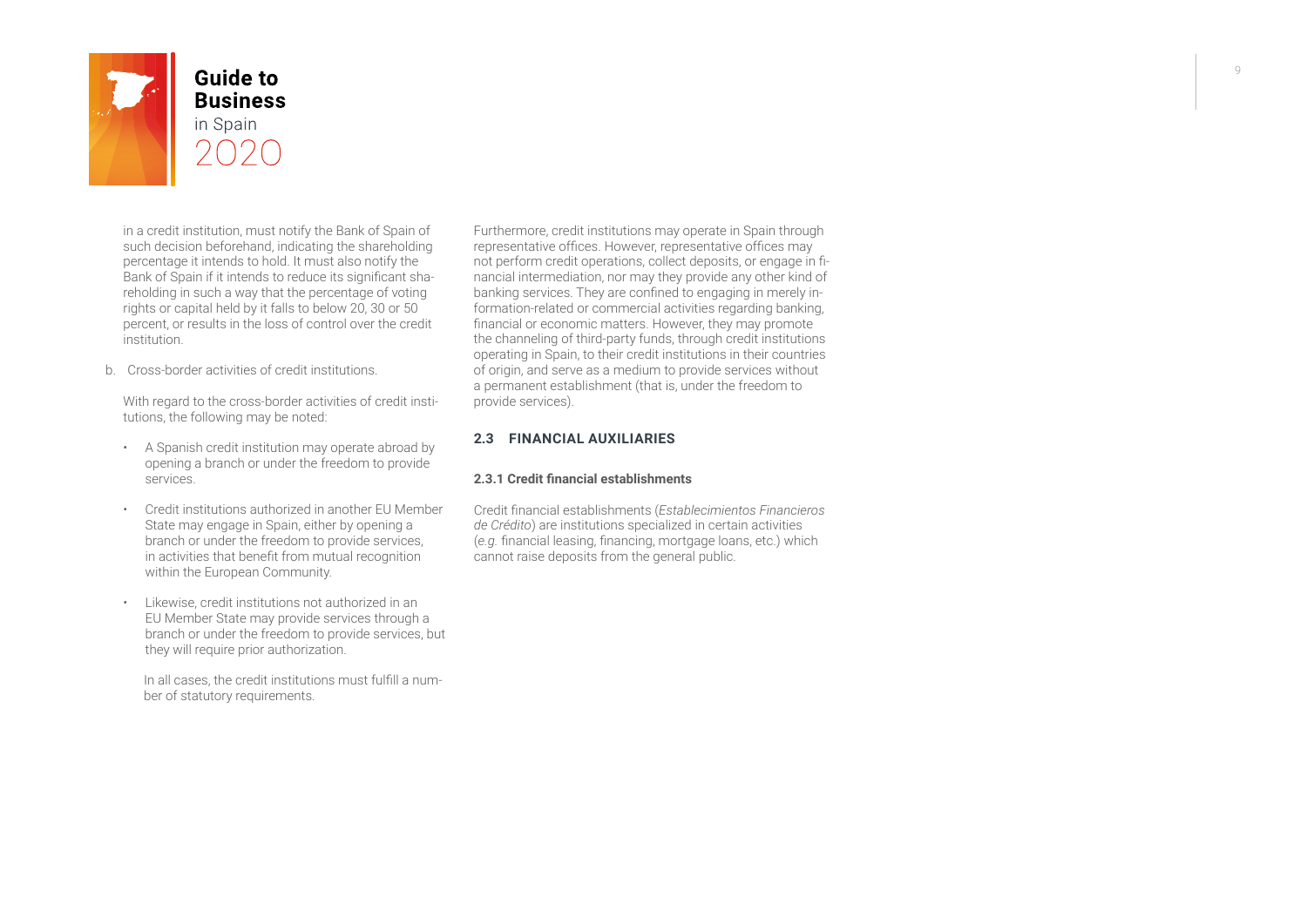

Their key features are summarized below:

| <b>Basic regulations</b>                                  | • Law 5/2015 of April 27, 2015 on the promotion of business financing.<br>• Law 3/1994, of April 14, 1994, adapting Spanish legislation on credit institutions to the Second Council Directive on Banking Coordination and introducing other modifications relating to the financial<br>system, in the area of credit financial establishments.<br>• Royal Decree 692/1996, of April 26, 1996, establishing the legal regime for credit financial establishments.                                                                                                                                                                                                                                                                                                                                                                                                                   |
|-----------------------------------------------------------|-------------------------------------------------------------------------------------------------------------------------------------------------------------------------------------------------------------------------------------------------------------------------------------------------------------------------------------------------------------------------------------------------------------------------------------------------------------------------------------------------------------------------------------------------------------------------------------------------------------------------------------------------------------------------------------------------------------------------------------------------------------------------------------------------------------------------------------------------------------------------------------|
| Corporate purpose                                         | Their scope of operations is the pursuit of banking and para-banking activities:<br>• Financial leasing with certain complementary activities.<br>• Lending and the provision of credit facilities, including consumer credit, mortgage loans, and the financing of commercial transactions.<br>• Factoring with or without recourse.<br>• Issuing guarantees and similar commitments.<br>• The granting of reverse mortgages.                                                                                                                                                                                                                                                                                                                                                                                                                                                      |
|                                                           | They may perform any <b>accessory activities</b> necessary for the better pursuit of their principal activity.                                                                                                                                                                                                                                                                                                                                                                                                                                                                                                                                                                                                                                                                                                                                                                      |
|                                                           | Credit financial establishments may carry out, in addition to the aforementioned activities, the provision of payment services and the issuing of electronic money <sup>6</sup> , by obtaining one specific<br>authorization. This being the case, credit financial establishments shall be deemed as hybrid payment institutions or hybrid electronic money institutions and would be subject to the provisions<br>applicable to such institutions.                                                                                                                                                                                                                                                                                                                                                                                                                                |
|                                                           | They are prohibited from raising funds from the general public and are therefore not required to form part of a Deposits Guarantee Fund. They can nevertheless take repayable funds through the issue<br>of securities, in accordance with the provisions of Legislative Royal Decree 4/2015, of October 23 2015, approving the revised Securities Market Law (LMV) and its enabling regulations, subject to the<br>requirements and limitations imposed specifically in respect of EFCs. EFCs are able to securitize their assets, in accordance with the provisions of the legislation on securitization funds.                                                                                                                                                                                                                                                                   |
| Minimum capital                                           | • Minimum capital stock of €5 million. Must be fully subscribed and paid in.                                                                                                                                                                                                                                                                                                                                                                                                                                                                                                                                                                                                                                                                                                                                                                                                        |
| <b>Managing body</b>                                      | • The Board of Directors must have no fewer than three members.<br>· All members of the entity's Board of Directors, and those of the Board of Directors of its parent company where there is one, must be persons of good repute in business and professional terms, have<br>the knowledge and experience necessary for the performance of their functions, and be committed to the good governance of the entity.<br>· The requirements with respect to good repute and knowledge and experience also apply to general managers or persons holding similar positions, to those in charge of the internal control functions,<br>and to those holding other positions which play a key part in the day-to-day pursuit of the activities of the entity and of its parent company.<br>• Registration of managers, directors or similar executives on the Register of Senior Officers. |
| <b>Shares</b>                                             | · Shares must be registered.<br>• Divided into number and class.<br>• Possible restrictions on their transferability.                                                                                                                                                                                                                                                                                                                                                                                                                                                                                                                                                                                                                                                                                                                                                               |
| <b>Formation of</b><br>credit financial<br>establishments | It is up to the Ministry of Economic Affairs and Digital Transformation to authorize the formation of credit financial establishments.<br>. Must be registered on the Special Register of the Bank of Spain.<br>. Must take the form of a corporation incorporated under the simultaneous foundation procedure for an indefinite term.                                                                                                                                                                                                                                                                                                                                                                                                                                                                                                                                              |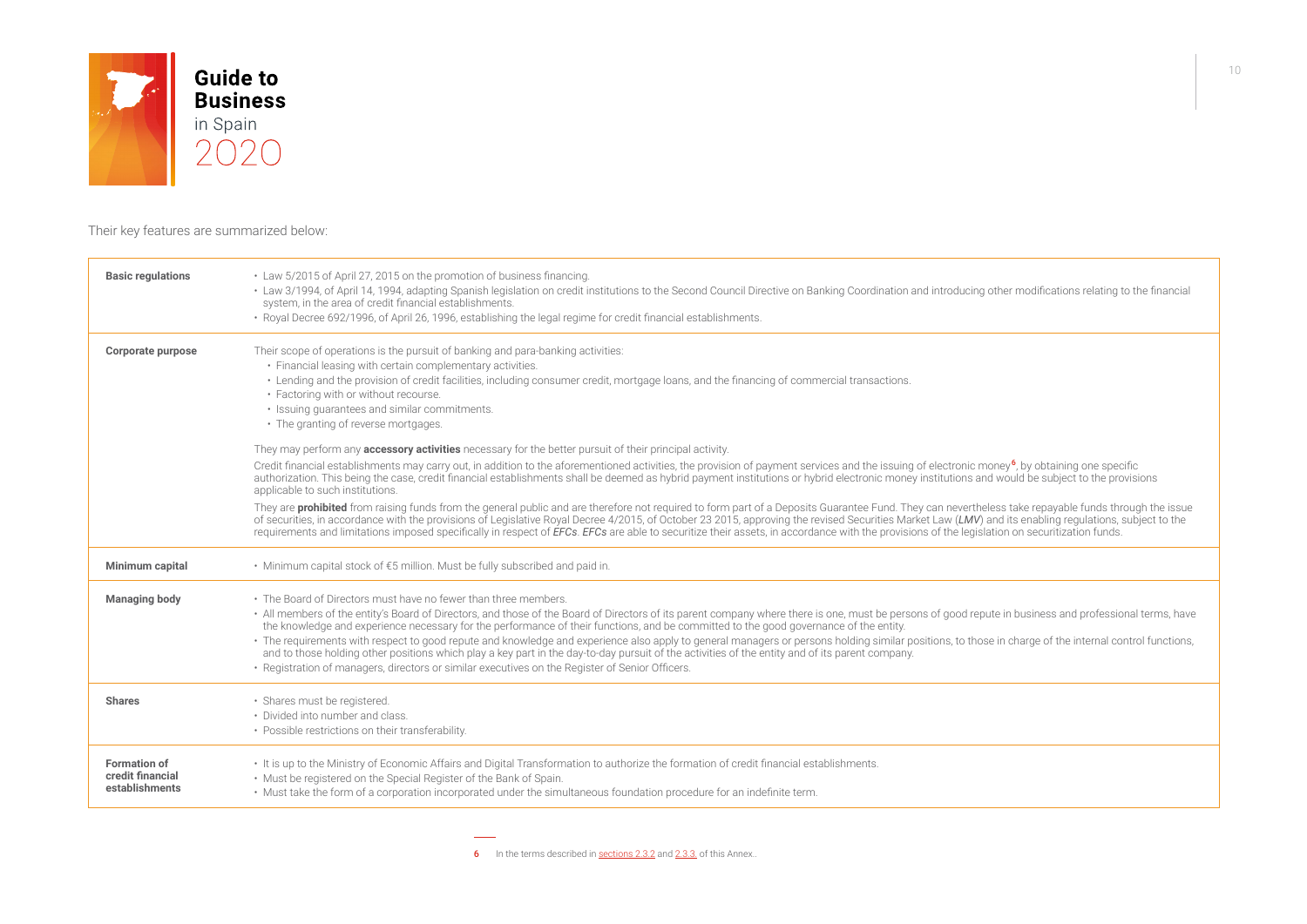<span id="page-10-0"></span>

## **Guide to Business** in Spain

Royal Decree-Law 14/2013, of November 29, 2013, on urgent measures to adapt Spanish law to the EU legislation on supervision and solvency of financial institutions (hereinafter, "**Royal Decree-Law 14/2013**") modified the legal regime for Credit Financial Establishments which, from January 1, 2014, and until a new regime is approved for them (envisaged in the Bill on Promoting Business Finance), lose their status as credit institutions.

This regime has been approved by Law 5/2015 of April 27, 2015 on the promotion of business financing, according to which credit financial establishments cannot be classed as credit institutions. This law nevertheless envisages the supplementary application of the legislation on credit institutions in all areas not specifically addressed by the legislation on credit financial establishments. In particular, the rules established for credit institutions which are applicable to credit financial establishments include the following: those on significant holdings, suitability and incompatibility of persons in senior management positions, corporate governance, solvency, transparency, the mortgage market, the regime on insolvency and prevention of money laundering and financing of terrorism.

As of December 31, 2019, 27 Credit Financial Institutions had registered on the Bank of Spain's Administrative Register.

#### **2.3.2 Payment institutions**

Regulated by Royal Decree 19/2018, of 23 November, on payment services and other urgent financial measures, payment institutions <sup>7</sup> are those legal entities, other than credit institutions and electronic money institutions, which have been granted authorization to lend and execute payment services, that is, services that permit effective deposits in a payment account, and those enabling cash withdrawals, the execution of payment transactions, and the issuance and acquisition of payment instruments and money remittances. Payment institutions are not authorized to collect deposits from the general public or to issue electronic money. In this regard, it should be noted Ministerial Order *EHA* 1608/2010, of June 14, 2010, on transparency of conditions and reporting requirements

applicable to payment services, and Royal Decree 736/2019 of 20 December on the legal regime for payment services and payment institutions and amending Royal Decree 778/2012 of 4 May on the legal regime for electronic money institutions and Royal Decree 84/2015 of 13 February implementing Law 10/2014 of 26 June on the organisation, supervision and solvency of credit institutions which supplement the above-mentioned Law 16/2009.

As of December 31, 2019, there are officially registered at the Bank of Spain 42 payment institutions, 12 branches of non-Spanish EU payment institutions, and 2 networks of agents of EU payment institutions.

#### **2.3.3 Electronic money institutions**

Electronic money institutions (introduced by Law 44/2002 on Measures for the Reform of the Financial System or Financial Law) are credit institutions specialized in issuing electronic money, that is, monetary value represented by a claim on its issuer: a) stored on an electronic device; b) issued on receipt of funds of an amount not less in value than the monetary value issued; and c) accepted as a means of payment by undertakings other than the issuer. As a consequence of the development of the sector, which made it advisable to amend the regulatory framework of the electronic money institutions and of the issuance of electronic money, the Electronic Money Law 21/2011, of July 26, 2011 has been approved and implemented by Royal Decree 778/2012, of May 4, 2012, on the legal regime for electronic money institutions. The aim of this law is threefold: (i) to make regulation of the issuance of electronic money more specific, clarifying the definition of electronic money and the scope of application of the law; (ii) to remove certain requirements that are deemed inappropriate for electronic money institutions; and (iii) to guarantee consistency between the new legal regime for payment institutions, described above, and electronic money

7 Payment institutions have their origin in currency-exchange bureau.

institutions. In this regard, electronic money institutions are also authorized to provide all the payment services typical of payment institutions. As in the case of payment institutions, these entities cannot take deposits or other repayable funds from the public.

As of December 31, 2019, there are 4 electronic money institutions officially registered at the Bank of Spain, 8 branches of non-Spanish EU electronic money institutions, and 1 network of agents of EU electronic money institutions.

#### **2.3.4 Mutual guarantee and counter-guarantee societies**

Mutual guarantee societies were first introduced in 1978 and since then have operated in the area of medium- and longterm financing of small and medium-sized enterprises, to which they provide quarantees, mainly, through endorsements. The legal regime by which they are regulated is established in Law 1/1994 of March 11, 1994 on the Legal Regime governing Mutual Guarantee Societies and the corresponding enabling regulations.

As of December 31, 2019, there were a total 18 mutual guarantee societies registered at the Bank of Spain.

Their corporate purpose is as follows:

- To provide their members with access to credit and to credit-related services.
- To improve the financial conditions of their members.
- To provide personal guarantees in any lawful form, other than in the form of an insurance surety.
- To provide financial advice and assistance to their members.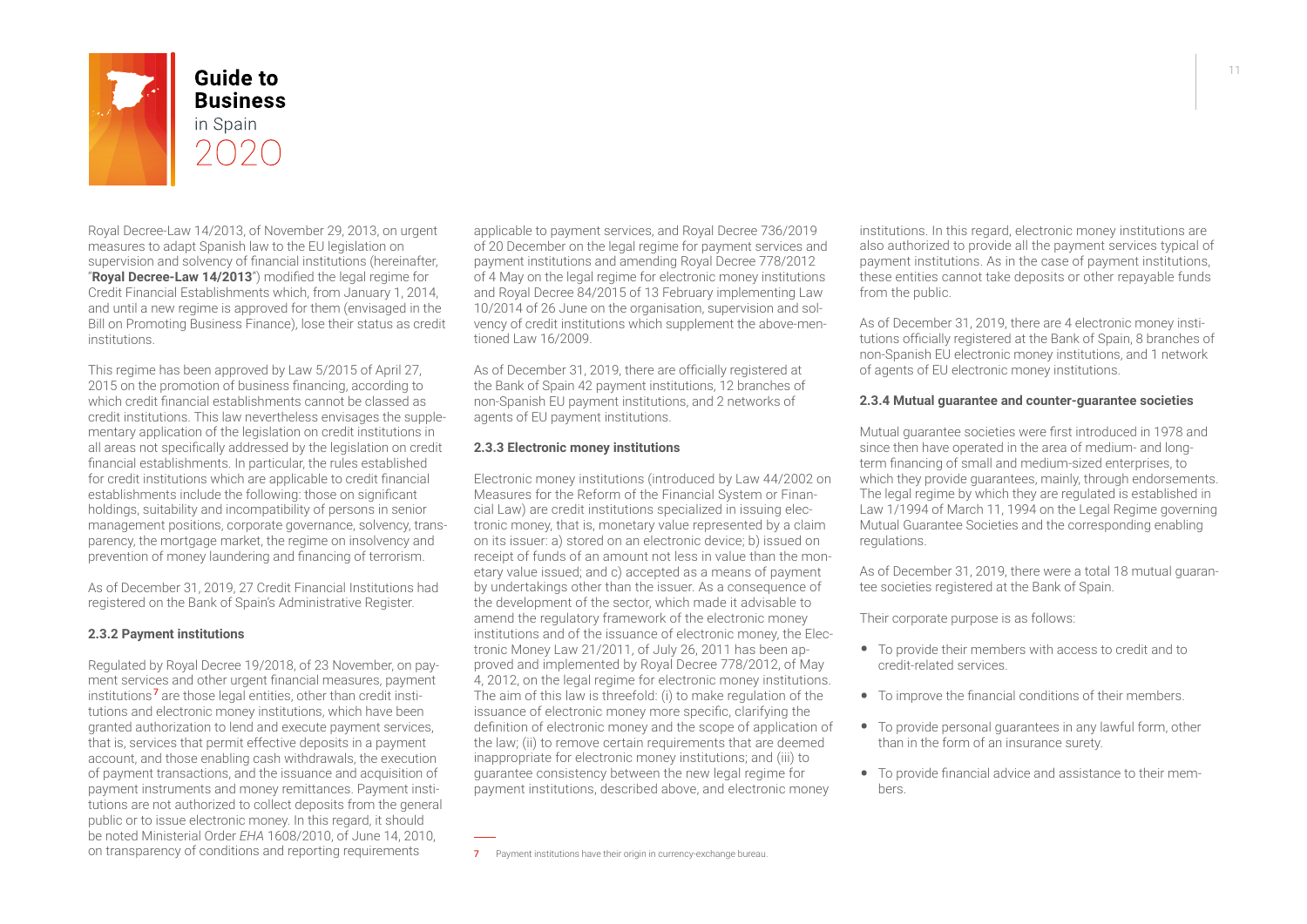

• To take holdings in companies and associations whose sole purpose is to engage in activities for small and medium-sized companies. To this end, they must have the required reserves and obligatory provisions.

Members of mutual guarantee societies can be of two types: (i) participating members and (ii) protector members.

Counter-guarantee societies, which are classed as financial institutions for the purposes of Law 1/1994, with the legal form of corporations, and which necessarily have an ownership interest held by the State, coexist with these mutual guarantee societies. Their purpose is to provide sufficient coverage and assurance for the risks assumed by the mutual guarantee societies, also furnishing the cost of the guarantee for the members. The legal regime applicable to them is supplemented by Royal Decree 2345/1996 of November 8, 1996 setting out the rules on the administrative authorization of and solvency requirements applicable to counter-guarantee societies, and Royal Decree 1644/1997 of October 31, 1997 setting out the rules on the administrative authorization of and solvency requirements applicable to counter-guarantee societies. At 31 December 2019, there was one counter-guarantee company registered with the Bank of Spain.

#### **2.3.5 Valuation companies**

These companies are authorized to perform appraisals of real estate for certain types of financial institutions, in particular those related to the mortgage market.

Officially approved valuation companies are registered and supervised by the Bank of Spain. Their administrative rules, which aim to enhance the quality and transparency of appraisals, are established in Royal Decree 775/1997 of May 30, 1997 and Law 2/1981 regulating the mortgage market.

As of December 31, 2019, there are 325 valuation companies officially registered at the Bank of Spain.

#### **2.4 COLLECTIVE INVESTMENT SCHEMES**

#### **2.4.1 Features**

Collective investment schemes (*Instituciones de Inversión Colectiva*, or *IICs*) are vehicles designed to raise funds, assets or rights from the general public to manage them and invest them in assets, rights, securities or other instruments, financial or otherwise, provided that the investor's return is established according to the collective results.

The favorable tax treatment enjoyed by collective investment schemes in Spain has led to a considerable increase both in the number of these vehicles and the volume of their investments.

According to data published by *INVERCO*, (the Spanish Association of Collective Investment Schemes and Pension Funds), financial saving (financial assets) by Spanish households at the end of September 2019 amounted to, according to the Bank of Spain, 2.33 billion euros. In the first three quarters of the year, Spanish households increased by 130,000 million euros its balance of financial assets, representing an increase of 5.2% with respect to December 2018. Funds and investment companies experienced positive net subscriptions of high magnitude, being the collective investment schemes leaders in the increase of the balance of financial assets in 2017 (9.9%).

This has enabled the *IICs* to continue increasing its weighting in total savings of Spanish families up to 14.1% of the total. Thus, the net financial wealth of households has increased 5.4 per cent until September<sup>8</sup>.

In addition to the abundant sectorial legislation, the basic rules for *IICs* are contained in Collective Investment Scheme Law 35/2003, of November 4, and its implementing regulation, approved by Royal Decree 1082/2012, of July 13, 2012. This legislation transposes the latest version of Directive 2009/65/ EC<sup>9</sup> of the European Parliament and of the Council of July 13. 2009 on the coordination of laws, regulations and administrative provisions relating to Undertakings for Collective Investment in Transferable Securities (UCITS).

Spanish collective investment schemes may be of two types:

- Financial: Their primary activity is to invest in or manage transferable securities. These include investment companies and securities funds, money market funds and other institutions whose corporate purpose is to invest in or manage financial assets.
- Non-financial: They deal mainly in real asset assets for operation purposes and include real estate investment companies and funds. Of note in this regard is the creation of Listed Corporations for Investment in the Real Estate Market (*Sociedades Anónimas Cotizadas de Inversión en el Mercado Inmobiliario, SOCIMIs*) whose main activity is to acquire and develop urban real estate for lease activities.

As for the legal form that the various schemes may take, the legislation envisages two alternatives:

• Investment Companies: These are collective investment schemes that take the form of a corporation (and therefore have legal personality) and whose corporate purpose is to raise funds, assets or rights from the general public to

<sup>8</sup> <http://www.inverco.es/archivosdb/1809-ahorro-financiero-de-las-familias-espanolas.pdf>

<sup>9</sup> Modified by Directive 2014/91/EU of the European Parliament and of the Council of 23 July 2014 amending Directive 2009/65/EC on the coordination of laws, regulations and administrative provisions relating to undertakings for collective investment in transferable securities (UCITS) as regards depositary functions, remuneration policies and sanctions.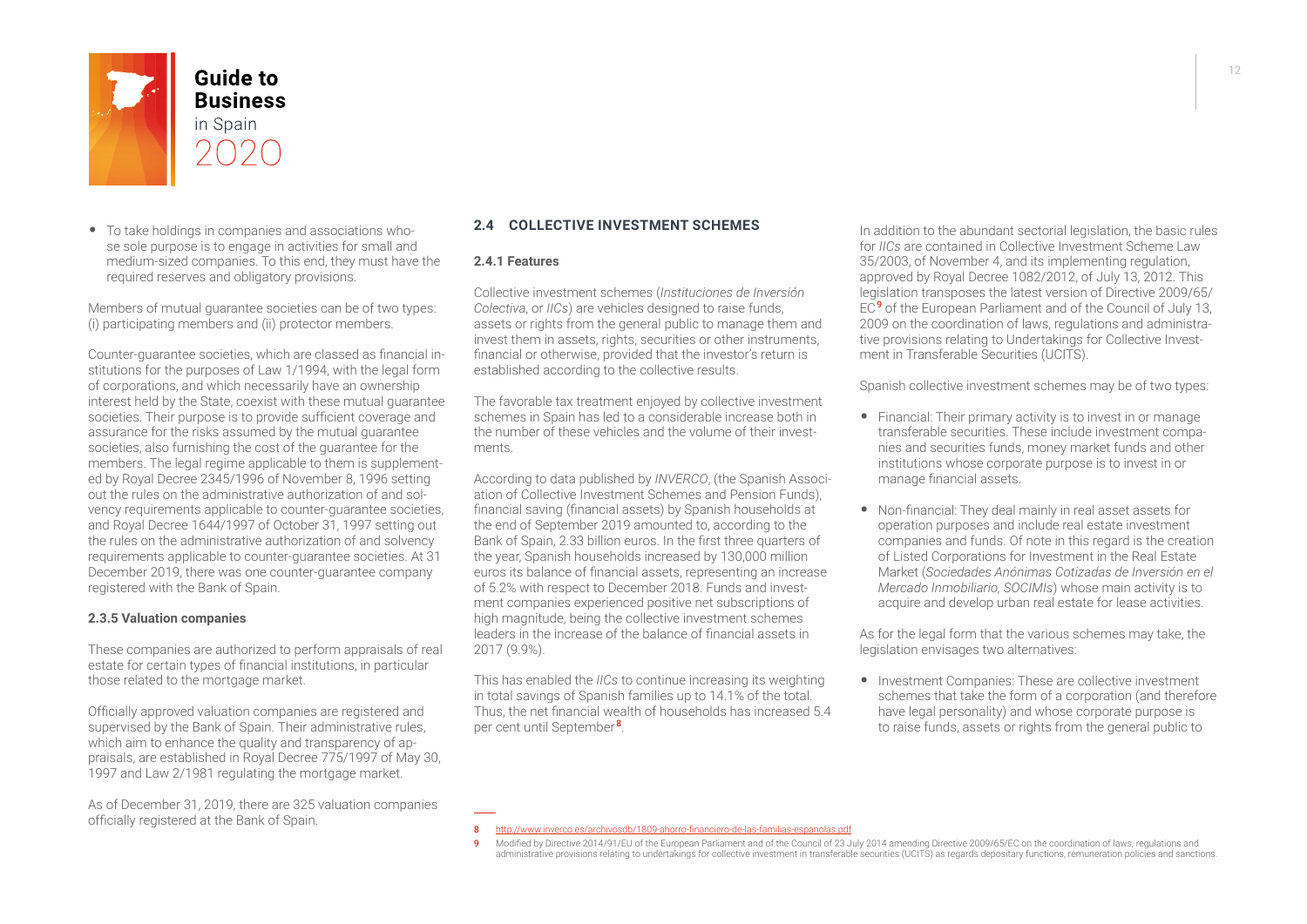

## **Guide to Business** in Spain

manage them and invest them in assets, rights, securities or other instruments, financial or otherwise, provided that the investor's return is established according to the collective results. The management of an Investment Company is entrusted to its board of directors, although the general meeting—or the board of directors by delegation—has the authority to resolve upon the appointment of an *SGIIC* as the party responsible for guaranteeing compliance with the provisions of Royal Decree 1082/2012 of July 13, 2012 approving the enabling Regulations for Law 35/2003 of November 4, 2003 on collective investment institutions (the IIC Regulation). If the Investment Company does not appoint a *SGIIC*, the company itself shall be subject to the regime for *SGIICs* established in Royal Decree 1082/2012. The *SGIIC* appointed, or the Investment Company if a *SGI-IC* has not been appointed, may in turn delegate the management of investments to another financial institution or institutions in the manner and subject to the requirements set out in the IIC Regulation. The number of shareholders may not be less than 100. In the case of multiple compartment *SICAVs*, the number of shareholders may not be less than 20, and the total number of shareholders of the *SI-CAV* may not be less than 100 under any circumstances.

Financial Investment Companies will be formed as open-ended investment companies (*Sociedades de Inversión de Capital Variable, or SICAV*) with variable capital, that is, capital that may be increased or reduced within the maximum or minimum capital limits set in their bylaws, by means of the sale or acquisition by the company of its own shares. Shares will be issued and bought back by the company at the request of any interested party according to the corresponding net asset value on the date of the request. The acquisition of own shares by the *SICAV*, in an amount between the initial capital and the limit per the bylaws, will not be subject to the restrictions established for the derivative acquisition of own shares in the Capital Companies Law. Since they are listed companies, *SICAV* shares must be represented by book entries (the unofficial market habitually used for trading the shares of *SICAVs* is the Alternative Stock Market (*Mercado Alternativo Bursátil, MAB)*).

Non-financial Investment Companies will be closed-end companies, *i.e.* they will have a fixed capital structure.

It is obligatory for *SICAVs* to have a depositary.

• Investment Funds: These are pools of assets with no legal personality divided into a number of transferable units (with no par value) with identical properties belonging to a group of investors ("unit-holders") who may not be fewer than 100. In the case of multiple compartment investment funds, the number of unit-holders in each of the compartments may not be less than 20 and the total number of unit-holders of the investment fund may not be less than 100 under any circumstances. The subscription or redemption of the units depends on their supply or demand, so their value ("net asset value") is calculated by dividing the value of the assets of the fund by the number of units outstanding. Payment on redemption will be made by the depositary within a maximum of three business days from the date of the net asset value applicable to the company.

A fund is managed by Management Company of Collective Investment Schemes that has the power to dispose of the assets, although it is not the owner of the assets. A Depositary is the company responsible for the liquidity of the securities and, as the case may be, for their safe-keeping. Both companies are remunerated for their services through fees.

Listed investment funds are those whose units are admitted to trading on a stock exchange, for which purpose they must meet a number of requirements.

A distinction may also be drawn between collective investment schemes according to whether they are subject to Spanish or European legislation:

• Spanish Collective Investment Scheme (*IIC*) legislation:

Spanish *IICs* are investment companies with registered office in Spain and investment funds formed in Spain. They are subject toSpanish *IIC* legislation, which reserves the corresponding activity and name for them.

Foreign *IICs* are any *IICs* other than those mentioned in the preceding paragraph. If they wish to be traded in Spain, they must meet certain requirements established in the applicable legislation.

• European Collective Investment Scheme (*IIC*) legislation:

Harmonized *IICs* are *IICs* authorized in an EU Member State in accordance with the UCITS legislation.

Non-harmonized *IICs* are *IICs* domiciled in an EU Member State that do not meet the requirements established in the UCITS legislation and *IICs* domiciled in non-EU Member States. In addition, Collective Investment Schemes of Free Investment, commonly known in the market as *Hedge Funds* <sup>10</sup>, are in any case considered as non-harmonized *IICs*. Collective Investment Schemes of Free Investment may invest in financial assets and instruments and in derivatives, regardless of the nature of the underlying assets. Such investments must respect the general principles of liquidity, risk diversification and transparency, but are not subject to the rest of the investment rules established for *IICs*.

<sup>10</sup> Directive 2011/61/EU of the European Parliament and of the Council of June 8, 2011, on alternative investment fund managers, lays down the rules applicable to the ongoing operation and transparency of the managers of alternative investment funds which manage and/or market alternative investment funds throughout the EU. Royal Decree<br>1082/2012, of July 13, 2012, approving the implementing reg on November 13, 2014, the Official State Gazette published Law 22/2014, of November 12, 2014, regulating venture capital entities, other closed-ended type collective investment entities and the management companies of closed-ended type collective investment entities, and amending Law 35/2003, of November 4, 2003 on collective investment schemes<br>the main purpose of which is to transpose Directive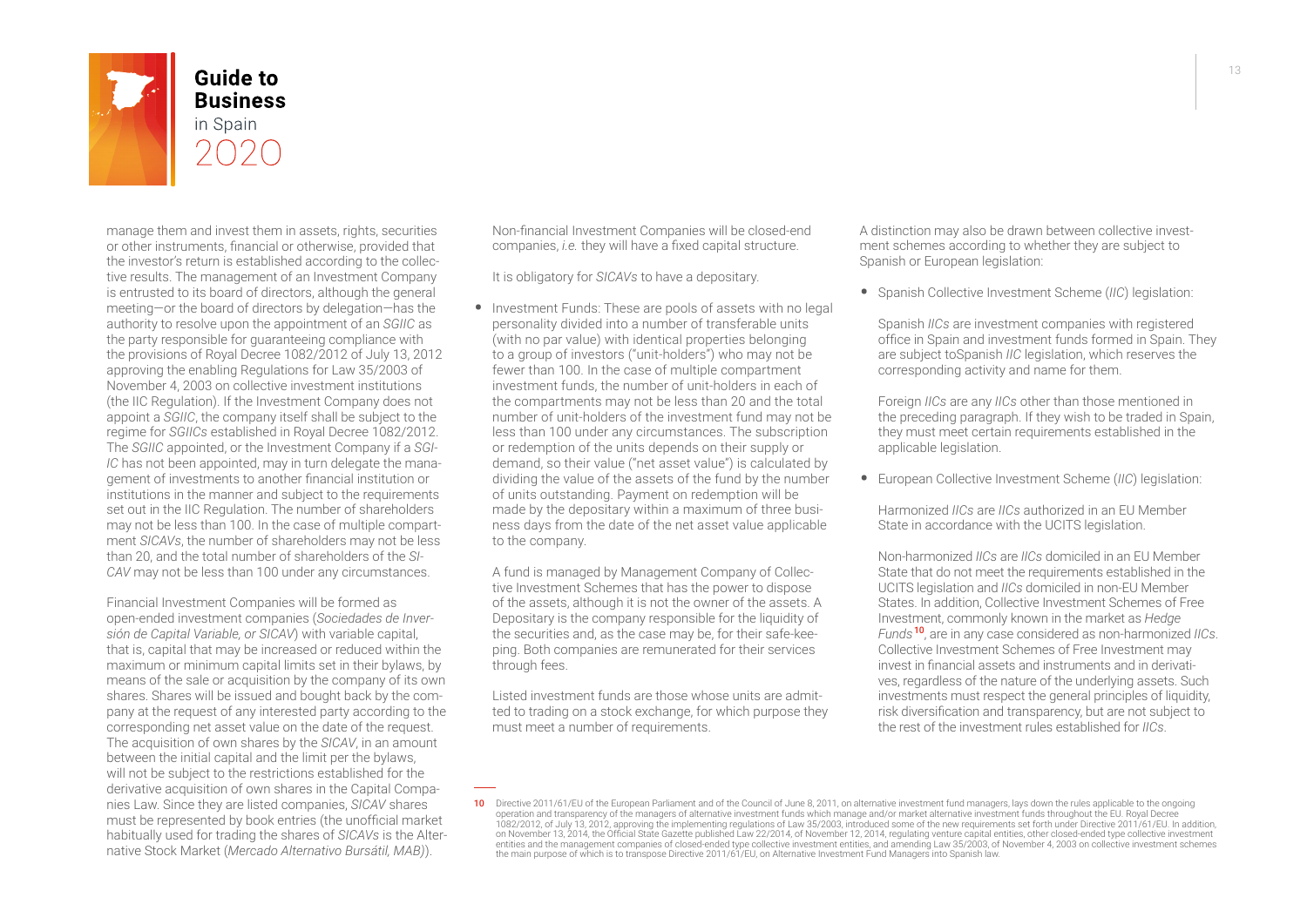

The Spanish National Securities Market Commission (*CNMV*) is the body in charge of supervising *IICs*. In this respect, both investment companies and investment funds require prior authorization from the *CNMV* for their formation. After their formation and registration at the Commercial Registry (the registration requirement is not obligatory for investment funds), the *CNMV* registers the IIC and its prospectus on its register.

The asset and capital requirements of the main types of *IICs* include the following:

- Financial investment funds will have minimum assets of €3,000,000. In the case of multiple compartment funds, each compartment must have at least €600,000 in assets and the total minimum capital paid in may not be less than €3,000,000 under any circumstances.
- The minimum capital of Open-End Investment Companies (*SICAVs*) will be €2,400,000, which must be fully subscribed and paid in. In the case of multiple compartment *SICA-Vs*, each compartment must have minimum capital of €480,000 and the total minimum capital paid in may not be less than €2,400,000 under any circumstances.
- The minimum capital stock of real estate investment companies will be €9,000,000. In the case of multiple compartment companies, each compartment must have capital of at least €2,400,000 and the total capital of the company may not be less than €9,000,000 under any circumstances.

A brief comment should also be made regarding the trading <sup>11</sup> of foreign *IICs* in Spain which, subject to fulfillment of the formalities and requirements established in the legislation, requires that a distinction be drawn between:

• Harmonized *IICs*, which may trade in Spain unrestricted once the competent authority in the home Member State informs them that it has sent the *CNMV* a notification with the relevant information.

• Non-harmonized *IICs* and *IICs* authorized in a non-EU Member State, which require express authorization from the *CNMV* and registration on its registers.

#### **2.4.2 Management companies of collective investment schemes**

The key features of Management Companies of Collective Investment Vehicles (*SGIICs*) are as follows:

- They are corporations which have as their corporate purpose the management of investments, the control and management of risks, administration, representation and the management of subscriptions and redemptions of investment funds and companies. They may also market the participation units or shares of IICs.
- Moreover, *SGIICs* may be authorized to engage in the following activities:
	- a. Discretionary and individualized investment portfolio management.
	- b. Administration, representation, management and marketing of venture capital entities, closed-ended collective investment entities, European venture capital funds (EVCF) and European social entrepreneurship funds (ESEF).
	- c. Investment advice.
	- d. Safe-keeping and management of units of investment

funds and, as the case may be, of shares of investment companies, EVCFs and ESEFs.

- e. Receipt and transfer of customer orders relating to one or more financial instruments.
- It falls on the *CNMV* to grant prior authorization for the formation of an *SGIIC*. Once formed, in order to commence its operations, the *SGIIC* must be registered at the Commercial Registry and on the appropriate *CNMV* register.
- *• SGIICs* must, at all times, have equity <sup>12</sup> that may not be less than the larger of the following amounts:
	- a. Minimum capital stock of €125,000 fully paid in and increased by certain proportions established in the IIC regulations according to certain circumstances.
	- b. 25% of the overheads charged in the income statement for the prior year. Overheads will comprise personnel expenses, general expenses, levies and taxes, amortization/depreciation charges and other operating charges.
- The current legislation introduces the necessary provisions to ensure the correct functioning of the cross-border fund management company passport, enabling Spanish *SGI-ICs* to manage funds domiciled in other EU Member States and *SGIICs* from other Member States to manage Spanish funds.
- In addition, regarding cross-border activities of *SGIICs*, the following may be noted:

#### 11 Subject to the requirements laid down in Directive 2011/61/EU.

<sup>12</sup> SGIICs may be exempt from compliance with some of the obligations of the Law, as provided for in the regulations, where they meet the following requirements: they only manage investment firms and the managed assets are less than a) €100 million, including assets acquired by using leverage; or b) €500 million where the investment firms they<br>manage are not leveraged and have no right of r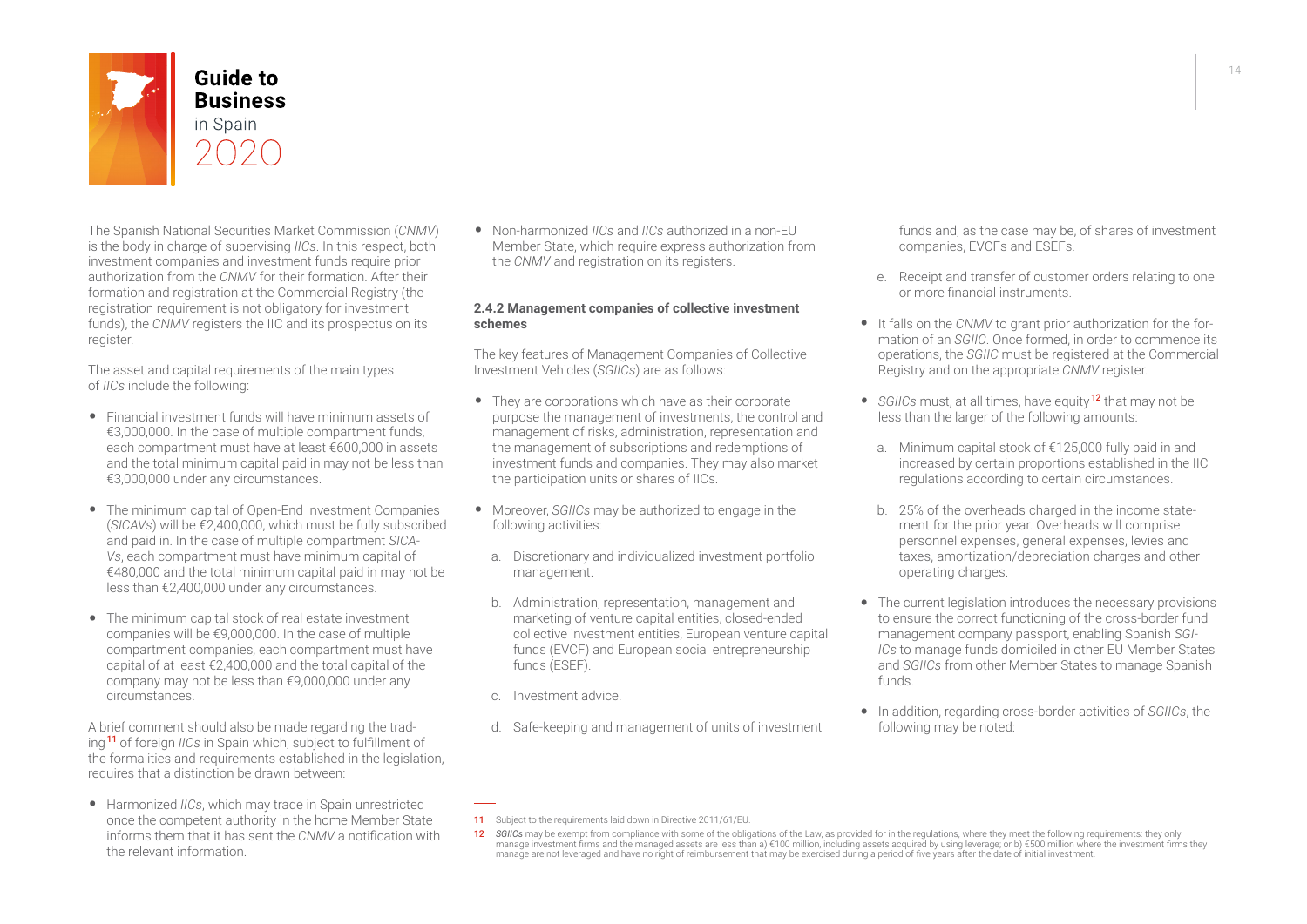

- a. *SGIICs* authorized in Spain may engage in the activity to which the foreign authorization refers, either through a branch or under the freedom to provide services, after fulfilling all formalities and requirements established by law.
- b. Foreign *SGIICs* may engage in their activities in Spain either by opening a branch or under the freedom to provide services, provided that they satisfy the relevant statutory formalities and requirements.
- Any individual or legal entity that, alone or acting in concert with others, intends to, directly or indirectly, acquire a significant holding <sup>13</sup> in a Spanish *SGIIC* or to, directly or indirectly, increase their holding in that *SGIIC* so that either the percentage of voting rights or of capital they hold is equal to or greater than 20, 30 or 50 percent, or by virtue of the acquisition they could come to control the *SGIIC*, they must first notify the *CNMV* in order to secure a statement of non-opposition to the proposed acquisition, indicating the amount of the expected holding and including all the information required by law. Acquiring or increasing significant holdings in breach of the law constitutes a very serious infringement. In addition, any individual or legal entity that, directly or indirectly, intends to dispose of a significant holding in an *SGIIC*, to reduce their holding so that it falls below the thresholds of 20, 30 or 50 percent, or that, as a result of the proposed disposal, may lose control of the credit institution, must give prior notice to the *CNMV*.

Likewise, any individual or legal entity that, alone or acting in concert with others, has acquired, directly or indirectly, a holding in a management company, so that the percentage of voting rights or of capital that they hold is equal to or greater than 5 percent, must give immediate written notice to the *CNMV* and the *SGIIC* in question, indicating the amount of the resulting holding.

#### **2.5 INVESTMENT FIRMS**

#### **2.5.1 Features**

Investment Firms are companies whose main activity is to provide professional investment services to third parties on financial instruments subject to securities market legislation.

Under Spanish law, investment firms provide the following investment and ancillary services:

#### *Investment and ancillary services:*



Where "significant holding" means a holding in a SGIIC that amounts, directly or indirectly, to at least 10% of the capital or voting rights of the institution. Where a holding makes it<br>possible to exert a notable influenc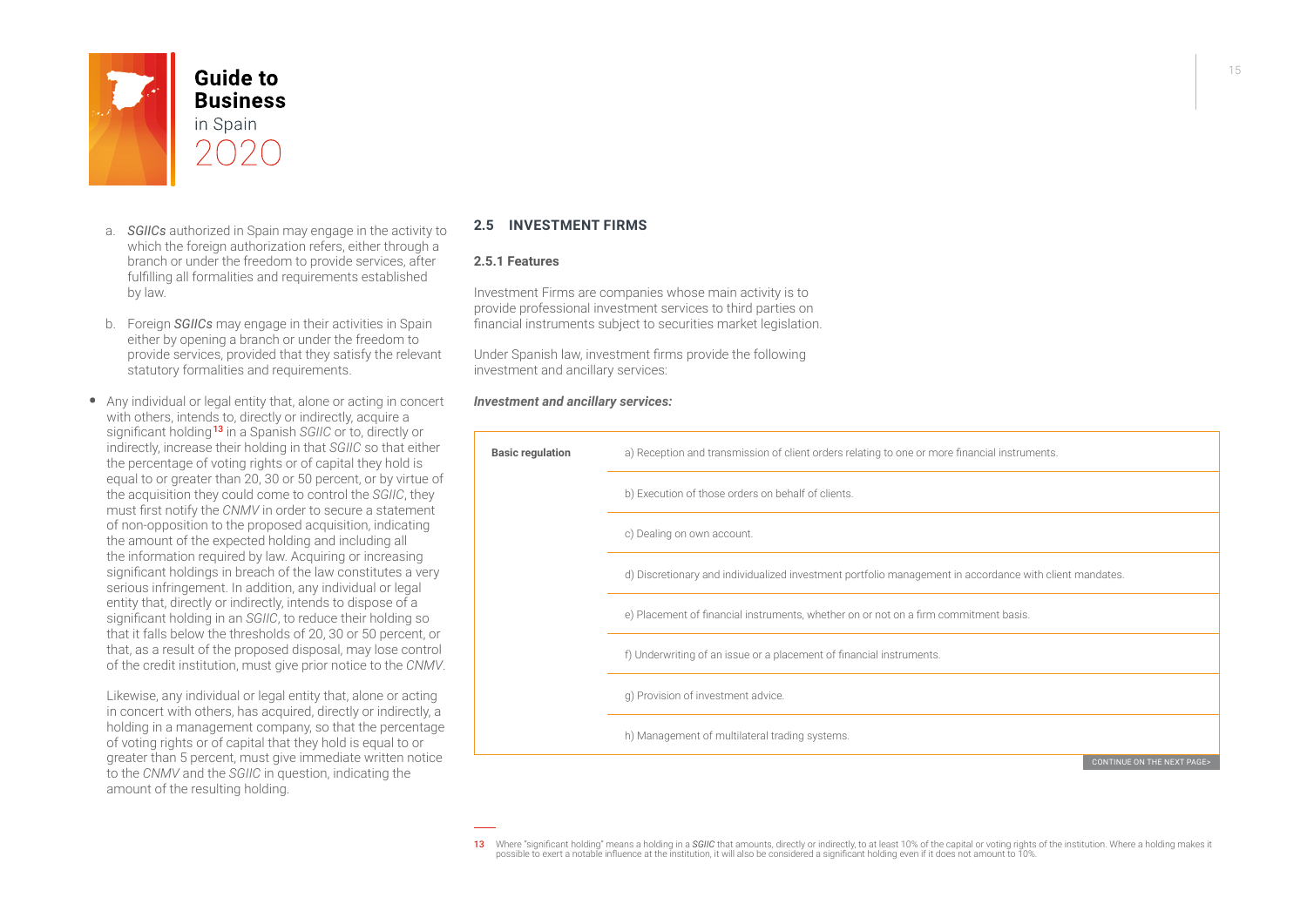

| < CONTINUED FROM THE PREVIOUS PAGE                                                                                                                       |                                                                                                                                                                                                                 |  |  |
|----------------------------------------------------------------------------------------------------------------------------------------------------------|-----------------------------------------------------------------------------------------------------------------------------------------------------------------------------------------------------------------|--|--|
| Corporate purpose                                                                                                                                        | a) Safekeeping and administration of financial instruments for the account of clients.                                                                                                                          |  |  |
|                                                                                                                                                          | b) Granting credits or loans to investors to allow them to carry out a transaction in one or more financial instruments, where the firm granting the credit or loan is involved in the transaction.             |  |  |
|                                                                                                                                                          | c) Advising companies on capital structure, industrial strategy and related matters, and providing advice and services relating to mergers and acquisitions.                                                    |  |  |
|                                                                                                                                                          | d) Services related to operations for the underwriting of issues or placing of financial instruments.                                                                                                           |  |  |
| e) Preparation of investment and financial analysis reports or other forms of general recommendations relating to transactions in financial instruments. |                                                                                                                                                                                                                 |  |  |
|                                                                                                                                                          | f) Foreign exchange services where these are related to the provision of investment services.                                                                                                                   |  |  |
|                                                                                                                                                          | g) Investment services and ancillary services related to the non-financial underlying of certain financial derivatives when these are related to the provision of investment services or to ancillary services. |  |  |

No person or entity may professionally provide the investment services or ancillary services listed in letters a), b), d) f), and g) above in relation to financial instruments unless they have been granted the mandatory authorization and are registered on the appropriate administrative registers. In addition, only the institutions authorized for that purpose may market investment services or solicit clients professionally, either directly or through regulated agents.

The legal regime for Investment Firms is contained in the Securities Market Law and in Royal Decree 217/2008. These pieces of legislation transpose into Spanish law the EU MiFID legislation<sup>14</sup>.

There are four types of Investment Firms:

• Broker-dealers (*Sociedades de Valores*): These are investment firms that can operate both for their own and for the account of others, and that provide the full range of investment and ancillary services. Their capital stock must be at least €730,000.

As of December 31, 2019, there were 33 broker-dealers registered on the *CNMV's* Administrative Register <sup>15</sup>.

• Brokers (*Agencias de Valores*): Investment firms that can only operate professionally for the account of others, with or without representation, and that provide the full range of investment services except for those described in letters c) and f) above, and the full range of ancillary services except for those mentioned in letter b).

Their capital stock will depend on the activities they pursue. As a general rule, their share capital cannot be less than €125,000.However, brokers which are not authorized to

take deposits of funds or transferable securities from their clients are able to have a share capital of €50,000.

As of December 31, 2019, there were 55 brokers registered on the *CNMV's* Administrative Register.

• Portfolio management companies (*Sociedades Gestoras de Carteras*): These investment firms can only provide the investment services described in letters d) and g) and the ancillary services described in letters c) and e). They are required to have (i) an initial capital of €50,000; or (ii); a professional indemnity insurance, surety or some other comparable guarantee against liability arising from profes-

<sup>14</sup> It should be noted that in 2014, Directive 2014/65/EU of the European Parliament and of the Council, of 15 May 2014, on markets in financial instruments and amending Directive 2002/92/EC and Directive 2011/61/EU (MiFID II), which repeals Directive 2004/39/EC of the European Parliament and of the Council, of 21 April 2004, on markets in financial instruments (MiFID I) and a new Implementing Regulation (MiFIR), which replaces the former legislation 648/2012, were approved. However, to date, MiFID II has not yet been transposed into Spanish legislation.

<sup>15</sup> https://www.cnmy.es/Portal/Consultas/ListadoEntidad.aspx?id=1&tipoent=0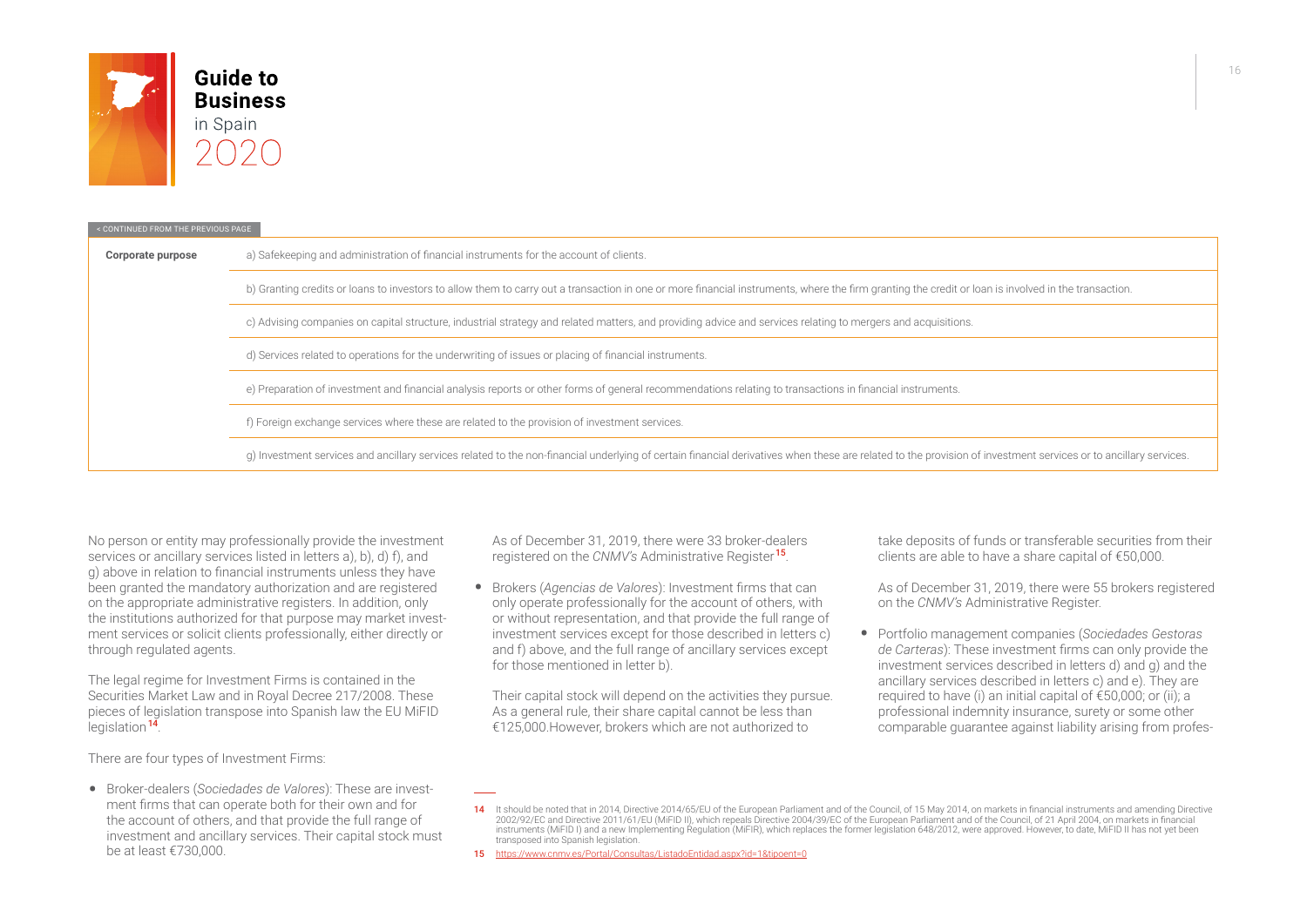

sional negligence, covering the whole territory of the European Union and providing coverage of at least €1,000,000 applying to each claim and in aggregate €1,500,000 per year for all claims; or (iii) a combination of initial capital and professional indemnity insurance in a form resulting in a level of coverage equivalent to that referred to in points (i) and (ii) above.

As of December 31, 2019, there were 1 portfolio management companies registered on the *CNMV's* Administrative Register.

• Financial advisory firms (*Empresas de Asesoramiento Financiero*): These are individuals or legal entities that can only provide the investment services listed in letter g) and the ancillary services indicated in letters c) and e). In the case of legal entities, they must have (i) initial capital of €50,000, or (ii) a civil liability insurance policy that covers the entire territory of the European Union, a guarantee or other comparable guarantee, with a minimum coverage of €1,000,000 for claims for damages, and a total of €1,500,000 per year for all claims, or (iii) a combination of initial capital and a professional civil liability insurance policy that gives rise to coverage equivalent to that described in points (i) and (ii) above.

As of December 31, 2019, there were 39 financial advisory firms registered on the *CNMV's* Administrative Register.

In addition, credit institutions may provide on a regular basis the full range of investment and ancillary services where their legal regime, their bylaws and their specific authorization enables them to do so. Likewise, collective investment scheme management companies (*SGIICs*) may provide certain investment and ancillary services provided that they are authorized to do so.

The conditions for taking up business can be summarized as follows:

• Internal organization: The Securities Market Law and Royal Decree 217/2008 are very exhaustive on the internal organization requirements that investment firms must meet.

• Authorization and registration: It falls to the *CNMV* to authorize investment firms.

In order to secure authorization as an investment firm, the following broad requirements must be met:

- Its sole corporate purpose must be to engage in the specific activities of investment firms.
- It must take the form of a corporation, incorporated for an indefinite term, and the shares comprising its capital stock must be registered shares.
- The minimum capital stock must be fully paid in in cash.
- It must have a board of directors made up of no fewer than three members.
- The chairmen, deputy chairmen, directors or administrators, general managers and persons holding equivalent positions are required to be of good repute and to have the knowledge and experience necessary for the performance of their functions, and be committed to the good governance of the investment firm. In the case of the parent companies of investment firms, the honorability requirement also applies to the chairmen, deputy chairmen, directors or administrators, general managers and persons holding equivalent positions and a majority of the members of the board of directors are required to have the knowledge and experience required for the performance of their functions.

The requirements with respect to good repute, knowledge and experience also apply to the persons in charge of the internal control functions and to those holding other positions which play a key part in the day-to-day pursuit of the activities of an investment firm and its parent company.

- It must have an internal code of conduct.
- It must join the Investment Guarantee Fund where so required.
- It must have presented a business plan reasonably evidencing that the investment firm's project is viable in the future.
- It must have submitted appropriate documentation on the conditions and the services, functions or activities to be subcontracted or outsourced, to permit verification that this fact does not invalidate the requested authorization.

#### **2.5.2 The regime governing significant holdings and changes of control at investment firms**

Pursuant to the regime governing significant holdings for investment firms, they must notify the *CNMV*, for its preliminary assessment, of any acquisitions amounting to more than 10% of capital or of voting rights, and of any significant holding that is increased so that the percentage of capital or voting rights becomes equal to or greater than 20%, 30% or 50%, or control of the firm is acquired. In addition, any individual or legal entity that has decided to dispose, directly or indirectly, of a significant holding in an investment firm, must first notify the *CNMV* of such circumstance.

Also, any individual or legal entity that, alone or acting in concert with others, has acquired, directly or indirectly, a holding in a Spanish investment firm, so that the percentage of voting rights or of capital that they hold is equal to or greater than 5%, must give immediate written notice to the *CNMV* and to the investment firm in question, indicating the amount of the resulting holding.

#### **2.5.3 Cross-border activities of investment firms**

- a. Spanish investment firms may provide, in other EU Member States, the investment services and ancillary services for which they are authorized, either through a branch or under the freedom to provide services, subject to the fulfillment of the established legal formalities.
- b. Investment firms authorized in another EU Member State may provide investment and ancillary services in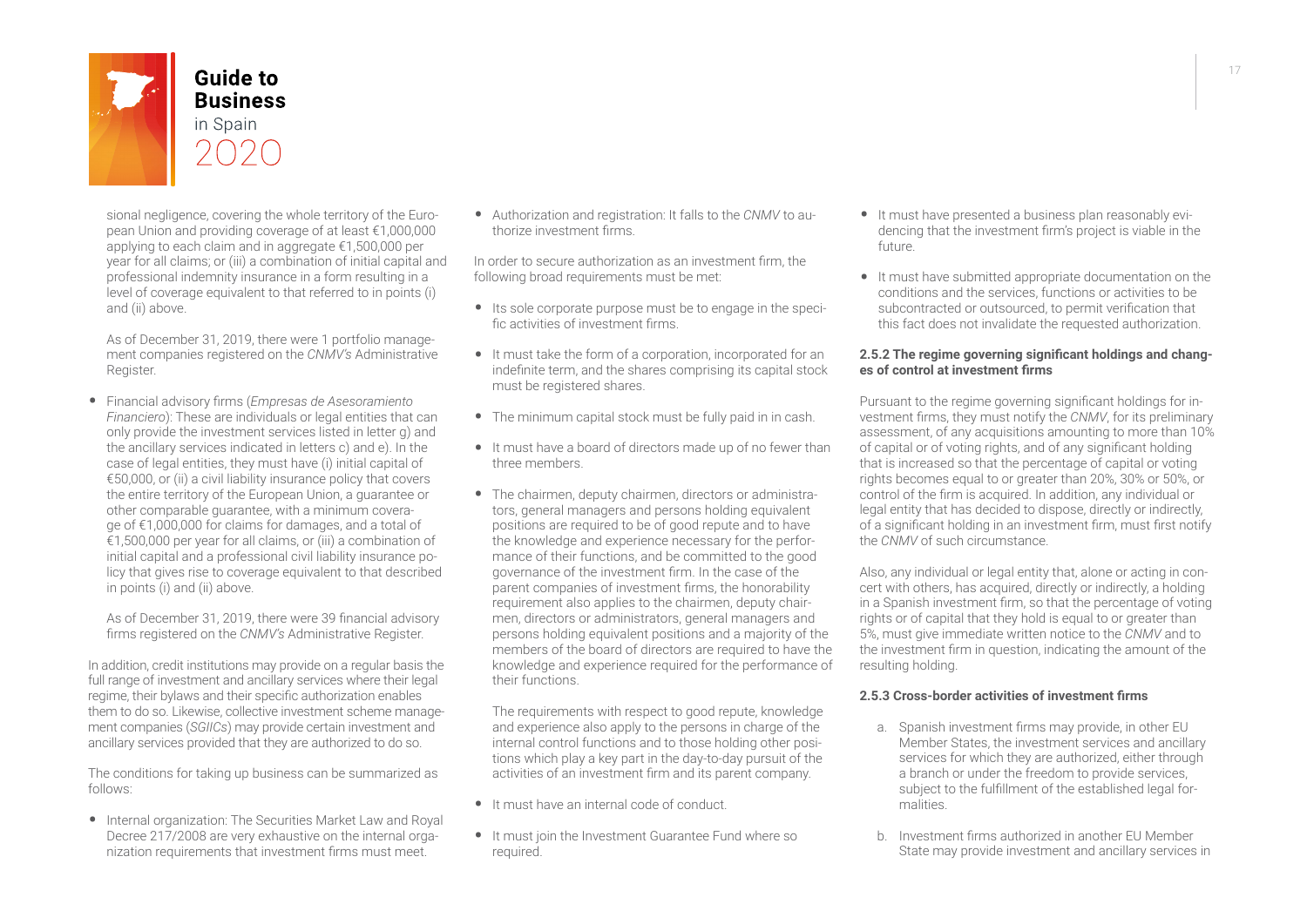

Spain, either by opening a branch or under the freedom to provide services, subject to the statutory notification procedure.

c. Non-EU investment firms intending to open a branch in Spain or to operate under the freedom to provide services are subject to the authorization procedure.

#### **2.6 CLOSED-ENDED TYPE COLLECTIVE INVESTMENT ENTITIES**

#### **2.6.1 Features**

Law 22/2014, of November 12, 2014, regulating venture capital entities, other closed-ended type collective investment entities and the management companies of closed-ended type collective investment entities, and amending Law 35/2003, of November 4, 2003 on collective investment schemes ("**Law 22/2014**") amends the law on venture capital entities in Spain, by repealing Law 25/2005, of November 24, 2005, on venture capital entities and their management companies.

The term "closed-ended type investment" is defined as that performed by venture capital entities and other collective investment entities at which, in accordance with their divestment policies, (i) all divestments by their members or unit-holders must take place at the same time, and (ii) the sums received in respect of divestment must be received according to the amount due to each member or unit-holder by reference to the rights they hold under the terms established in the bylaws or regulations.

Closed-ended type collective investment must be carried out in Spain by two types of entities:

a. "Venture capital entities" or "*ECR*" (*Entidades de Capital Riesgo* with a similar definition to that provided in Law 25/2005), which can take the form of funds ("*FCR*" – *Fondos de Capital Riesgo*) or companies ("*SCR*" – *Sociedades de Capital Riesgo*).

b. Other types of entities which the Law 22/2014 calls "closed-ended type collective investment entities" ("*EICC*"- *Entidades de Inversión Colectiva de Tipo Cerrado*), a new vehicle created by the Law 22/2014 which are defined as collective investment entities which, without having any commercial or industrial purpose, obtain capital from a number of investors, through marketing activities, to invest it in all types of assets, financial or otherwise, subject to a predefined investment policy. Closed-ended type investment entities can be either funds ("*FICC*") or companies ("*SICC*"). This new type of entity will include any companies that might have been operating in Spain by investing in non-listed securities but failed to meet the requirements under the regime for investments and diversification of venture capital.

Both types of entities must be managed by an authorized management company in accordance with the Law 22/2014<sup>16</sup>. The basic difference between venture capital entities (*ECRs*) and closed-ended type collective investment entities (*EICCs*) is that venture capital entities have a smaller investment scope than closed-ended type collective investment entities. Mirroring the requirement in the now repealed Law 25/2005, venture capital entities have to restrict their investment activities to acquiring temporary interests in the capital of enterprises other than real estate or financial enterprises which, when the interest is acquired are not listed on a primary stock market or on any other equivalent regulated market in the European Union or of the in any other OECD member participants, whereas, as mentioned above, closed-ended type collective investment entities can invest in "all types of assets, financial or otherwise".

At December 31, 2019, there were 25 *SICCs* and 19 *FICC* entered on the *CNMV's* Administrative Register.

Law 22/2014 also regulates three new types of entities:

- a. European venture capital funds ("**EVCF**"), subject to the rules in Regulation (EU) No 345/2013 of the European Parliament and of the Council of 17 April 2013, on European venture funds. They must be registered in the register set up for them at the *CNMV*.
- b. European social entrepreneurship funds ("**ESEF**"), subject to the rules contained in Regulation (EU) No 346/2013 of the European Parliament and of the Council of 17 April 2013 on European social entrepreneurship funds. They must be entered in the register set up for them at the *CNMV*.
- c. It creates a special type of SME venture capital entity, an "*ECR-Pyme*", taking the form of either SME venture capital companies (*SCR-Pyme*) and SME venture capital funds (*FCR-Pyme*) (art. 20 Law 22/2014). These must hold, at least, 75% of their computable assets in certain financial instruments providing funding to small and medium-sized enterprises meeting a number of requirements at the time of the investment.

Therefore, Law 22/2014 regulates the legal regime of such entities as well as marketing regime of their shares or units in Spain and abroad.

#### **2.6.2 Management companies of Closed-ended type Collective Investment Entities**

Collective investment entity management companies are Spanish corporations (*Sociedades Anónimas*) whose corporate purpose is to manage the investments of one or more venture capital entities and/or closed-ended type collective investment entities, and monitor and manage their risks.

In the case of the SCR and the SICC, the company itself can act as management company, if its managing body decides not to designate an external manager. These "self-man-<br>aged" SCRs and SICCs are subject to the regime set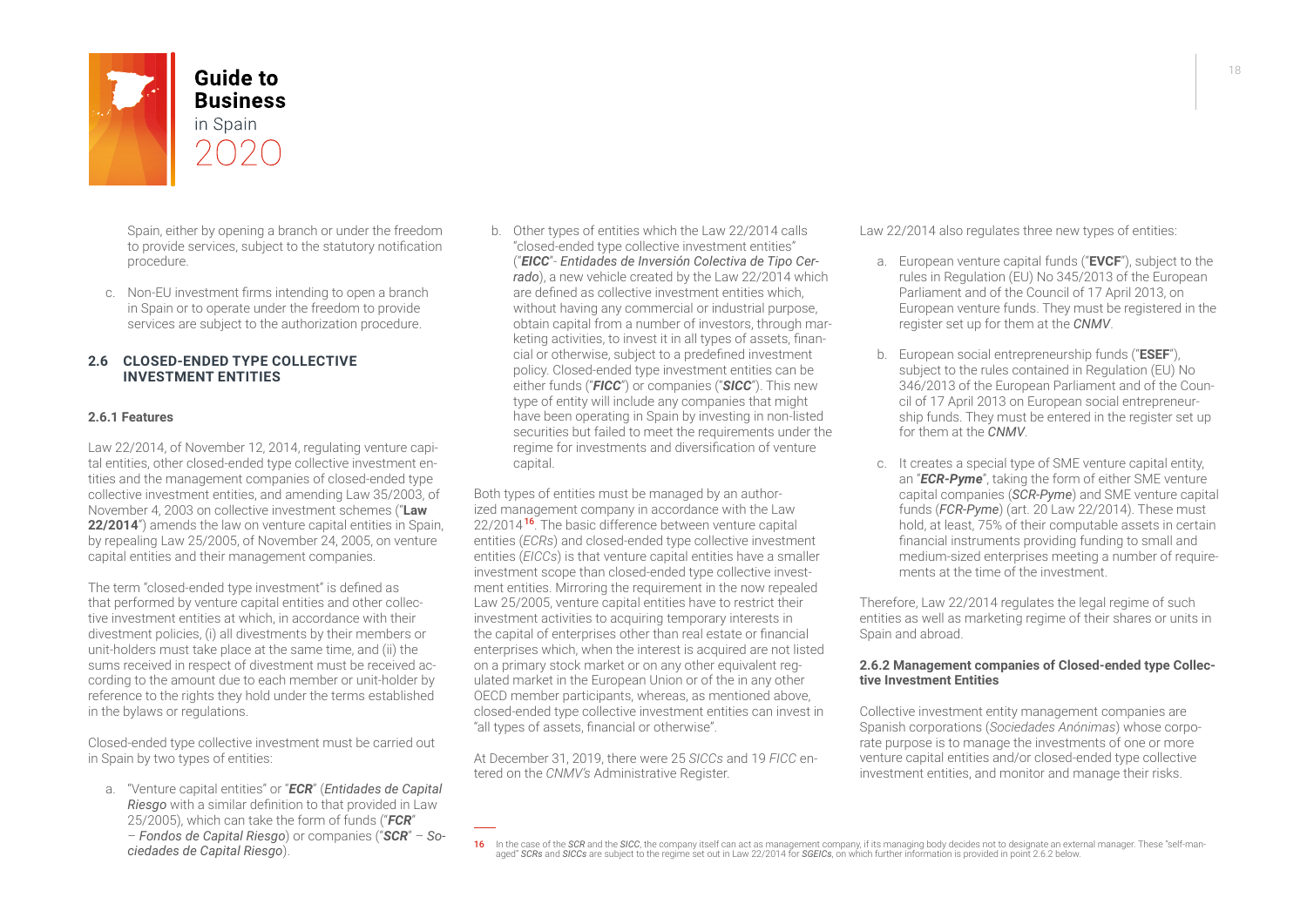

Each venture capital entity and closed-ended type collective investment entity will have only one manager which must be a collective investment entity management company. Venture capital companies and closed-ended type collective investment companies can act as their own management company ("self-managed companies").

A description has been provided of the activities that can be carried on by collective investment entity management companies (there are some specific provisions in relation to self-managed companies and certain restrictions have been imposed), and a distinction is drawn between:

- a. Primary activity: Investment portfolio management and risk monitoring and management with respect to the entities they manage (venture capital entity, closed-ended type collective investment entities, European venture capital funds or European social entrepreneurship funds).
- b. Additional activities: Administrative and marketing tasks and activities related to the entity's assets.
- c. Ancillary services: Discretionary investment portfolio management, advisory services on investment, safe-keeping and administration of the units and shares of venture capital entities and closed-ended type collective investment entities (and, if applicable, European venture capital funds and European social entrepreneurship funds) and receipt and transmission of orders of customers in relation to one or more financial instruments.

A strict regime for obtaining the *CNMV's* authorization is established. Additionally, the *CMNV* must be notified of any significant change to the circumstances in which the original authorization was granted.

#### **2.7 INSURANCE AND REINSURANCE COMPANIES AND INSURANCE INTERMEDIARIES**

In light of the security it provides to individuals and traders and the positive role it plays in encouraging and channeling savings into productive investments, the insurance industry is subject to comprehensive legal regulations and tight administrative control. In this regard, insurers are required to invest part of the premiums they receive in assets that ensure security, profitability and liquidity.

The industry is supervised by the Directorate-General of Insurance and Pension Funds (*DGS*), attached to the Ministry of Economic Affairs and Digital Transformation, and the basic legal regime for insurance in Spain is as follows:

- Insurance firms:
	- a. The legislation on insurance firms is contained in Law 20/2015 of July 14, 2015 on the Regulation, Supervision and Solvency of insurance and reinsurance entities, and Royal Decree 1060/2015 of November 20, 2015 on the regulation, supervision and solvency of insurance and reinsurance entities, which contain, in revised form, the provisions of the previous legislation which remain in force, the new solvency system introduced by the so-called Solvency II Directive (Directive 2009/138/EC of the European Parliament and of the Council of November 25, 2009) and other rules intended to bring the legislation into line with the sector's development.
	- b. The legislation on insurance intermediaries is contained in Private Insurance and Reinsurance Intermediation Law 26/2006, of July 17, 2006.
	- c. The legislation on insurance contracts is contained in the Insurance Contract Law 50/1980, of October 8, 1980.

An *insurer* is a company that engages in the business of performing direct insurance transactions and which may also accept reinsurance transactions in the lines for which it is authorized to do direct insurance business. This is an exclusive and excluding business, that is, insurance contracts can only be formalized by insurers that are duly authorized by the Ministry of Economic, Affairs and Digital Transformation and registered on the register of the *DGS*, and insurers cannot perform transactions other than those defined in the above-mentioned insurance legislation. In this respect, the applicable legislation has established a specific authorization procedure for entities wishing to engage in these activities.

Insurance entities are permitted to adopt the form of a corporation (*Sociedad Anónima*), a European public limited liability company (*Sociedad Anónima Europea*), a mutual insurance company (*Mutua de Seguros*), a cooperative society (*Sociedad Cooperativa*), a European cooperative society (*Sociedad Cooperativa Europea)*, or a welfare mutual insurance company (*Mutualidad de Prevision Social*). Prior administrative authorization is required to operate in each line of insurance, which authorization implies registration on the register of insurance entities of the *DGS*. Foreign insurers are permitted to operate in Spain through a branch or under the freedom to provide services, if they are domiciled in other countries of the European Economic Area, and through a branch if they are domiciled in third countries.

The Spanish insurance industry continues to be characterized by the co-existence of a certain degree of concentration of the business volume in highly-competitive lines and types of insurance (life, health, motor, multi-risk insurance) which require considerable size in terms of assets and administration, with the dispersion of a minimum part of that business volume among a large number of entities operating in other types of insurance which do not require such size.

On the other hand, *reinsurance entities* are entities that undertake to reimburse insurers for the obligations they may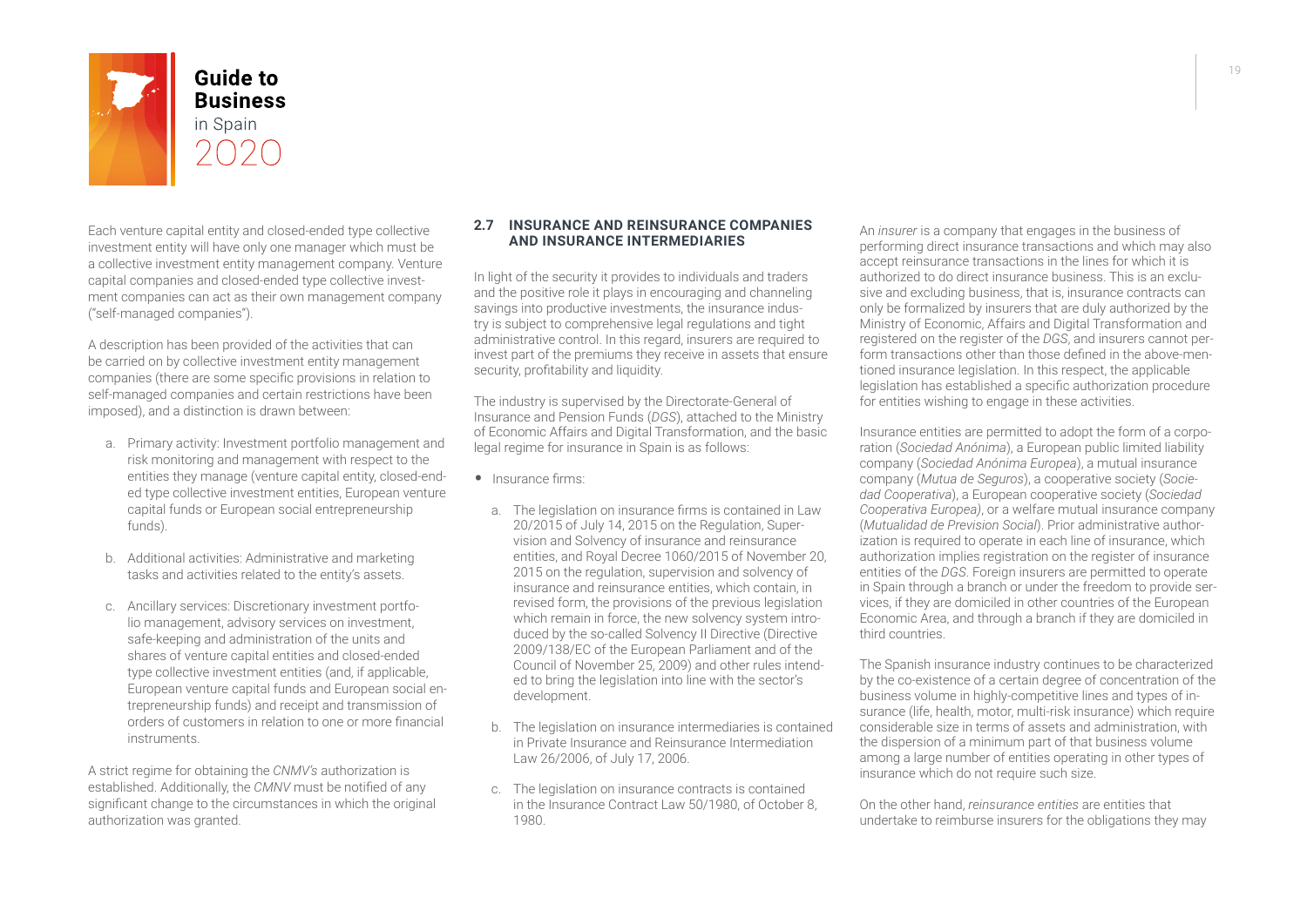

hold *vis-à-vis* third parties under arranged insurance contracts, and which are covered by reinsurance. Reinsurance business can be undertaken in Spain by Spanish reinsurance companies whose sole corporate purpose is to arrange reinsurance, insurance entities themselves with respect to classes of insurance for which they are authorized and, lastly, foreign reinsurance entities which are domiciled in another country from the Economic European Area (under the freedom to provide services or through branches in Spain) or in third countries, in this latter case, either through a branch established in Spain or from the country in which their registered office is located (but not from branches located outside Spain).

The following table shows the changes in the numbers of operating Spanish insurance and reinsurance entities. The figures are broken down between direct insurance entities and pure reinsurance entities and, within the former category, by the various legal forms they take. There are currently no insurance cooperatives on the register <sup>17</sup>.

| <b>DIRECT INSURANCE ENTITIES</b>                          | 2008           | 2009 | 2010           | 2011           | 2012           | 2013           | 2014 | 2015 | 2016 | 2018 | 2019           |
|-----------------------------------------------------------|----------------|------|----------------|----------------|----------------|----------------|------|------|------|------|----------------|
| -Corporations                                             | 204            | 202  | 195            | 188            | 183            | 178            | 168  | 156  | 147  | 136  | 126            |
| -Mutual insurance societies                               | 35             | 34   | 35             | 34             | 32             | 32             | 31   | 31   | 31   | 30   | 30             |
| -Welfare mutual insurance<br>societies                    | 55             | 56   | 55             | 55             | 53             | 52             | 53   | 50   | 50   | 48   | 47             |
| <b>TOTAL DIRECT INSURANCE</b><br><b>ENTITIES</b>          | 294            | 292  | 285            | 277            | 268            | 262            | 252  | 237  | 228  | 214  | 203            |
| Specialized reinsurers                                    | $\overline{2}$ | 2    | $\overline{2}$ | $\overline{2}$ | $\overline{2}$ | $\overline{2}$ | 3    | 3    | 3    | 3    | $\overline{4}$ |
| <b>TOTAL INSURANCE AND</b><br><b>REINSURANCE ENTITIES</b> | 296            | 294  | 287            | 279            | 270            | 264            | 255  | 240  | 231  | 217  | 207            |

*Insurance intermediaries* are individuals or legal entities that, being duly entered in the *DGS's* special administrative register of insurance intermediaries and brokers and their senior officers, pursue the mediation between insurance or reinsurance policyholders, on the one hand, and insurance or reinsurance entities, on the other. The following are mediation activities:

- a. Introducing, proposing or carrying out work preparatory to the conclusion of insurance or reinsurance contracts.
- b. Concluding insurance and reinsurance contracts.
- c. Assisting in the administration and performance of such contracts, in particular in the event of a claim.

Intermediaries are classified as follows:

- Insurance agents: Individuals or legal entities that conclude an agency agreement with an insurance entity. Insurance agents may be:
	- a. Exclusive insurance agents: They carry on the activity of insurance mediation for one insurance entity on an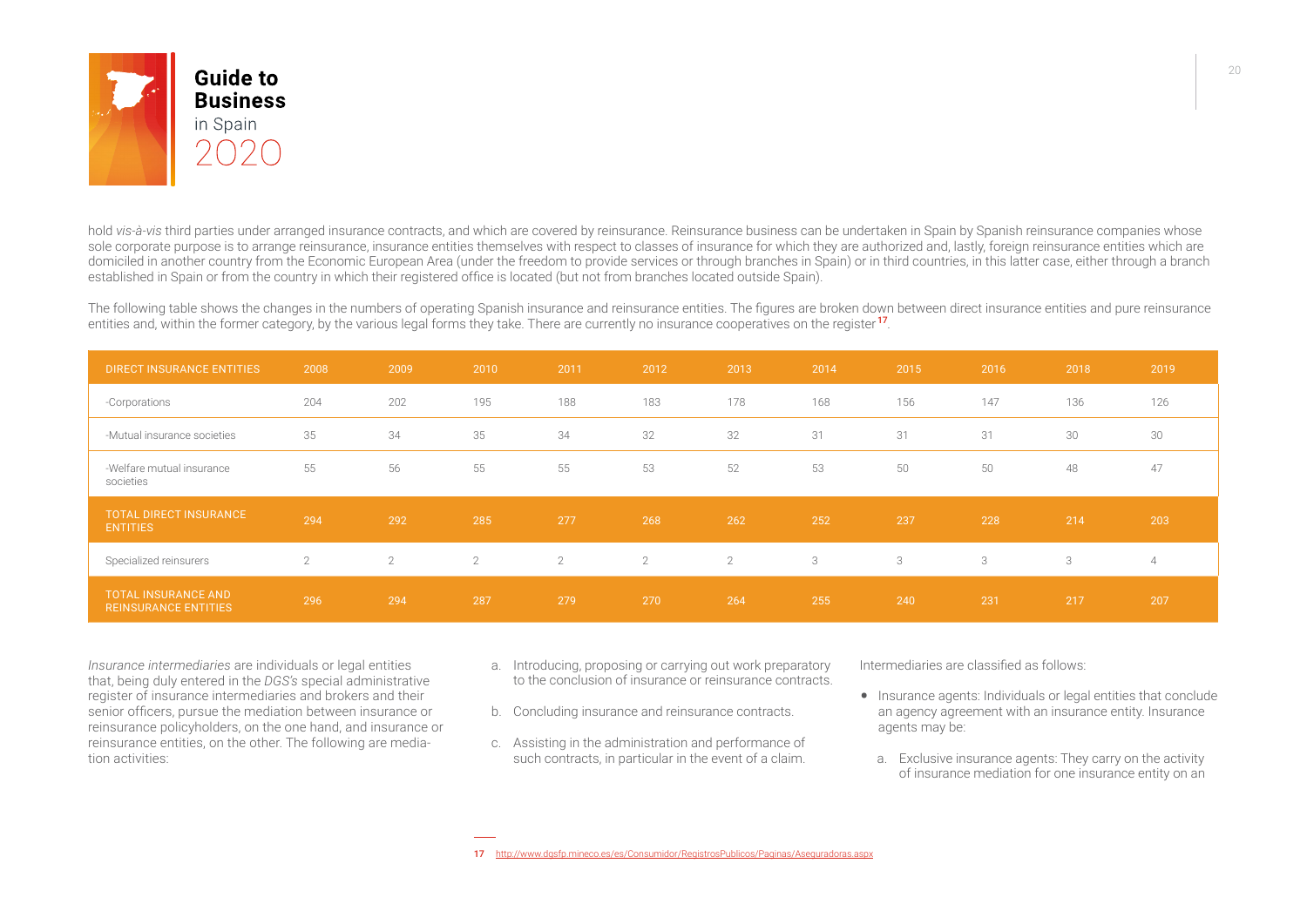

**Business** 

exclusive basis, unless the insurance entity authorizes the agent to operate solely with a different insurance entity in certain lines of insurance in which the authorizing entity does not operate.

- b. Tied insurance agents: They carry on the activity of insurance mediation for one or more insurance entities.
- c. Bancassurance operators: These are credit institutions, credit financial establishments or companies owned or controlled by them that carry on the activity of insurance mediation through an insurance agency contract for one or more insurance entities using the distribution networks of the credit institutions or credit financial establishments (in the case of companies owned or controlled by credit institutions or credit financial establishments, such entities are required to have assigned their distribution networks to the investee or controlled company for insurance distribution purposes). The bancassurance operators may be exclusive or non-exclusive.
- Insurance brokers: Individuals or legal entities that carry on the commercial activity of private insurance mediation without any contractual ties to insurance entities and that offer independent, professional and impartial advice to the client.
- Reinsurance brokers: Individuals or legal entities that carry on the activity of mediation in relation to reinsurance transactions.

In the event of acquisition of holdings amounting to 5% of the share capital or the voting rights of a Spanish insurance or reinsurance entity, the *DGS* is required to be informed within a maximum of ten business days counted as from the acquisition date. In cases of acquisition of significant holdings (*i.e.* those amounting directly or indirectly to 10% of share capital or voting rights) or increases in holdings which bring them up to or over the limits of 20%, 30% or 50%, or when the acquisition may result in the control of a Spanish insurance entity,

reinsurance entity or insurance brokerage being assumed, the transaction can only go ahead if the *DGS* has not objected to it. Where a holding makes it possible to exert a notable influence on the management of the insurance entity, reinsurance entity or insurance brokerage, it will also be considered a significant holding even if it does not amount to 10%.

#### **2.8 PENSION PLANS AND FUNDS**

#### **2.8.1 Features**

The insufficiency of the Spanish social security system, and the threat of a potential crisis in the system, prompted the sentiment that social security benefits, especially retirement benefits, would have to be supplemented. Thus saving and funded pension plans emerged to ensure an adequate pension upon retirement. In 1987 the Pension Plan and Fund Law introduced in Spain a savings arrangement that has given rise to a solid long-term instrument through which investors can provide for the future. This Law resulted in the institutionalization of pension plans sponsored by employers, certain associations and financial institutions.

The savings are invested in a pension fund and are returned, capitalized, upon retirement, death, death of a spouse, orphanhood, permanent and absolute inability to work in the regular occupation or permanent and absolute inability to work, and complete disability or severe or complete dependency of the participant. This system is of great social import, since it ensures future income for the participant or beneficiary. Moreover, pension funds have high investment potential as they have to invest the funds they receive, which gives them great financial power.

The current legislation on pension plans and funds is contained in the Revised Pension Plan and Fund Law, approved by Legislative Royal Decree 1/2002, in Royal Decree 304/2004 approving the Pension Plan and Fund Regulations and in Royal Decree 62/2018.

A *pension plan* is a contract that regulates the obligations and rights of the parties to it (participants, sponsors and beneficiaries) with the aim of determining the benefits that the participant or the beneficiary is entitled to, the conditions of that entitlement and the manner in which the plan is financed. These plans are based on contributions of savings which, duly capitalized, ensure future pensions.

The various characteristics of pension plans include, most notably, their favorable tax treatment and the restrictions on being able to draw out any of the accumulated savings prior to the occurrence of the contingency covered, except in cases of long-term unemployment or serious illness. With the entry into force of the Royal Decree 62/2018, holders of any form of pension may be able to draw out the savings related to contributions made at least 10 years ago.

Pension plans, regardless of their type, must necessarily be included in a pension fund, which are asset pools without separate legal personality created for the sole purpose of complying with pension plans, and are the investment instrument for the savings. All financial contributions from the sponsors and from the plan participants must be immediately and necessarily included in the position account of the plan in the pension fund, out of which any benefits arising under the plan will be paid.

A *pension fund* has no legal personality and must be administered, necessarily, by a management company, which keeps its accounting records, selects its investments and orders the depositary to purchase and sell assets. The following may be management companies:

- Corporations formed for this sole purpose and which have obtained the prior administrative authorization required.
- Life insurance companies authorized to operate in Spain which have obtained the prior administrative authorization required in order to manage pension funds.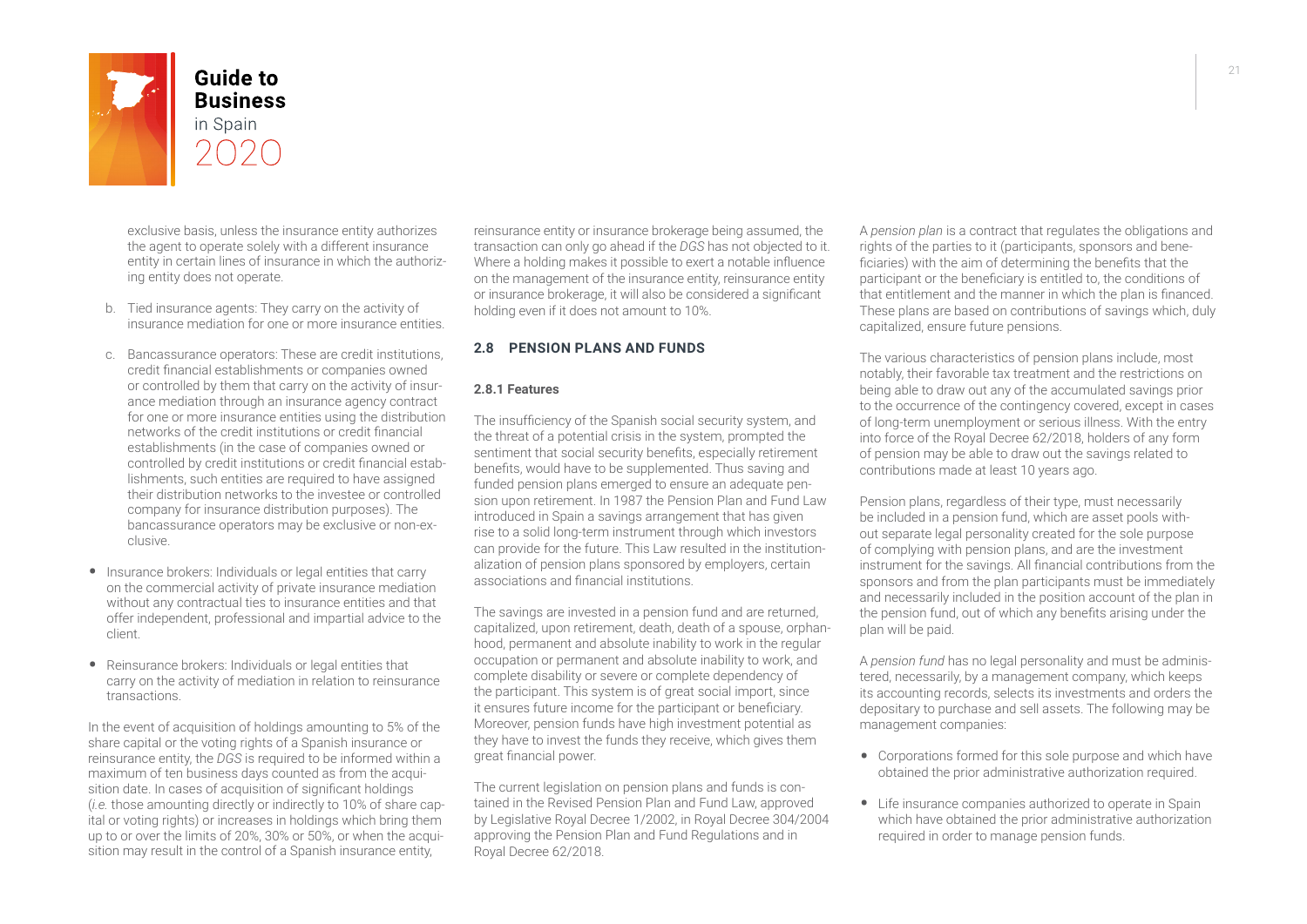

In order to set up a pension fund, prior authorization from the Ministry of Economic Affairs and Digital Transformation and registration of the corresponding public deed at the appropriate Commercial Registry are required.

With regard to the investments made by pension funds, the regulations currently in force have aimed to lend greater legal certainty to the investment process, with measures to encourage transparency in investment and the supply of information to participants.

In this respect, the applicable legislation has established a specific authorization procedure for entities wishing to engage in these activities.

#### **2.8.2 Developments**

At the end of 2018, the number of pension plans appearing in the *DGS* Register totaled 1,123, compared with 2,695 the year before <sup>18</sup>.

The assets managed by Pension Funds increased 2.37% thanks to the improvement in the situation of financial markets and of the economy in general. At December 31, 2016, assets managed by Pension Funds amounted to 106,466 million euros.

The table below shows the changes in pension funds in Spain by number of registered pension funds and managed assets.

| <b>YEAR</b> | <b>REGISTERED</b><br><b>FUNDS</b> | <b>ASSETS</b><br>(€ MILLION) |
|-------------|-----------------------------------|------------------------------|
| 1988        | 94                                | 153.26                       |
| 1989        | 160                               | 516.87                       |
| 1990        | 296                               | 3,214.21                     |
| 1991        | 338                               | 4,898.25                     |
| 1992        | 349                               | 6,384.95                     |
| 1993        | 371                               | 8,792.74                     |
| 1994        | 386                               | 10,517.48                    |
| 1995        | 425                               | 13,200.44                    |
| 1996        | 445                               | 17,530.61                    |
| 1997        | 506                               | 22,136.26                    |
| 1998        | 558                               | 27,487.25                    |
| 1999        | 622                               | 32,260.64                    |
| 2000        | 711                               | 38,979.45                    |
| 2001        | 802                               | 44,605.62                    |
| 2002        | 917                               | 49,609.91                    |

| <b>YEAR</b> | <b>REGISTERED</b><br><b>FUNDS</b> | <b>ASSETS</b><br>(€ MILLION) |
|-------------|-----------------------------------|------------------------------|
| 2003        | 1,054                             | 56,997.34                    |
| 2004        | 1,163                             | 63,786.80                    |
| 2005        | 1,255                             | 74,686.70                    |
| 2006        | 1,340                             | 82,660.50                    |
| 2007        | 1,353                             | 88,022.50                    |
| 2008        | 1,365                             | 79,584                       |
| 2009        | 1,411                             | 85,848                       |
| 2010        | 1,504                             | 85,851                       |
| 2011        | 1,570                             | 84,107                       |
| 2012        | 1,684                             | 87,122                       |
| 2013        | 1,744                             | 93,002                       |
| 2014        | 1,716                             | 100,579                      |
| 2015        | 1,631                             | 104,000                      |
| 2016        | 1,595                             | 106,466                      |

The number of management companies entered at December 31, 2018 in the *DGS* Administrative Register totaled 7.

<sup>18</sup> The differences between the information given in previous and the present year are because of the constant revisions and actualizations of the data found in the registries of the *DGS*.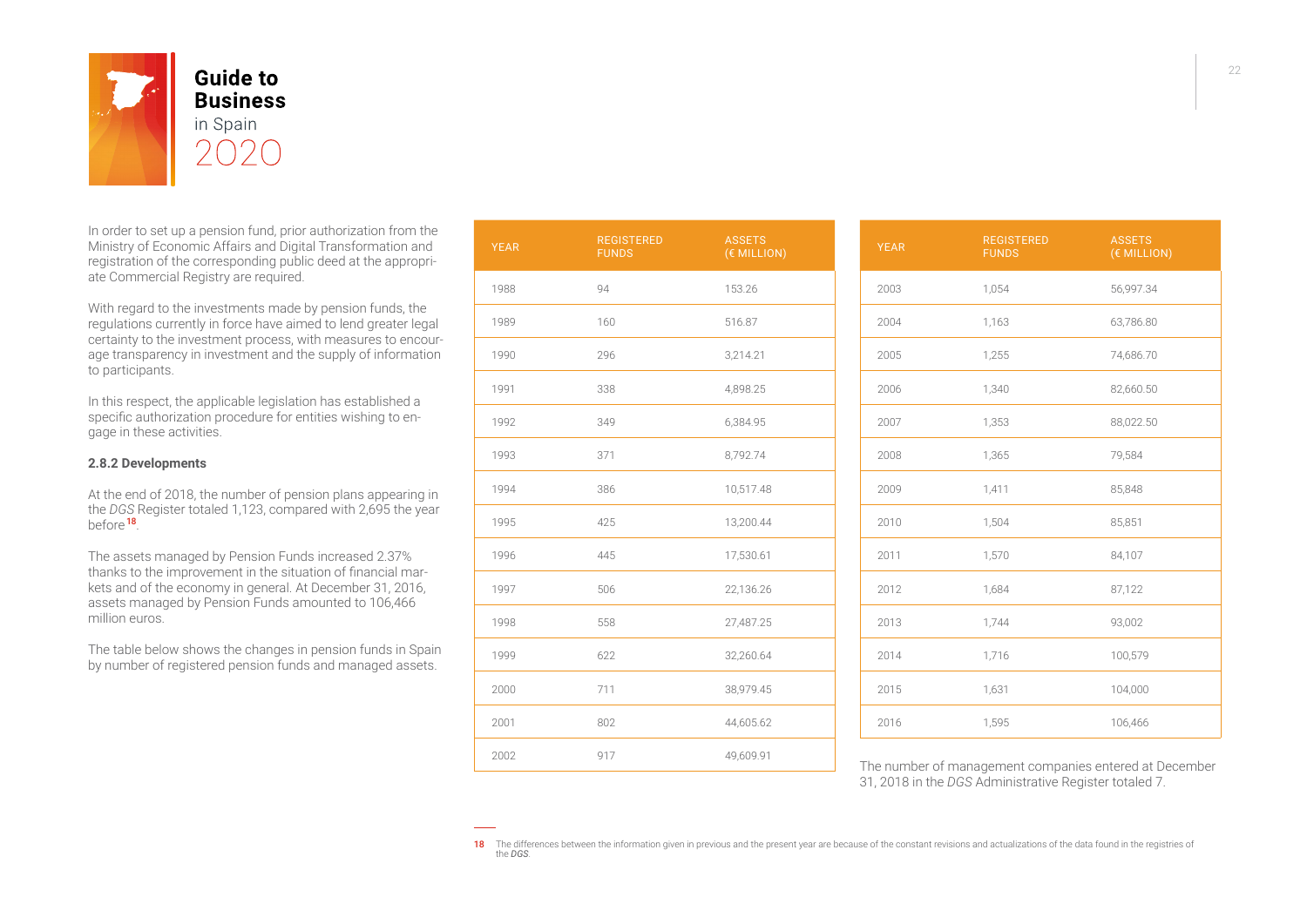

#### **2.9 SECURIZATION VEHICLES**

In general, securitization consists of the conversion of collection rights into standardized fixed-income securities for possible subsequent trading on regulated securities markets, where they can be purchased by investors.

Securitization is Spain is carried out through securitization funds ("Securitization Funds" or "SF"). The SF is a separate pool of assets that has no legal personality, with a net asset value of zero, whose assets are made up of present or future collection rights, grouped in the manner indicated in Law 5/2015, and whose liabilities are made up of the fixed-income securities which they issue and of credit facilities granted by any third party.

Securitization funds are regulated by Law 5/2015.

SFs can be set up as closed-end funds (in which neither the assets nor the liabilities of the fund change after it is formed) and open-end funds (in which their assets and/or liabilities may be modified after they are formed).

Asset securitization vehicles are managed by specialized management companies ("securitization fund managers") whose purpose is the formation, administration and legal representation of the fund and of banking asset funds in the terms envisaged in Law 9/2012 of November 14, 2012 on the Restructuring and Resolution of Credit Institutions. Management Companies can also set up, manage and represent funds and special purpose vehicles equivalent to securitization funds which are set up abroad in accordance with whatever legislation may be applicable.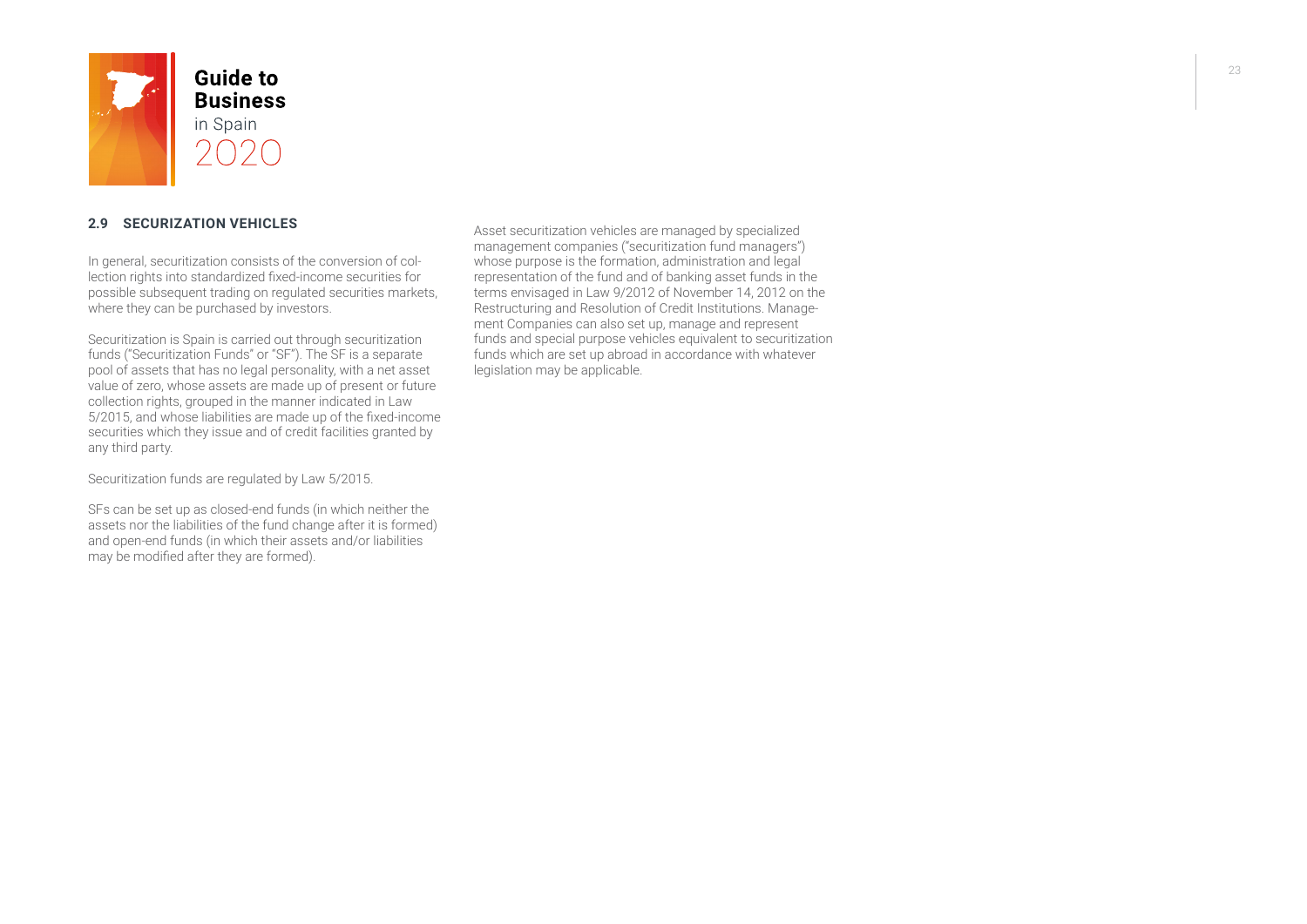<span id="page-23-0"></span>

**Guide to Business** in Spain



## 3. Markets

### **3.1 SECURITIES MARKET**

The Spanish securities market continues to see major growth, primarily due to harmonization with the markets of neighboring countries through the adoption of common European rules, and the introduction of new rules designed to streamline requirements and procedures in relation to public offerings and the admission to trading of securities on regulated secondary markets. Also, present-day securities market technical, operating and organizational systems allow for greater investment volumes. These factors have been resulting in greater transparency, liquidity and efficiency in Spanish markets.

The global financial crisis prompted large-scale volatility in stock prices, both at national and international level, associated with incipient but weak growth in the developed economies.

Spain's basic securities market legislation is contained in Legislative Royal Decree 4/2015 of October 23, 2015 approving the revised Securities Market Law ("Securities Market Law"). This regulation has been amended in part by Legislative Royal Decree 11/2017 of June 23, 2017, the Legislative Royal Decree 9/2017 of May 26, 2017 and Legislative Royal Decree 21/2017 of December 29, 2017.

The key features of the Spanish securities market are as follows:

#### **3.1.1 Spanish National Securities Market Commission:**

The Spanish securities market regulations are based on the

Anglo-Saxon model, focused on protecting small investors and the market itself. This was the aim behind the creation of the **National Securities Market Commission** (*CNMV*),<sup>18</sup> which is the body responsible for supervision and inspection of the Spanish securities markets and for the activities of all who operate in them, overseeing market transparency, investor protection, and proper price formation.

The *CNMV* was created by Securities Market Law 24/1988, which has been adapted on an ongoing basis to the requirements of the European Union for the development of the Spanish securities markets in the European context.

Broadly speaking, its functions may be summarized as follows:

- Supervising and inspecting the Spanish securities market and the activity of all market players.
- Exercising sanctioning powers.
- Advising the Government on securities market-related matters.
- Legislative power (through circulars) for the proper functioning of the markets.

In the exercise of its powers, the *CNMV* receives a large amount of information, both from and about the market players, much of which is recorded in its official registers and is publicly accessible.

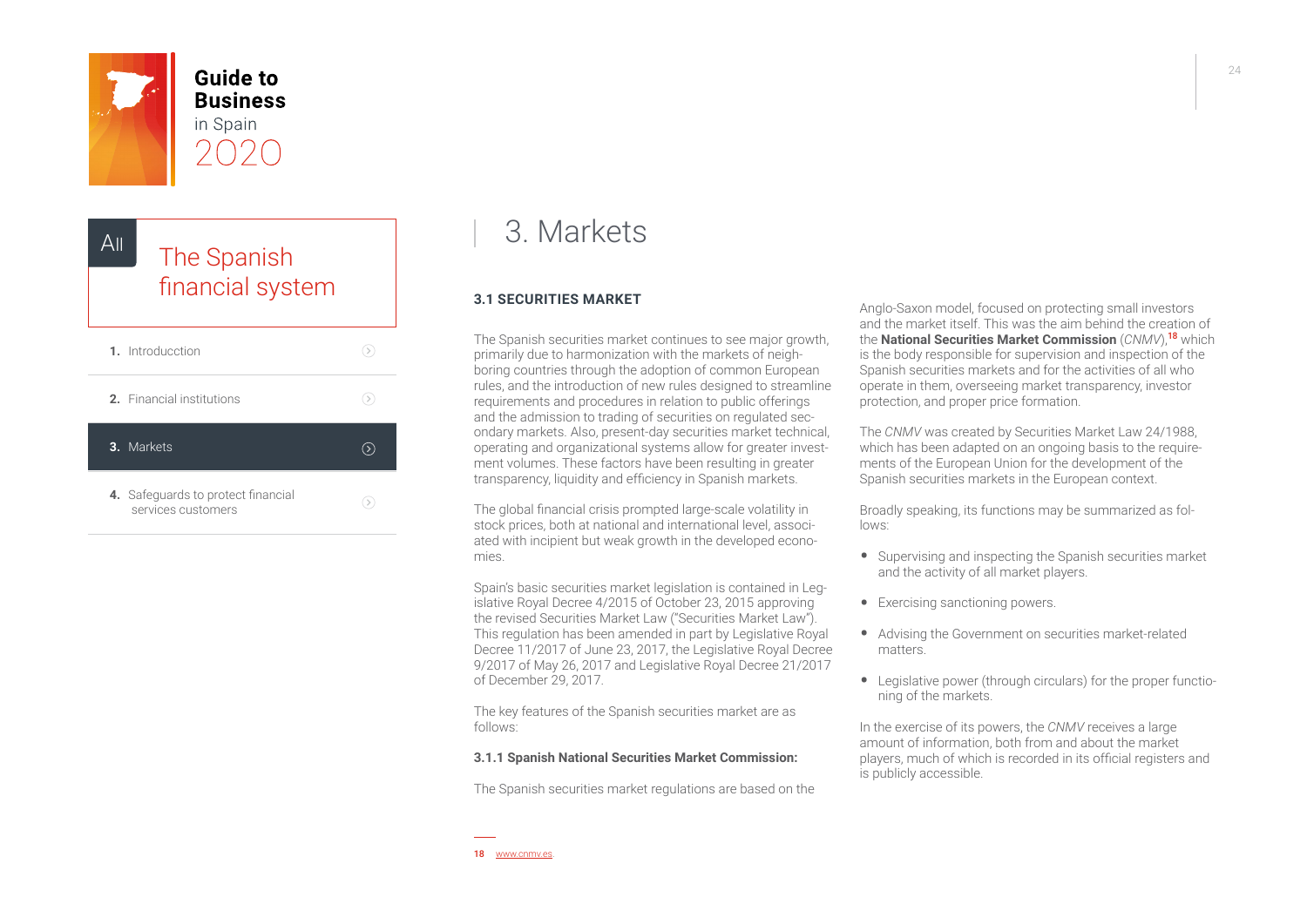

**Business** 

The *CNMV's* activities are aimed primarily at companies that issue or make public offerings of securities, the secondary securities markets, investment firms and collective investment schemes. Regarding the latter and also the secondary securities markets, the *CNMV* performs prudential supervision to ensure the security of their transactions and the solvency of the system.

The *CNMV*, through the National Numbering Agency, also assigns the internationally-valid ISIN and CFI codes to all issues of securities made in Spain.

#### **3.1.2 Primary market**

The primary market means the set of rules and procedures applied to offerings of new securities and to public offerings of existing securities (*OPS* – public offering for subscription and *OPV* – public offering for sale).

Notwithstanding the freedom of issue, any issue or placement of securities requires among others, the registration of a prospectus that includes a summary of the operation, the content of which can vary depending on the type of operation<sup>19</sup>. The prospectus provides the investor with complete information on the issuer, its economic/financial position, the risks associated with the investment, and other details of interest to allow an informed investment decision to be made. The summary is a condensed version of the prospectus in terms more accessible to the unsophisticated investor.

One of the key primary market operations is the initial public offering (IPO), where one or more shareholders offer their shares to the public in general. There is no change in the capital stock, which simply changes owner (in whole or in part). In other words, no new shares are created in a secondary offering, but rather a certain number of existing shares are made available to the public in general.

#### **3.1.3 Secondary market**

Secondary markets are markets where existing securities are transferred by their holders to other investors.

Official secondary markets operate in accordance with established rules on conditions of access, admission to trading, operational procedures, reporting and disclosure. These rules provide assurance for the investor and compliance is overseen by the governing company of each market (which lays down the rules) and by the *CNMV*.

These rules aim to guarantee market transparency and integrity, focusing on aspects such as the correct disclosure of market-sensitive information (transactions performed or events which may affect the stock price, among others), correct price formation, and the monitoring of irregular conduct by market participants, such as the use of inside information.

The Spanish secondary markets are mainly the equity markets (stock exchanges), the fixed-income markets (public and private) and the futures and options markets.

The issuers, whose securities (whether equity or fixed-income) are listed on Spanish secondary markets, are primarily corporations and Spanish credit institutions, as well as foreign subsidiaries of Spanish companies. There are also foreign companies (European, mainly) whose shares are traded on Spanish stock exchanges.

In relation to the functioning of the regulated markets, 2002 saw the formation of *Bolsas y Mercados Españoles*, *Sociedad* Holding *de Mercados y Sistemas Financieros, S.A.* (*BME*).<sup>20</sup> This was the response of the Spanish markets to a new international financial environment in which investors,

intermediaries and companies demand a growing range of services and products within a secure, transparent, flexible and competitive framework. *BME* comprises the various companies responsible for directing and managing Spain's securities markets and financial systems, including within a single group for the purposes of actions, decision-making and coordination, the following members:

- The Madrid, Barcelona, Valencia and Bilbao Stock Exchan $n e<sub>S</sub>$  21
- *• Sociedad de Bolsas*, which is the company entrusted with the management and functioning of the *Sistema de Interconexión Bursátil (SIBE)*, the electronic trading platform of the Spanish securities market.<sup>22</sup>
- The *AIAF*, Fixed-Income market, which is the financial bond (or fixed-income) market where securities issued by industrial companies, financial institutions and regional public bodies to raise funds to finance their activities are listed and traded 23
- *• Sociedad Rectora de Productos Derivados, S.A.U. (MEFF RV)* and *MEFF, Derivados de Renta Fija, S.A. (MEFF RF)*, responsible for the official Spanish futures and options market (equities and fixed-income securities, respectively).<sup>24</sup>
- *• SENAF*, the Electronic System for the Trading of Financial Assets, which is an electronic platform where Spanish public debt securities are traded.<sup>25</sup>

21 [www.bolsamadrid.es](https://www.bolsamadrid.es/); [www.borsabcn.es;](https://www.borsabcn.es/) [www.bolsavalencia.es](https://www.bolsavalencia.es/); [www.bolsabilbao.es](https://www.bolsabilbao.es/)

- 24 [www.meff.](https://www.meff.es/)es
- 25 [www.bmerf.es/esp/aspx/Portadas/HomeSENAF.aspx](https://www.bmerf.es/esp/aspx/Portadas/HomeSENAF.aspx)

<sup>19</sup> An exception is made to this obligation where the requirements of article 35.2 of the Securities Market Law are met.

<sup>20</sup> [www.bolsasymercados.es](https://www.bolsasymercados.es/)

<sup>22</sup> [www.bmerv.](https://www.bmerv.es/)es

<sup>23</sup> [www.aiaf.es](http://www.aiaf.es/)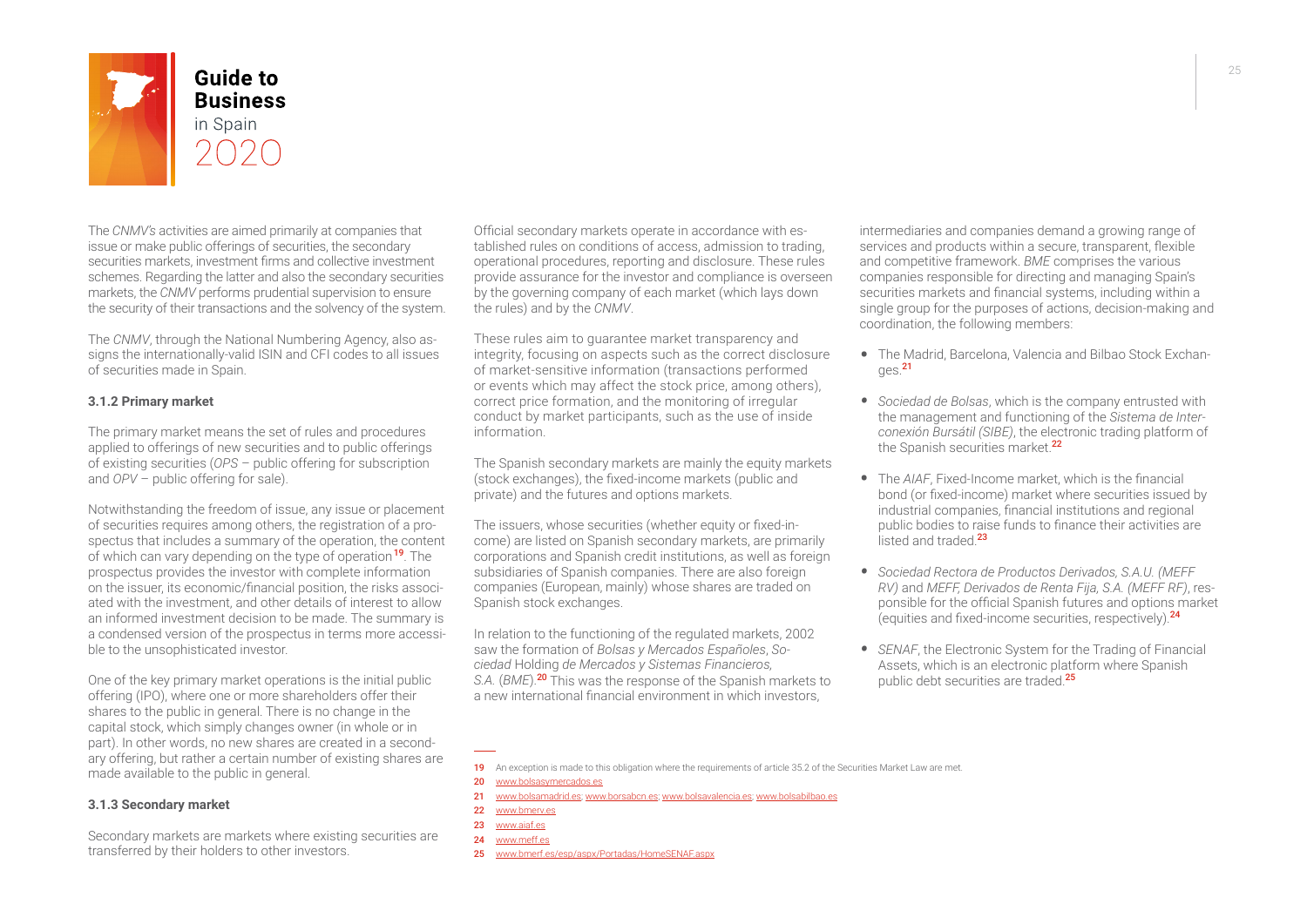

- **Business**
- *• Sociedad de Gestión de los Sistemas de Registro, Compensación y Liquidación de Valores, S.A.U. (IBERCLEAR)* <sup>26</sup>, which is the Spanish central securities depository, responsible for registering in the accounts and for clearing and settling securities admitted to trading on the Spanish stock exchanges, the Public Debt Book-Entry Market, the *AIAF* Fixed Income Market, and the *Latibex* (the Latin American Securities Market denominated in Euros). *IBER-CLEAR* uses two technical platforms: the Securities Clearance and Settlement System (*SCLV*) and the Bank of Spain's Public Debt Book-Entry Office (*CADE*). In the former, the securities traded on the stock market are settled, while in the latter, fixed income securities (public and private) are settled.

The *BME* Group is carrying out a reform of the system for clearing, settling and registering securities in Spain. The reform introduces three core changes which, in turn, generate numerous operating changes: (i) transfer to a balance-based registration system, (ii) introduction of a Central Counterparty Clearing House ("*CCP*") (*BME CLEARING*), and (iii) integration of the current *CADE* and *SCLV* into a single platform. The establishment of this new system is expected to take place in two successive phases: first phase (April 7, 2016), establishment of the *CCP* and move of *SCLV* (variable income) to the new system, and second phase (September 18, 2017), move of *CADE* (fixed income) to the new system and connection to T2S.

The main secondary markets in Spain are as follows:

| <b>TYPE OF MARKET</b> |                                                                                                                                                                      | <b>PURPOSE</b>                                                                                                                             | SUPERVISION,<br><b>CLEARING AND</b><br><b>SETTLEMENT</b>                                                                                                                                                                                                                                                                                                                                                                               | <b>COMMENTS</b>                                                                                                                                                                     |
|-----------------------|----------------------------------------------------------------------------------------------------------------------------------------------------------------------|--------------------------------------------------------------------------------------------------------------------------------------------|----------------------------------------------------------------------------------------------------------------------------------------------------------------------------------------------------------------------------------------------------------------------------------------------------------------------------------------------------------------------------------------------------------------------------------------|-------------------------------------------------------------------------------------------------------------------------------------------------------------------------------------|
| Fixed<br>Income       | Public Debt<br>Book-Entry<br>Market                                                                                                                                  | Trading of fixed-<br>income securities<br>represented by book<br>entries issued both<br>by national and<br>supranational public<br>bodies. | Bank of Spain; Iberclear.                                                                                                                                                                                                                                                                                                                                                                                                              | • Interest rates and bond markets subject to great<br>pressure due to worsening of worldwide financial<br>crisis<br>· Significant increase in public debt held by non-<br>residents |
|                       | <b>AIAF</b>                                                                                                                                                          | Trading of all kinds of<br>private fixed-income<br>securities, except<br>for instruments<br>convertible into shares.                       | CNMV; Iberclear.                                                                                                                                                                                                                                                                                                                                                                                                                       | • Expansion in recent years due to growth of<br>Spanish fixed income market.<br>· Members include Spain's main banks, bro-<br>ker-dealers and brokers                               |
| Equity                | Exclusively for<br>Stock<br>trading of shares<br>exchanges<br>and securities which<br>are convertible or<br>which carry rights<br>of acquisition or<br>subscription. | CNMV; Iberclear.                                                                                                                           | · Trading system: trading floor and SIBE electronic<br>trading platform.<br>• Decrease in volume in recent years due to crisis.<br>· Foreign investment has made a significant<br>contribution to the growth of the Spanish secu-<br>rities market<br>• The IBEX-35, the benchmark index of the Spanish<br>continuous market, operates in real time and<br>reflects the capitalization of the 35 most liquid<br>companies of the SIBE. |                                                                                                                                                                                     |
|                       | Latibex                                                                                                                                                              | Trading of Latin<br>American marketable<br>securities with a price<br>formation reference<br>in European business<br>hours.                | CNMV; Iberclear.                                                                                                                                                                                                                                                                                                                                                                                                                       | • Uses the SIBE as its trading platform.<br>• Not considered an official secondary market,<br>although it operates in a very similar manner.<br>CONTINUE ON THE NEW B               |

CONTINUE ON THE NEXT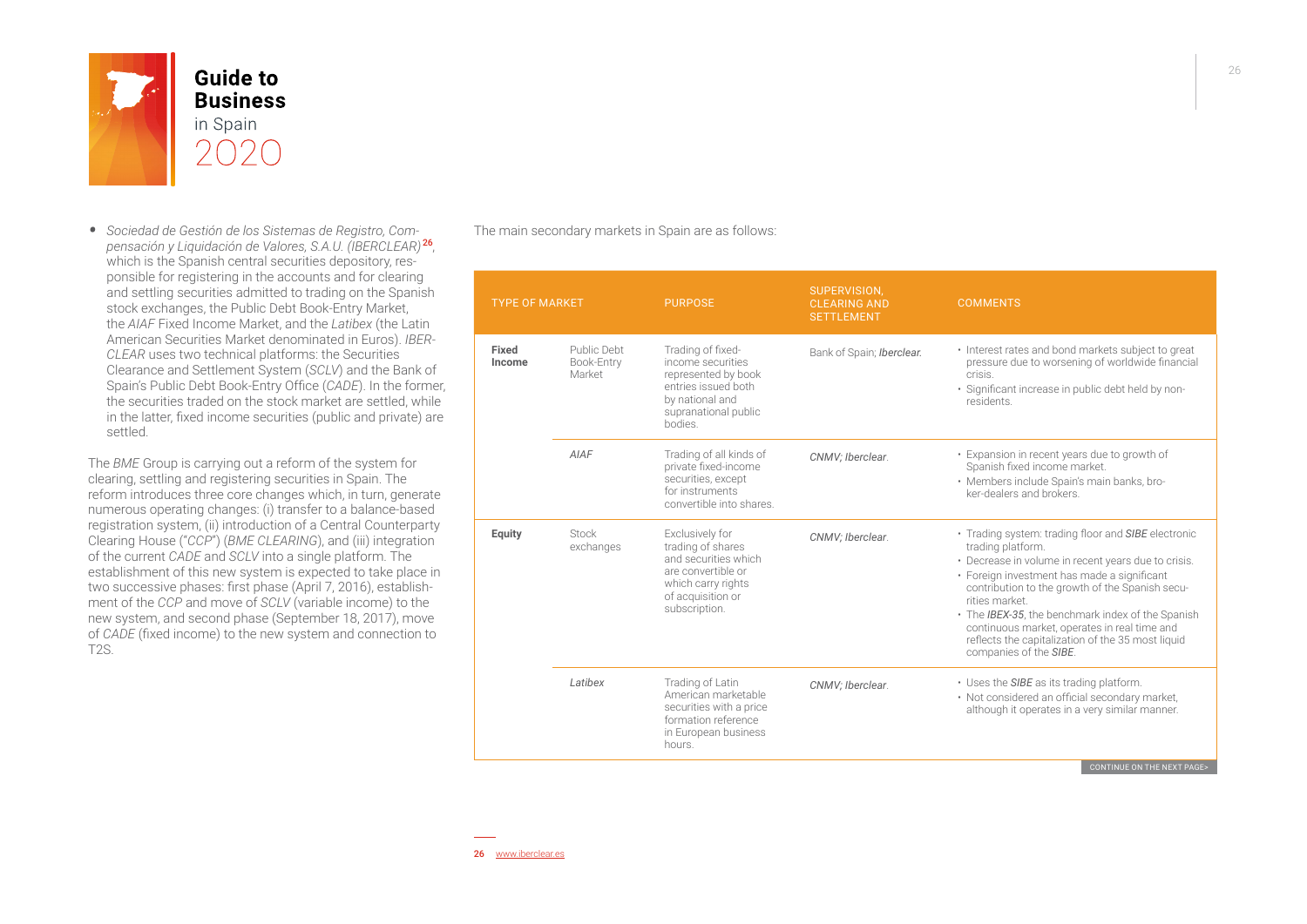

# **Business**

#### < CONTINUED FROM THE PREVIOUS PAGE

| <b>TYPE OF MARKET</b>                      |                                                     | <b>PURPOSE</b>                               | SUPERVISION.<br><b>CLEARING AND</b><br><b>SETTLEMENT</b>                                    | <b>COMMENTS</b>                                                                                                                                                                                        |
|--------------------------------------------|-----------------------------------------------------|----------------------------------------------|---------------------------------------------------------------------------------------------|--------------------------------------------------------------------------------------------------------------------------------------------------------------------------------------------------------|
| <b>Futures</b><br>and<br>options<br>market | Spanish<br>financial<br>futures<br>market<br>(MEFF) | Trading of financial<br>futures and options. | <b>CNMV</b> and Ministry of<br>Finance: MEFF is in<br>charge of clearing and<br>settlement. | · Internationally recognized.<br>• Positive results in recent years due to growth in<br>member numbers, new technological facilities<br>and improvements and greater standardization<br>in procedures. |

### **A) FIXED INCOME**

(i) Public Debt Book-Entry Market

The purpose of the Public Debt Book-Entry Market is to trade fixed-income securities represented by book entries issued both by national and supranational public bodies.

The Bank of Spain is responsible for supervision and management of the Public Debt Book-Entry Market through the Public Debt Book-Entry Office.

In contrast to the traditional telephone trading system, in 2001 and 2002 the creation of the Electronic System for the Trading of Financial Assets (*SENAF*) was authorized, and in 2002, that of the Organized System for the Trading of Fixed-Income Securities (*MTS ESPAÑA SON*) managed by Market for Treasury Securities Spain, S.A. (*MTS ES-PAÑA*). Both are Organized Trading Systems supervised by the *CNMV* and the Bank of Spain.

The Public Debt Book-Entry Market is particularly important in Spain and attracts both resident and non-resident investors. The favorable tax treatment enjoyed by non-residents on investments in these securities makes it a particularly attractive market. There has been a sharp increase

in debt held by non-residents since the introduction of the single currency. These investors hold mainly 10- or 15-year highly-liquid strippable bonds. They come chiefly from France, Germany and the United Kingdom; beyond the EU, the growing presence of Japanese and Chinese investors is particularly noteworthy.

Mention should also be made of the centralization of money market transactions through a book-entry system and the creation of the futures and options markets, linked to the book-entry system through which public debt securities are traded.

*Iberclear* is in charge of registering and settling transactions in securities admitted to trading on the Public Debt Book-Entry Market. *Iberclear* has links with the central securities depositories of Germany, France, Italy and the Netherlands, meaning that Spanish public debt securities can be traded in those countries. *Meffclear*, a central counterparty in Public Debt Book-Entry securities managed by *MEFF RF*, began its operations in 2004.

#### (ii) *AIAF* Fixed-Income Market

This is the market for trading of all kinds of private fixed-income securities (companies and private institutions), except for those instruments which are convertible into shares (which are only traded on stock exchanges), and public debt (traded through the Public Debt Book-Entry Market). It is an organized secondary market specialized in large-volume trading, meaning that it is geared towards wholesale investors (*i.e.* it caters primarily for qualified investors).

The *AIAF* market has grown rapidly in recent years owing to the expansion of fixed-income securities in Spain. It was formed in 1987, through an initiative of the Bank of Spain, aiming to put new mechanisms in place to encourage business innovations which could be carried out by raising funds through fixed-income assets. The regulatory and supervisory authorities have gradually provided it with the features required to be able to compete in its environment.

In recent years the *AIAF* market has grown in size and is now comparable with the fixed-income markets of other EU countries, with the special feature that it is one of the very few Official Organized Markets in Europe dedicated exclusively to private fixed-income securities.

Through the *AIAF* and in accordance with their fundraising strategies, issuers offer investors a variety of assets and products across the full range of maturities and financial structures.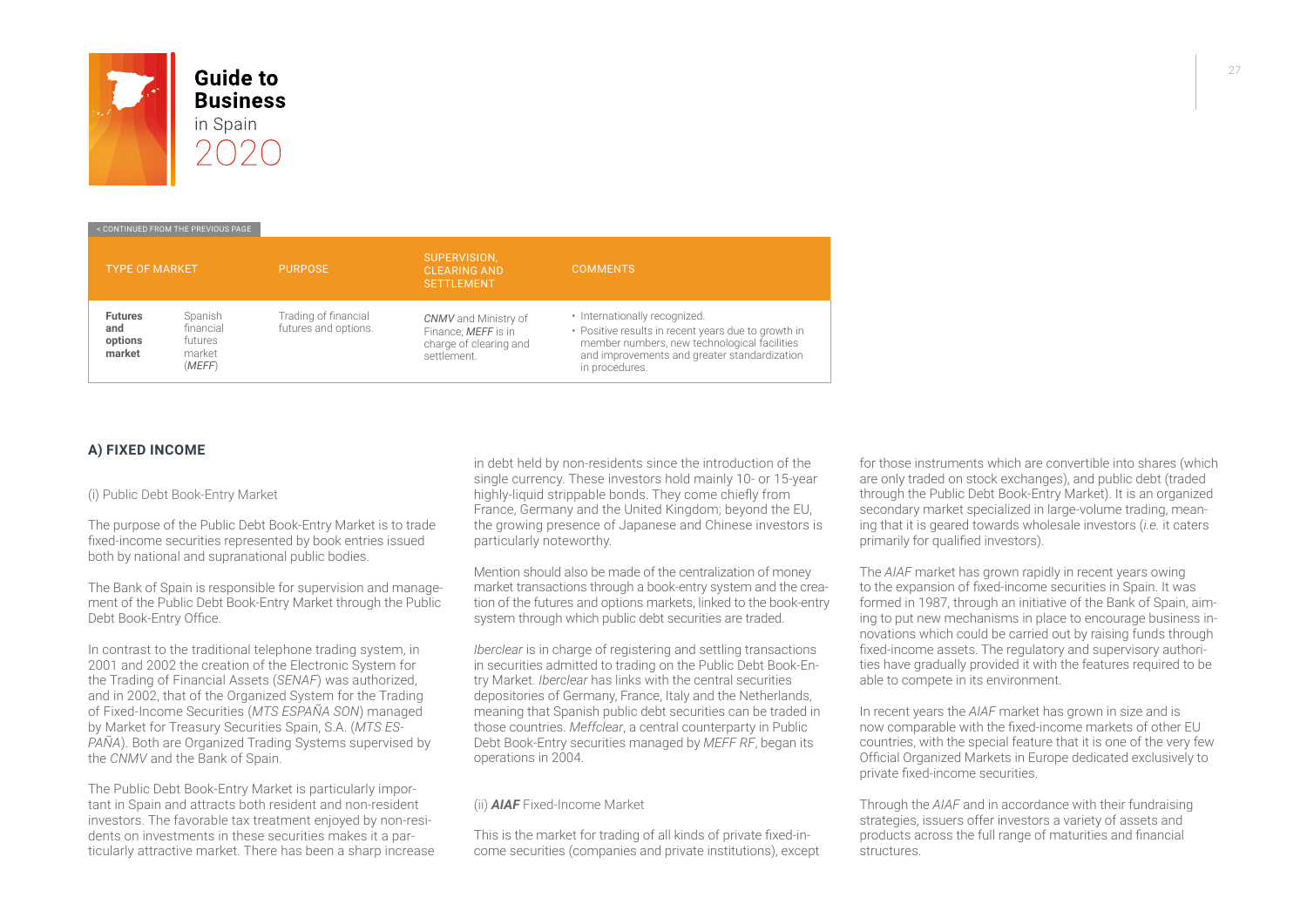

Under the supervision of the *CNMV*, the *AIAF* market guarantees the transparency of transactions and foments the liquidity of assets admitted to trading.

The *AIAF* Fixed-Income Market currently has 56 members, including the leading banks, broker-dealers and brokers in the Spanish financial system. Transactions are cleared and settled through *Iberclear*.

## **B) EQUITY**

#### (i) Stock exchanges

The Spanish stock exchanges (Madrid, Bilbao, Barcelona and Valencia) are the official secondary markets engaged in the exclusive trading of shares and securities which are convertible or which carry rights of acquisition or subscription. In practice, equity issuers also use the stock exchanges as a primary market for initial public offering (IPO) or capital increases.

The manner in which each stock exchange functions and is organized depends on the related stock exchange governing company.

There are currently two trading systems:

- 1. The trading floor (*i.e.* the traditional system). Each of the four stock exchanges has its own trading floor. Under this system, the stock exchange members trade through an "electronic floor called a "pit" (which was the place in the stock exchange where securities were traditionally traded).
- 2. The *SIBE* electronic trading platform is managed by *Sociedad de Bolsas* which connects up the four Spanish stock exchanges. It is an order-driven market, which offers real-time information on all stock price fluctuations and permits the issue of orders through computer terminals to a central computer. In this way, a single Market Order Book is managed for each security.

Practically all the share trading in Spain is made through the *SIBE*. All securities admitted to trading on at least two stock exchanges can, at the request of the issuer and subject to a favorable report by the *Sociedad de Bolsas* and the agreement of the *CNMV*, be traded through this system.

Stock market activity is measured in terms of performance indexes, based on share prices as the best indicator of market price. Thus the index shows price fluctuations and the market trend at different points in time.

The *IBEX-35* is the benchmark index of the Spanish continuous market. It operates in real time and reflects the capitalization of the 35 most liquid companies traded on the electronic stock market, making it an essential information tool for brokers and dealers. The index is not subject to any kind of manipulation and the securities forming part of it are reviewed twice annually.

To be included in the index, certain guidelines must be observed, such as:

- The company must be traded on the continuous market for at least six months (control period).
- · Companies with a market capitalization of less than 0.3% of the average capitalization of the *IBEX-35* cannot be included.
- The security must have been traded in at least one third of the sessions in the six-month control period. If this is not the case, the security could still be chosen if it were within the top 15 securities by capitalization.
- · Rules on the weighting of companies according to their free float must be observed.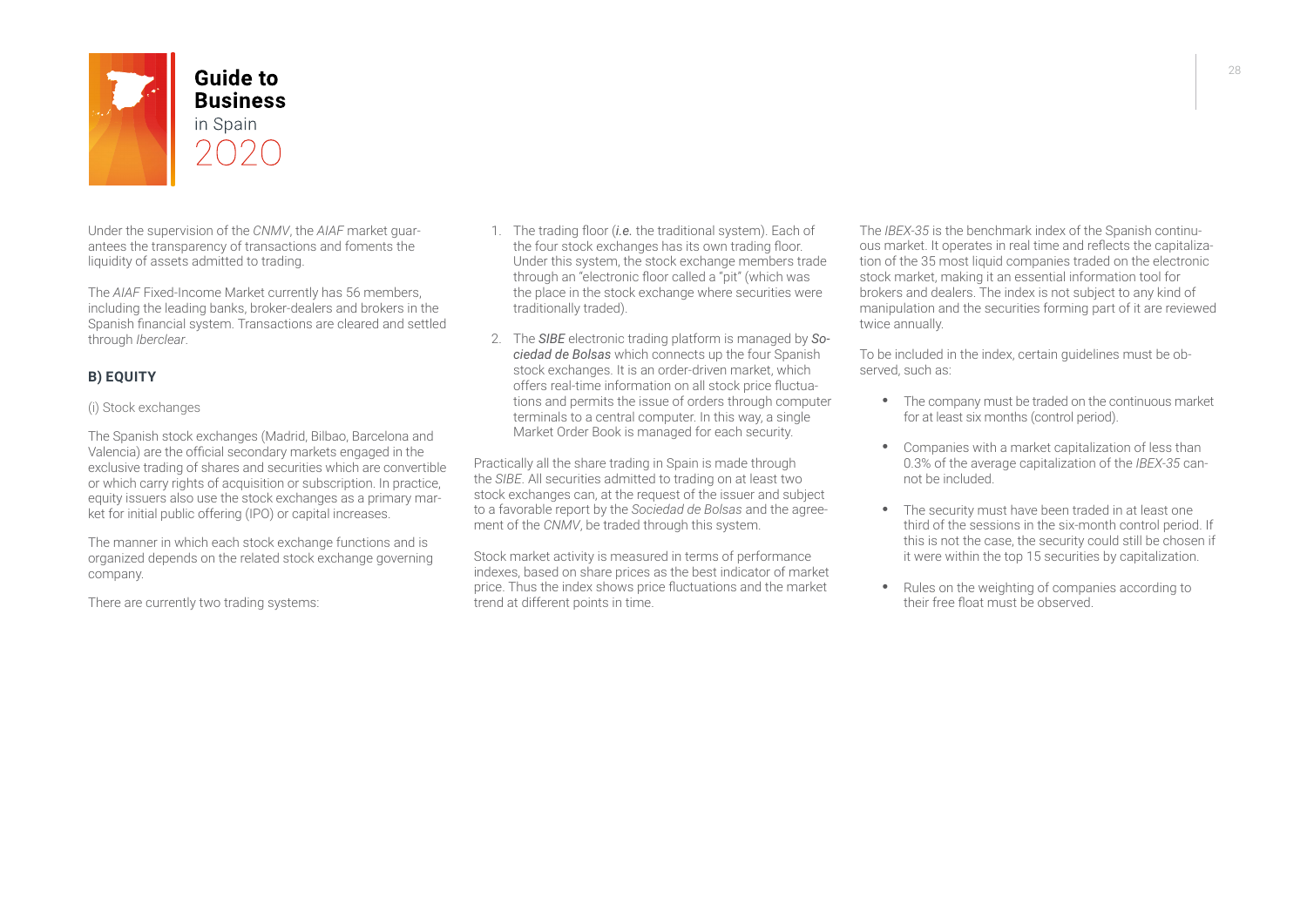

#### The following chart shows the variations in this index in the past year.







Source: *Bolsa de Madrid* [\(www.bolsamadrid.es](http://www.bolsamadrid.es/))

#### (ii) *Latibex* Market

The Market for Latin American Securities in Euros ("*Latibex*") came into operation at the end of 1999. This market was formed to provide Latin American listed companies with a price formation reference in European business hours, supported by the key role played by the Spanish economy in Latin America. This market uses the *SIBE* as its trading platform.

*Latibex* is not classed as an official secondary market, although it operates in a very similar way to a stock market. It is a multilateral market, where the trades executed on the market are cleared by *Iberclear* in three days. There are currently 20 entities which have issued securities included in *Latibex*, all of which are listed on a Latin American stock exchange.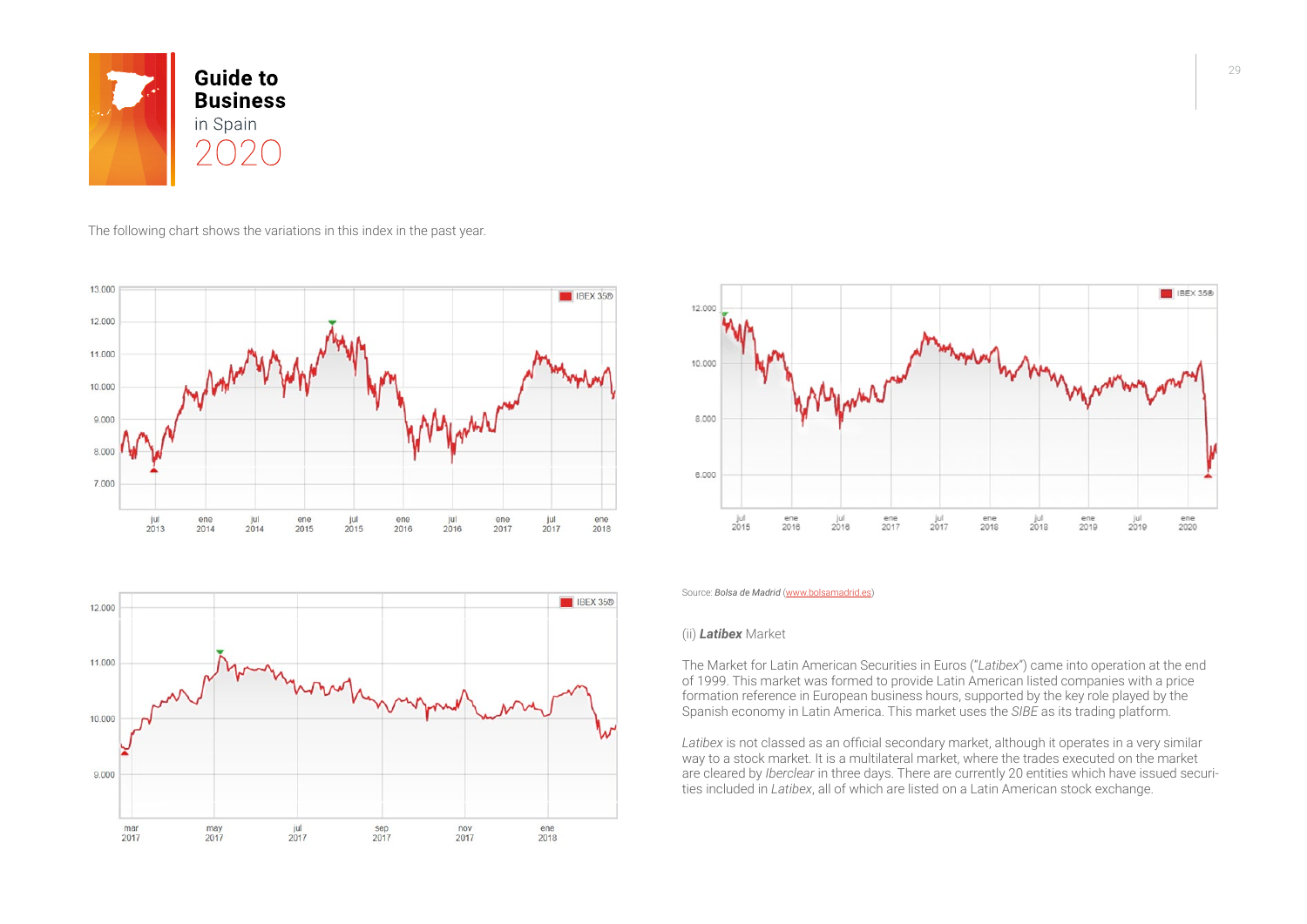

## **Business** in Spain

#### MAIN CHARACTERISTICS

#### **Market authorized by the Spanish government.**

- **Platform for trading** and settlement in Europe of securities of the main Latin American companies.
- **Currency**: Euros.
- **Trading**: Through the SIBE electronic trading platform.
- **Connected to the home market by agreements between** *Iberclear* **and the Latin American central depositories or through a liaison institution**.
- **Intermediaries**: All of the members of the Spanish stock market currently operate. Latin American market operators have also joined recently.
- **Specialists**: Intermediaries who undertake to offer bid / ask prices at all times.
- **Indexes:**
- i) FTSE *Latibex* All Share, which includes all the companies listed on *Latibex*.
- ii) FTSE *Latibex* Top, which brings together the 15 most liquid securities in the region listed on *Latibex*.
- iii) FTSE *Latibex* Brazil, which brings together the most liquid Brazilian securities listed on *Latibex*.
- \* The three indexes are produced in conjunction with FTSE, the Financial Times Group firm that designs and prepares indexes.
- **Transparency of information**: The listed companies provide the market with the same information they supply to the regulators of the markets where their securities are traded.

Source: *BME*

#### **C) FUTURES AND OPTIONS MARKET**

The Futures and Options Markets are derivatives markets, and their role is to allow the risks arising from adverse fluctuations, and in relation to a particular positioning of an economic agent, to be hedged.

Up until September 9, 2013, *MEFF Sociedad Rectora de Productos Derivados S. A. (MEFF)* acted as both official secondary market and central counterparty (*CCP*) in respect of instruments classed in the financial derivatives segment and for electricity derivatives (*MEFF* Power). In addition, *MEFF* acted as *CCP* for Public Debt repos (*MEFFREPO*). This activity has been assumed by the new entity *BME* Clearing.

In order to comply with the requirements of EMIR legislation ((European Market Infrastructure Regulation, Regulation (EU) 648/2012), it became necessary to separate the market activities from the *CCP* activities. It is for this reason that the market activity relating to financial derivatives and electricity derivatives is carried on through *MEFF Sociedad Rectora del Mercado de Productos Derivados* (*MEFF* Exchange for short) and the *CCP* activities are pursued through *BME* Clearing.

*MEFF* Exchange is the official secondary market for financial futures and options, where fixed-income and equity financial futures and options contracts are traded. It commenced operations in November 1989 and its main activity is the trading, clearing and settlement of futures and options contracts on government bonds and the *IBEX-35*, S&P Europe 350 indexes, and futures and options on shares. It is fully regulated, controlled and supervised by the relevant authorities (the *CNMV* and the Ministry of Economic Affairs and Digital Transformation), and performs trading functions as well as clearing and settlement functions, which are perfectly integrated within the electronic market developed for that purpose.

As a result of the development of derivatives markets, 2010 saw the approval of Royal Decree 1282/2010, of October 15, 2010, regulating the official markets for futures, options and other derivative instruments. Royal Decree 1282/2010 regulates in particular the creation, organization and operation at national level of official secondary markets for futures and options, *i.e.* the necessary authorization of these markets, the registration of derivative instruments contracts, contracts for derivative financial instruments (general conditions, suspension of trading, exclusion of contracts), the governing companies and the market members, as well as the guarantees and non-compliance schemes. On 21 December 2018, Royal Decree 1464/2018 was approved, implementing the amended text of the Securities Market Act, approved by Royal Legislative Decree 4/2015 of 23 October and Royal Decree-Law 21/2017 of 29 December, on urgent measures for the adaptation of Spanish law to European Union regulations on the securities market, which had as its objective to advance the incorporation into Spanish law of Directive 2014/65/EU of the European Parliament and of the Council of 15 May 2014 on markets in financial instruments (known as the "MiFID II regulatory package"), and which has as its objectives, the incorporation into Spanish law of Directive 2014/65/EU of the European Parliament and of the Council of 15 May 2014 on markets in financial instruments (known as the "MiFID II regulatory package"): a) to ensure high levels of protection for investors in financial products, especially retail investors; b) to improve the organisational structure and corporate governance of investment services companies; c) to increase the safety, efficiency, smooth operation and stability of securities markets; d) to guarantee regulatory convergence that allows competition within the framework of the European Union; and e) to promote access by small and medium-sized enterprises to capital markets.Any individual or legal entity, whether Spanish or foreign, can be a client and trade on the *MEFF* Market, buying and/or selling futures and options.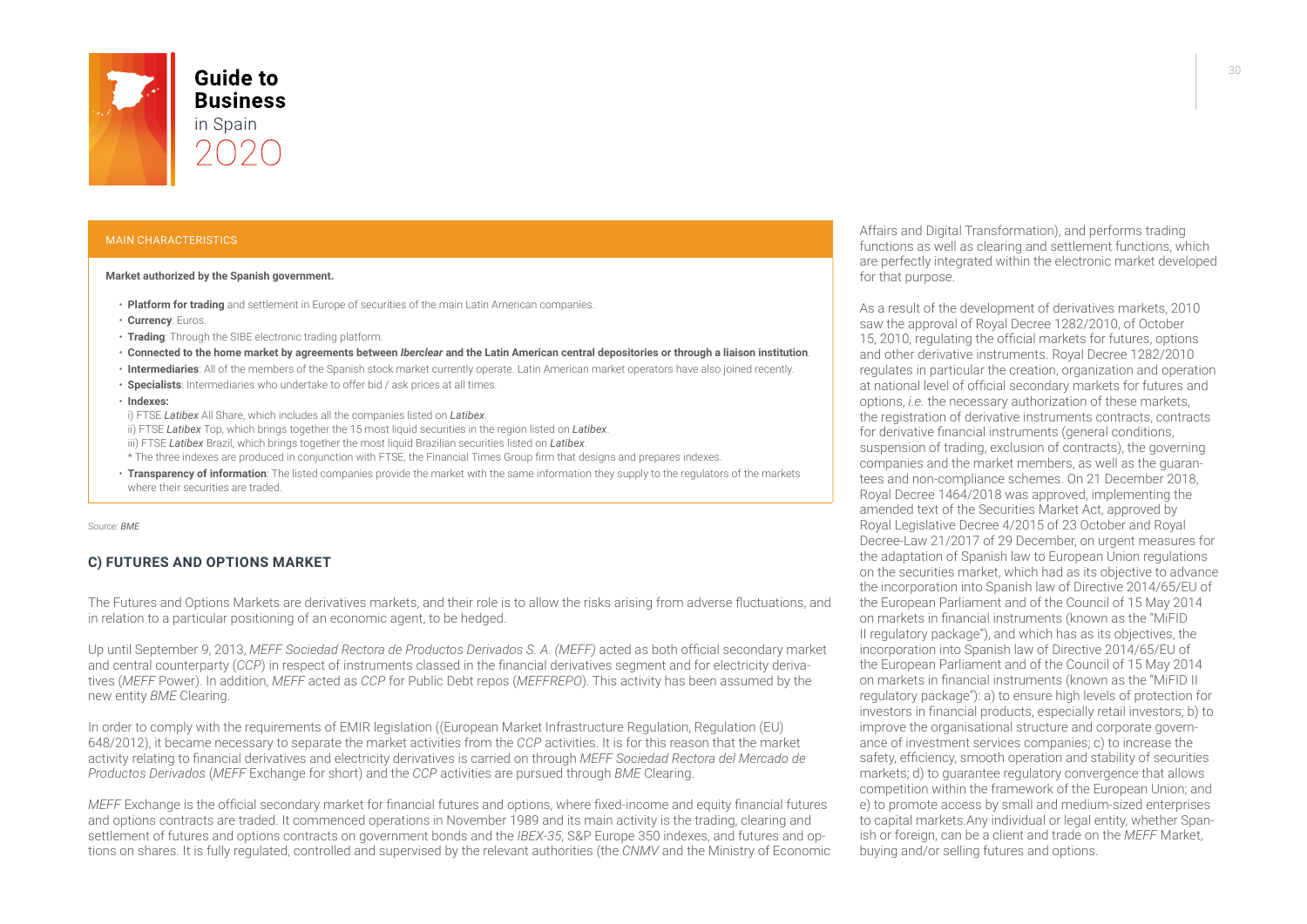

The following chart reflects the trend, over the period 2015 to 2018 in contracts traded on *MEFF* Exchange.

Figures in thousand contracts.

|                             | 2015       | 2016       | 2017           | 2018                | %VAR. 18/17 |
|-----------------------------|------------|------------|----------------|---------------------|-------------|
| Debt contracts              | 8,012      | 360        | $\bf{0}$       | 30                  | $\pmb{0}$   |
| 10-year bond futures        | 8,012      | 360        | $\circledcirc$ | $\circlearrowright$ | $\sim$      |
| Contracts on Ibex 35        | 8,279,939  | 7,468,299  | 6,911,671      | 6,911,671           | 1.0         |
| Futures on Ibex 35          | 7,735,524  | 7,146,060  | 6,481,301      | 6,564,971           | 1.3         |
| Plus                        | 7,384,896  | 6,836,500  | 6,268,290      | 6,342,478           | $-7.9$      |
| Mini                        | 318,129    | 249,897    | 161,886        | 149,023             | $-7.9$      |
| <b>Dividend impact</b>      | 32,499     | 58,044     | 43,372         | 70,725              | 63.1        |
| Sectoral                    |            | 1,619      | 7,753          | 2,745               | $-64.6$     |
| Options on Ibex 35          | 544,416    | 322,239    | 430,370        | 418,315             | $-2.8$      |
| <b>Contracts on stocks</b>  | 31,769,507 | 32,736,458 | 32,335,004     | 31,412,879          | $-2.9$      |
| Futures on stocks           | 10,054,830 | 9,467,294  | 11,671,215     | 10,703,1912         | $-8.3$      |
| <b>Futures on dividends</b> | 292,840    | 367,785    | 346,555        | 471,614             | 36.1        |
| Futures on plus dividends   | 1,152      | 760        | 880            | 200                 | $-77.3$     |
| Options on stocks           | 21,420,685 | 22,900,619 | 20,316,354     | 20,237,873          | $-0.4$      |
| Total                       | 40,056,458 | 40,205,117 | 39,246,675     | 38,396,166          | $-2.2$      |

Source: Annual report on securities markets and their activities in 2018. *CNMV.*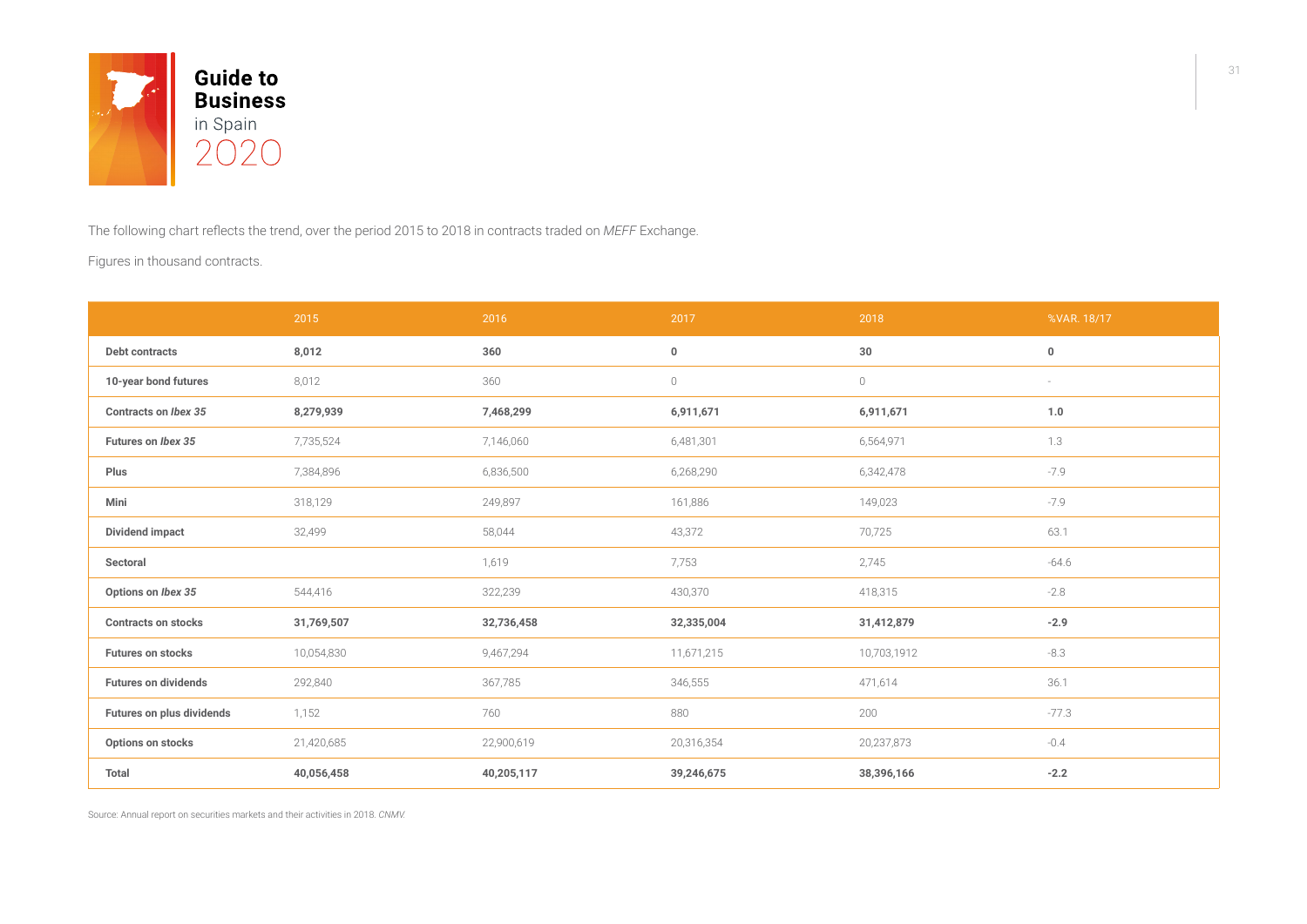

#### **3.1.4 Other securities market-related figures**

#### **A) TAKEOVER BID**

"Takeover bid" means a public offer made to the holders of shares or other securities of a company to acquire all or some of those securities, whether mandatory or voluntary, which follows or has as its objective the acquisition of control of the target company.

The Spanish legislation on takeover bids is mainly contained in the Securities Market Law for modification of the regime on tender offers and the transparency of issuers, and in Royal Decree 1066/2007 of July 27, 2007, on Takeover Bids. The aim of this legislation is to protect minority shareholders of listed companies.

Under that Royal Decree (subject to the exceptions it specifies), a takeover bid must be made for all the securities and addressed to all the holders of the securities, for an equitable price where:

i. Control of a listed company is attained:

A person is deemed to have attained control where:

- a. He/she attains, directly or indirectly, a percentage of voting rights equal to or greater than 30% of the capital stock of the target company.
- b. Having attained, directly or indirectly, a percentage of voting rights lower than 30%, he/she appoints, within two years after the date of the above acquisition, a number of directors who, when added as the case may be to those already appointed, represent more than half of the members of the board of directors.

Where a takeover bid is not mandatory because the control thresholds for these purposes have not been reached, or because control was acquired before the new legislation on tender offers entered into force, takeover bids may be made on a voluntary basis.

- ii. The shares of a listed company are delisted from the stock market.
- iii. The capital of a listed company is reduced through the purchase of its own shares.

#### **B) MULTILATERAL TRADING SYSTEMS (MTSS) AND SYSTEMATIC INTERNALIZES**

MTSs mean any system operated by an investment firm or by the governing body of an official secondary market which bring together, within the system and in accordance with its non-discretionary rules, the buyers and sellers of financial instruments to give rise to contracts, in accordance with the provisions of the Securities Market Law<sup>27</sup>.

It's noteworthy that the Spanish clearing, settlement and registry system is currently undergoing a reform process, to bring Spain's current post-trade processes into line with European standards and practices.

The most important MTSs authorized in Spain are the Alternative Stock Market (*MAB*) and the Alternative Fixed-Income Market (*MARF*).

The **Alternative Stock Market** (*MAB*) is a market for small-cap companies looking to expand, with a special set of regulations designed specifically for them with costs and processes tailored to their particular characteristics.

The ability to offer customized services is the hallmark of this alternative market. The aim is to adapt the system, as far as possible, to companies that are unique in terms of their size and phase of development and that have financing needs and wish to enhance the value of their business and improve their competitiveness with all of the tools that a securities market places at their disposal. The *MAB* offers an alternative way to finance their growth and expansion.

This flexibility involves adapting all of the existing procedures to enable these companies to be listed on a market without renouncing a suitable level of transparency. To achieve this, a new concept has been introduced, that of the "registered advisor", whose mission is to help companies comply with their reporting requirements.

In addition, companies will also have a "liquidity provider", or intermediary, which helps to find the counterparties required for efficient share price setting, and also provides liquidity. It should be noted, however, that companies that are listed on the *MAB* will, given their size, have certain liquidity and risk characteristics that are different from those of companies listed on the stock exchange<sup>28</sup>.

Spanish or foreign corporations with fully paid-up capital stock represented by book entries and no share transfer restrictions may apply for listing on the *MAB*.

At February 21, 2018, there are 41 entities listed on the *MAB* in the growth companies segment, 48 listed corporations for investment in the real estate market (*SOCIMIs*), 2824 *SICAVs*, 1 private equity firm and 13 free investment companies.

The **Alternative Fixed-Income Market** (*MARF*) was approved in 2012, which is an initiative aimed at channeling financial

28 Source: [www.bolsasymercados.es](https://www.bolsasymercados.es/)

<sup>27</sup> This reflects one of the main changes introduced by Directive 2004/39/EC, which is the enhancement of competition among different ways of executing transactions on financial instruments, so that competition contributes to the completion of the common market of investment services. This way, investment firms and financial institutions providing investment services will be able to compete with stock exchanges and other official secondary markets in the trading of financial instruments.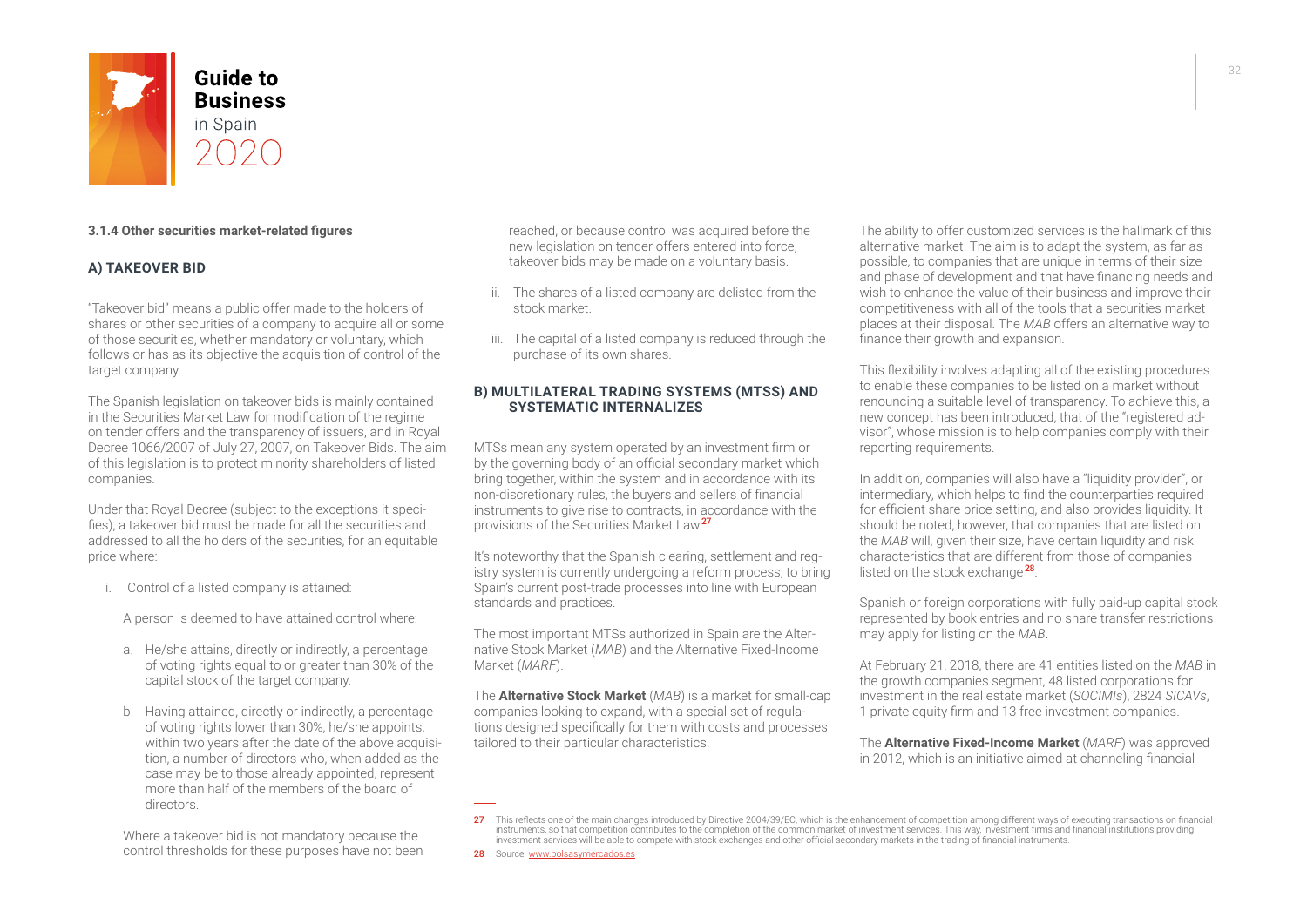

resources to a large number of solvent companies that can obtain financing using this market on the issuance of fixed-income securities.

The *MARF* adopts the legal structure of the Multilateral Trading Facility (MTF), making it an alternative unofficial market, similar to those in some neighboring European countries and within *BME*, as with the case of the *MAB*.

Therefore, the access requirements to this market are more flexible than those for the official regulated markets and provide greater speed in processing the issues. In this way, the companies that use *MARF* are be able to benefit from the process simplification and lower costs.

As established in its Regulations, approved by the Spanish Securities Market Regulator (*CNMV*), *MARF* is operated by *AIAF Mercado de Renta Fija, S.A.U.*

*MARF* is aimed mainly at Spanish and foreign institutional investors that wish to diversify their portfolios with fixed-income securities from medium-sized companies that are usually not listed and with good business prospects.

One of the players are the registered advisors, whose function will be to provide advice to companies that use *MARF* in terms of the regulatory requirements and other aspects about the issuance when preparing it, and their advice must be provided throughout the issuance life.

Because of the importance of this market at present and in the future as a source of financing and business boost, the regulatory and supervisory authorities have been amending the necessary regulations so that this market works smoothly <sup>29</sup>.

At February 21, 2018, 42 companies have issued bonds which are listed on *MARF* and have registered programs for the issue of promissory notes.

#### **C) MARKET ABUSE REGIME**

On April 16, 2014, Regulation (EU) 596/2014, of 16 April 16 2014, on market abuse ("Market Abuse Regulation") was approved to establish a common European legislative framework in relation to insider dealing, unlawful disclosure of inside information and market manipulation, and different measures to prevent market abuse and preserve the integrity of EU financial markets, improve investor protection and enhance investor confidence in those markets. The Market Abuse Regulation has had direct applicability in all Member States since July 3, 2016, and thus applies to any financial market of the Union.

One of the new aspects introduced by the Market Abuse Regulation is precisely the extension of its scope of application, as it also applies to financial instruments traded not only on regulated markets but also in any multilateral trading facilities, such as the *MARF* or the *MAB* in Spain, or in organized trading facilities.

Spanish legislation establishes a number of provisions applicable to issuers of securities in relation to:

- i. The obligation to draw up internal codes of conduct.
- ii. The prohibition on using inside information.
- iii. The obligation to publish and disclose relevant information.

The Regulation and the Securities Market Law contain a similar definition of "Inside information", as being any specific information that has not been made public and refers directly or indirectly to one or more issuers or to one or more financial instruments or their derivatives and which, if it were to become public, could have a considerable influence on the prices of those instruments or of the derived instruments related to

them. The legislation establishes a general prohibition to use, establishing that no person may:

- i. Perform or attempt to perform transactions using Inside Information.
- ii. Recommend to another person that he perform transactions with Inside Information or induce him to do so.
- iii. Unlawfully disclose Inside Information.

The Securities Market Law establishes that issuers of securities, during the study or negotiation phase of any type of legal or financial transaction which may have a considerable influence on the market price of the securities or financial instruments concerned, among others, must:

- i. Restrict knowledge of the information strictly to the essential persons inside or outside the organization.
- ii. Keep a documentary record for each transaction of the names of the persons referred to in the previous paragraph and the date on which each of them learned of the information.
- iii. Expressly inform the persons included in the record of the nature of the information, the duty of confidentiality and the prohibition on its use.
- iv. Establish security measures for the purposes of safekeeping, filing, accessing, reproducing and distributing the information.
- v. Supervise the market performance of the securities issued by them and the news reported by professional economic broadcasters and the mass media and which may affect them.

29 Source: [www.bmerf.es](https://www.bmerf.es/)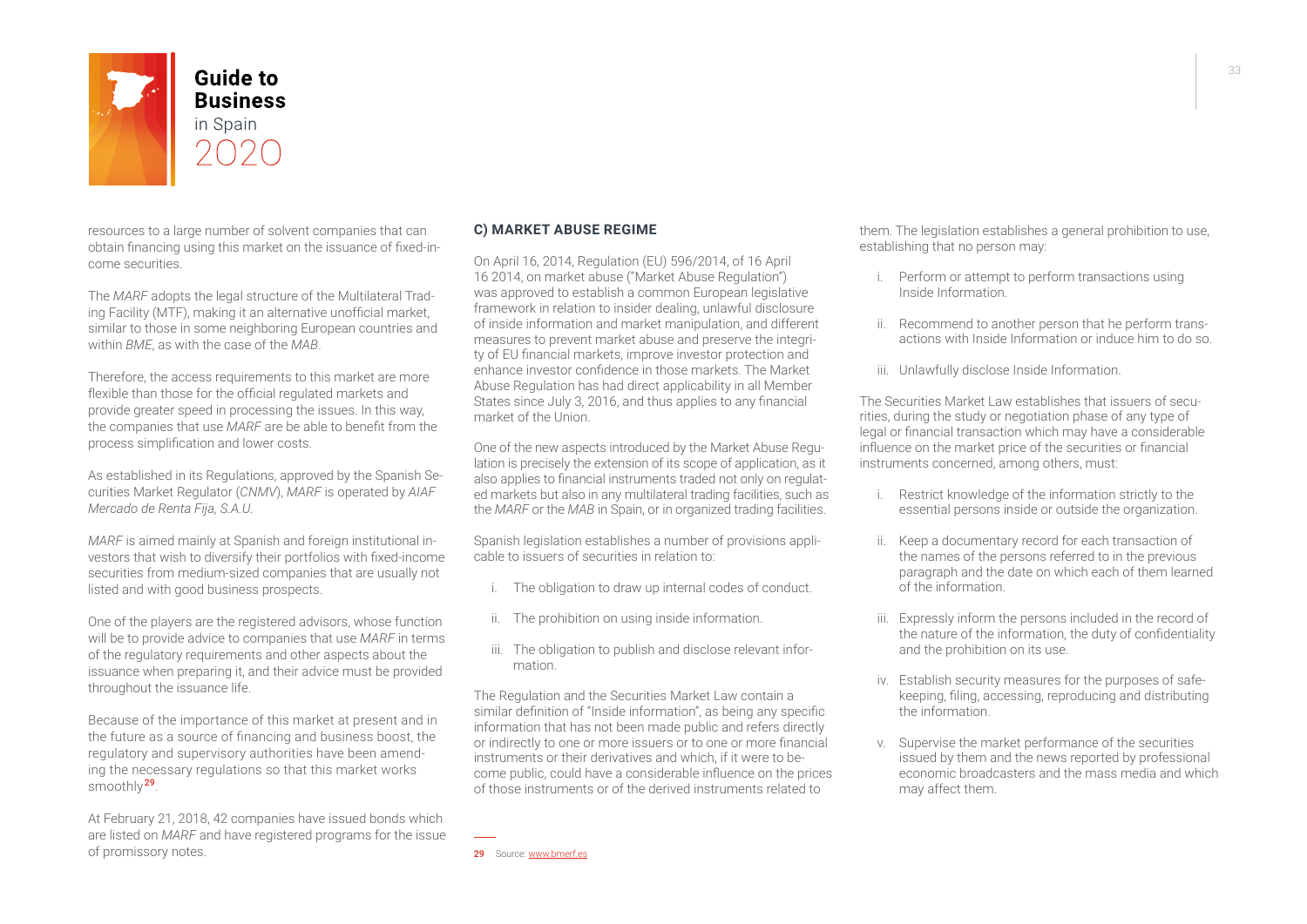

vi. In the event there is an abnormal change in the trading volumes or prices and there is reasonable evidence that such change is due to a premature, partial or distorted disclosure of the transaction, immediately publicize a relevant event which clearly and precisely informs of the status of the transaction in course or contains advance notice of the information to be provided.

"Relevant information" means any information of which knowledge may reasonably influence an investor to acquire or transfer securities or financial instruments and therefore may have a considerable effect on their price in a secondary market.

Issuers of securities must make public and disclose to the market all relevant information. In addition, they must send such information to the *CNMV* for inclusion on the official register of regulated information.

#### **3.2 LENDING MARKET**

The Spanish lending or banking market is structured around banks, savings banks and credit cooperatives, which channel most savings and use their funds to provide financing for the private sector. In this way, credit institutions take funds from savers and assume the obligation to return them, acting for

their own account and at their own risk when it comes to granting loans and other types of financing to the end consumers of financial resources.

Credit institutions also operate as investors and subscribers in the stock market, and adjust their liquidity by means of interbank and money market transactions.

The deregulation of capital movements in the EU has also made it easier for Spanish companies to obtain financing abroad.

The idea of granting enhanced protection to the integrity of financial systems led to the adoption of Law 10/2010<sup>30</sup>, of April 28, 2010, on the prevention of money laundering and terrorist financing. The purpose of this Law is to regulate the obligations and procedures to prevent the financial system and other economic systems being used for money laundering. This Law includes certain new provisions relating to: (i) the persons subject to the Law (increasing the number of persons covered, establishing common rules for all types of individuals); (ii) reporting obligations (notification in case of signs of illicit activity, record-keeping obligation increased from 6 to 10 years); (iii) internal control of the fulfillment of obligations (external expert examination for all non-individual subjects, greater employee training obligations); and (iv) introduction of the concept of beneficial owner and the need to identify such owner

#### **3.3 MONEY MARKET**

The money market in Spain is based fundamentally on the issuance of short-term securities by the Bank of Spain which are taken up by banks, finance institutions and money market operators which subsequently place a portion of them with individual investors and businesses.

In a broader sense, the money market is also deemed to encompass interbank deposits (whose interest rates are used as a reference rate for other transactions) and trading commercial paper.

The money market has become increasingly important as a result of the deregulation and move towards greater flexibility of the Spanish financial system overall in recent years, given that interest rates are ordinarily higher than the rate of inflation and given the substantial volume of trading in money market securities.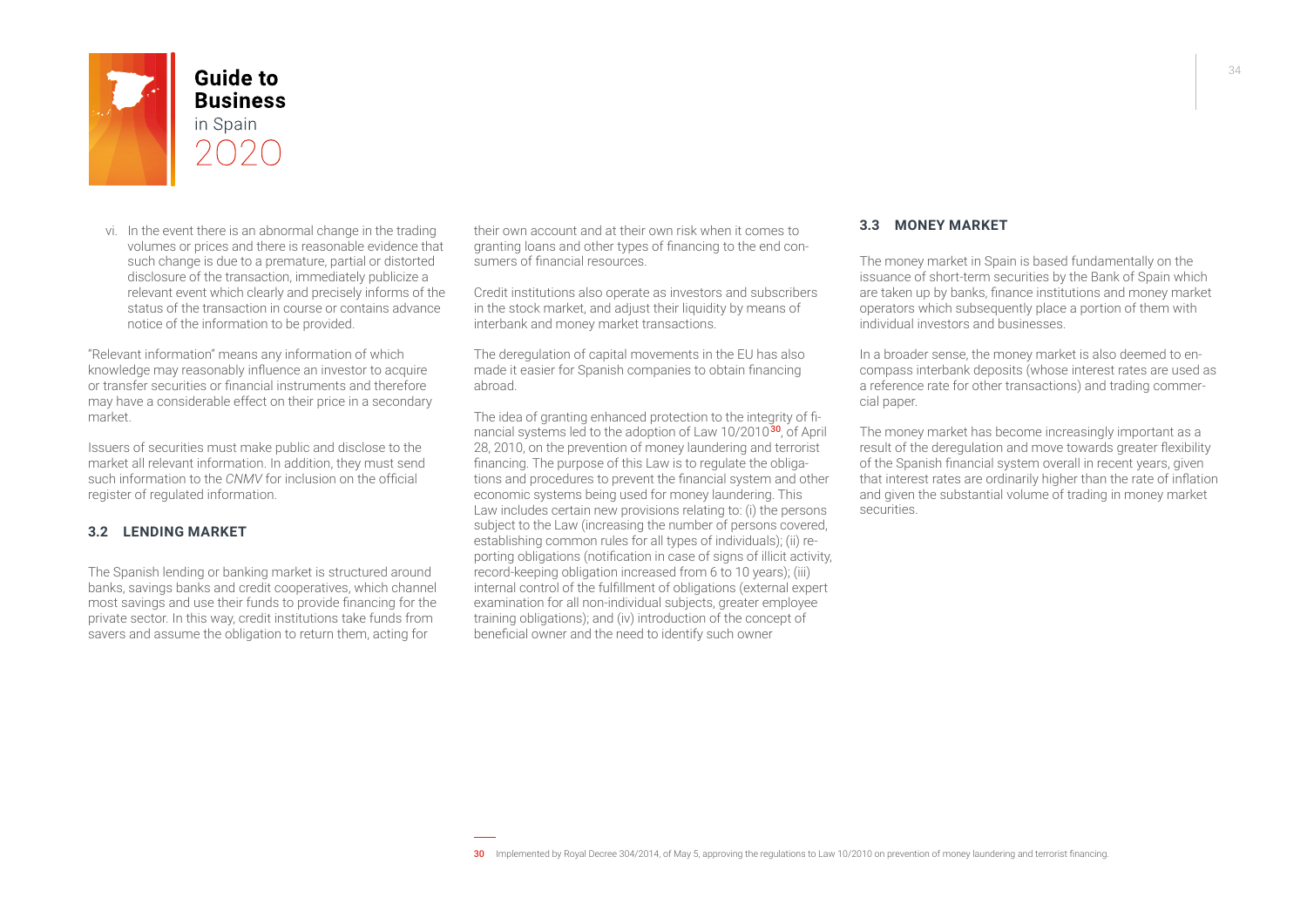<span id="page-34-0"></span>

**Guide to Business** in Spain

## The Spanish [financial system](#page-0-0) AII

| 1. Introducction                                         |  |
|----------------------------------------------------------|--|
| 2. Financial institutions                                |  |
| 3. Markets                                               |  |
| 4. Safeguards to protect financial<br>services customers |  |

## 4. Safeguards to protect financial services customers

#### **4.1 DEPOSIT GUARANTEE FUND AND INVESTMENT GUARANTEE FUND**

#### **4.1.1 Deposit Guarantee Fund**

The Deposit Guarantee Funds fall within the mechanisms of control and special support that seek to prevent the occurrence of insolvency situations at credit institutions. They are entities with public legal personality which credit institutions must necessarily join, as must the branches of credit institutions authorized in a non-EU Member State where their deposits in Spain are not covered by a similar guarantee system in their home country. The assets of the funds basically consist of the annual contributions made by the credit institutions that are members of the fund.

As a result of the events that have affected the international financial economy since August 2007, Europe is in financial turmoil. With the aim to coordinate the acts of the various Member States and secure the stability of the financial system, the Economic and Financial Affairs Council of the European Union welcomed the European Commission's proposal to carry out urgently an appropriate initiative to promote convergence of deposit guarantee schemes and agreed to raise the minimum coverage level to €50,000. This decision was implemented in Spain in Royal Decree 1642/2008, of October 10, 2008 (now

repealed by Royal Decree 628/2010, of May 14, 2010), in which it was decided to strengthen the Spanish deposit and investment guarantee system by raising the protection for existing deposits to one hundred thousand euros (€100,000) per holder and institution, for situations that could arise in the future. The intention behind this measure is to maintain and increase the confidence of deposit holders and investors at Spanish credit institutions.

The aim of the Deposit Guarantee Fund legislation<sup>31</sup> is to reinforce the solvency and functioning of credit institutions, thereby supporting the essential principle established by the international financial authorities and by the Spanish government as the basis of public intervention in light of the financial crisis, *i.e.* that the financial sector itself assume the costs incurred in the restructuring and recapitalization of the sector, so that the reform package will imply no cost for the public purse and, in short, for the taxpayer.

#### **4.1.2 Investment Guarantee Fund (FOGAIN):**

The *FOGAIN* was set up as a requirement of Directive 97/9/ EC of the European Parliament and of the Council of March 3, 1997 on investor-compensation schemes, and is regulated in article 198 of the Securities Market Law.

<sup>31</sup> The applicable rules are contained in Royal Decree Law 16/2011 of October 14, 2011 on the creation of the Deposit Guarantee Fund for Credit Institutions and Royal Decree 2606/1996 of December 20, 1996 on the Legal Regime governing Deposit Guarantee Funds. The latter was recently amended by Law 11/2015 of June 18, 2015 on the recovery<br>and resolution of credit institutions and investment fir June 18, 2015 on the recovery and resolution of credit institutions and investment firms and amends Royal Decree 2606/1996 of December 20, 1996 on deposit guarantee funds for credit institutions, through which Directive 2014/49/EU of April 16, 2014 for the harmonization of the functioning of deposit guarantee schemes throughout the European Union is transposed into Spanish legislation.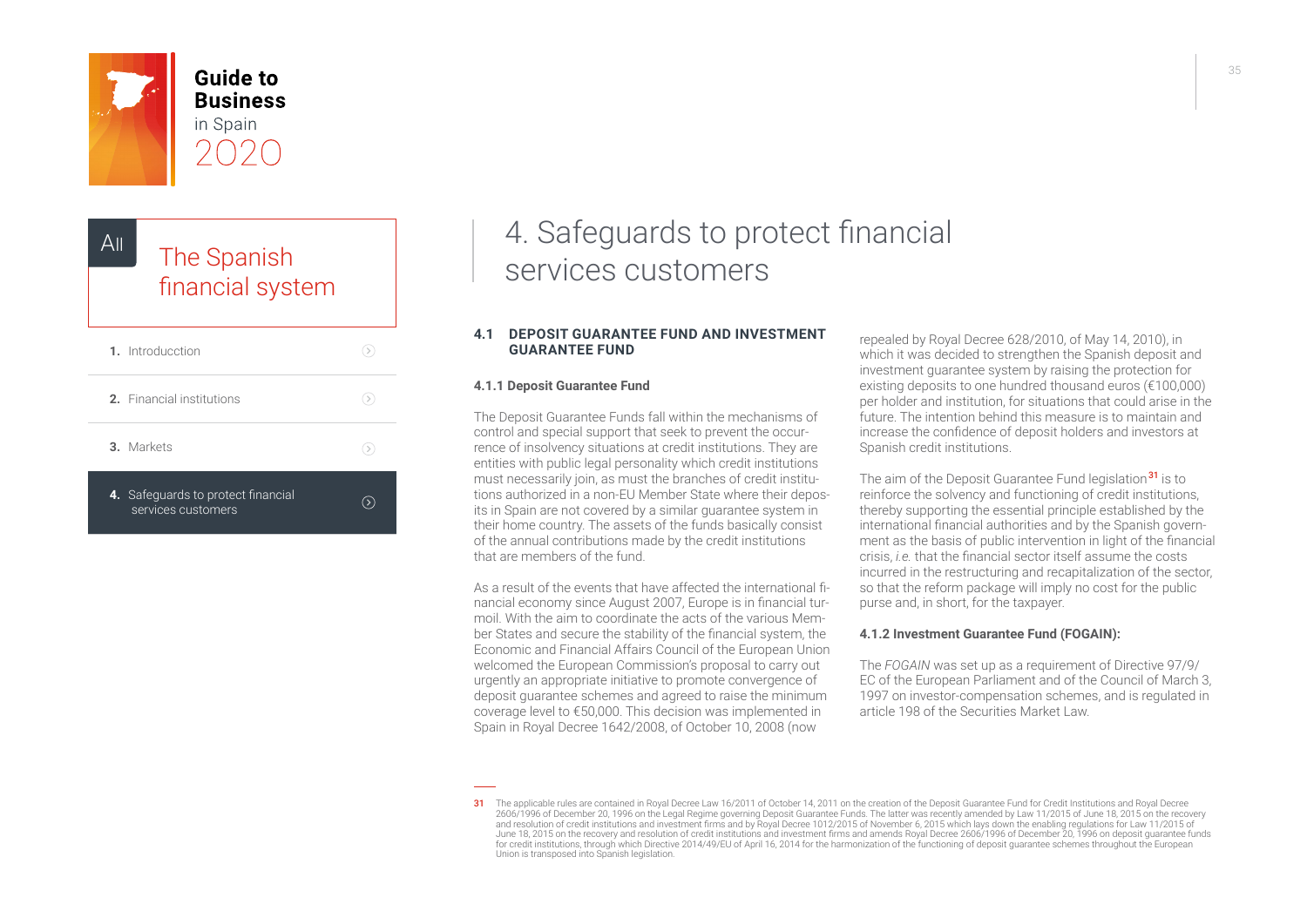

**Business** 

The purpose of the *FOGAIN* is to offer the clients of broker-dealers, brokers and portfolio management companies a compensation scheme in the event that any of these institutions enters into insolvency proceedings or is declared insolvent by the *CNMV*.

If one of these situations arises, and as a result of it, the institution is unable to repay or return to its clients the cash and securities they have entrusted to it, the *FOGAIN* will provide coverage and compensate those clients up to a maximum of €100,000 for clients of institutions that enter into one of these situations after October 11, 2008.

The *FOGAIN* also covers clients of *SGIICs* that have entrusted one of these institutions with securities and cash to manage portfolios, provided that the institution in question has entered into one of the above-mentioned insolvency situations.

#### **4.2 OTHER SAFEGUARDS TO PROTECT FINANCIAL SERVICES CUSTOMERS**

Some of the most important safeguards to protect financial services customers can be summarized as follows:

• The replacement of the Commissioner for the defense of banking services customers with the respective Claims Services of the three supervisory institutions (Bank of Spain, National Securities Market Commission and Directorate-General of Insurance and Pension Funds) pursuant to Sustainable Economy Law 2/2011.

The Claims Service resolves any complaints and claims filed by users of the supervised institutions that are related to their legally recognized interests and rights and arise from alleged breaches by those institutions, from the legislation on transparency and customer protection or from best financial practice.

It also addresses any customer queries about the applicable rules on transparency and customer protection, and about the existing legal channels for exercising their rights.

The Claims Service operates under the one-stop shop principle (Claims Services of the Bank of Spain, of the *CNMV* and of the Directorate-General of Insurance and Pension Funds), with any claims being referred to the corresponding supervisory body. It is an independent service that operates in compliance with the principles of transparency, the right of reply, efficacy, legality, freedom and representation.

Before filing a claim with the Claims Service, the interested party must have had the opportunity to solve it beforehand and therefore must evidence that he/she already filed the claim with the Customer Service Department or Ombudsman of the institution in question.

• With regard to the above point, an obligation is placed on credit institutions, investment firms and insurers to deal with and resolve their customers' complaints and claims relating to their interests and rights. For these purposes, they must have a customer care department consisting of an independent body or expert, whose decisions will be binding.

The purpose of the customer care department or service is to handle and resolve complaints and claims filed by customers. This department or service must be separate from the organization's other operating services and must act in accordance with the principles of speed, security, effectiveness and coordination. It must also have the human, material, technical and organizational resources that ensure adequate knowledge of the legislation on transparency and the protection of financial services customers.

The customer ombudsman is an optional body which may be external to the organization of financial institutions. Its purpose is to handle and resolve the claims which are submitted to it for a decision and to promote compliance with the legislation on transparency and customer protection, and with best financial practice. The customer

ombudsman must act as an independent body and with full autonomy with respect to the criteria and guidelines to be applied in the performance of its duties.

Both bodies were implemented by Ministerial Order *ECO*/734/2004 of March 11, 2004, which regulates the creation of customer care departments and services and the customer ombudsman for financial institutions.

• Financial institutions must prepare and approve a set of Customer Protection Rules to regulate the work done by the customer care department or service and by the customer ombudsman, where appropriate, and the relationship between the two. Lastly, the customer care department or service and the customer ombudsman, where appropriate, must issue an annual report or summary which must be included in the financial institutions' Annual Report.

Law 22/2007 of July 11, 2007, on the distance marketing of consumer financial services was published in the Official State Gazette on July 12, 2007, thereby completing the implementation in Spanish legislation of Directive 2002/65/EC of the European Parliament and of the Council of September 23, 2002 concerning the distance marketing of consumer financial services.

The aim of Law 22/2007 is to establish a specific regime for the protection of users of financial services which is applicable to contracts offered, traded and concluded at a distance. This Law applies both to contracts and the offers related to them, provided that they generate obligations on the part of the consumer, and their subject matter must be the provision to consumers of all kinds of financial services, within the framework of a system of sale or provision of services at a distance organized by the supplier, when such system employs exclusively distance communication techniques, even in the actual conclusion of the contract.

The most noteworthy aspects of Law 22/2007 are the following: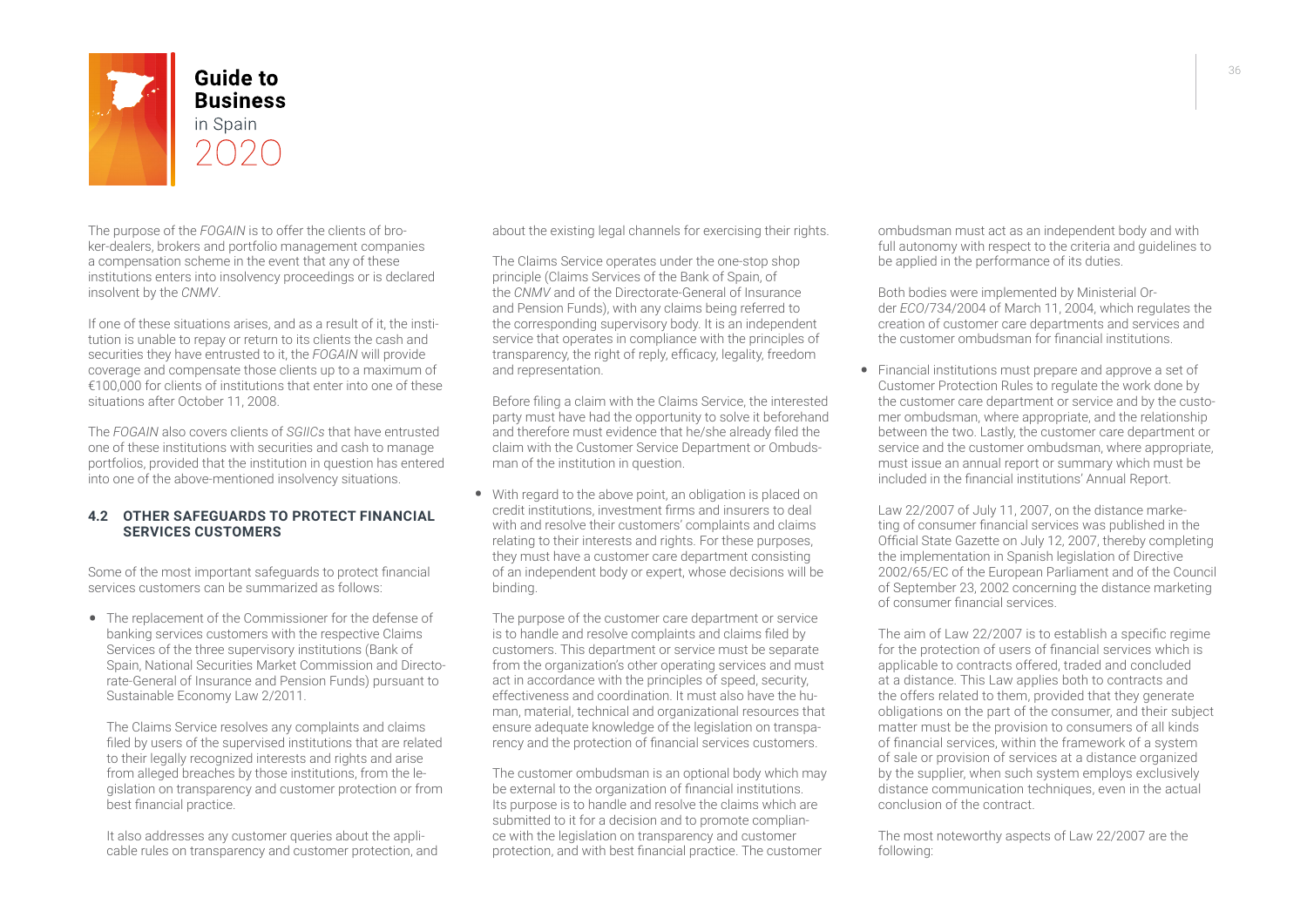

- 
- a. It establishes the obligation for the financial service provider to notify the terms and conditions of the contracts and provide prior information to the consumer. Any breach by the provider of the disclosure obligations imposed by Law 22/2007 may result in the contract being rendered null and void.
- b. It recognizes a right of withdrawal: this is the consumer's right to withdraw from a validly concluded contract without being required to state the reasons and without incurring any penalty. This is a kind of "right to repent". The period for exercising this right is generally 14 calendar days, although in the case of contracts relating to life insurance it is 30 calendar days.
- c. It provides further guarantees in addition to the two basic consumer protection mechanisms described above (transparency and withdrawal). These guarantees serve two purposes:
	- i. They protect the consumer from fraudulent or incorrect charges when the financial services have been paid for by card: the cardholder may demand the immediate cancellation of the charge.
	- ii. They protect the consumer from harassment by suppliers in relation to unsolicited services and communications.
- Ministerial Order *EHA*/2899/2011 on transparency and protection for banking services customers was approved on October 28, 2011. The aim of this Ministerial Order is to concentrate the basic transparency regulations in one single text, bringing together the existing disperse regulations into one single document in such a manner so as to make them clearer and more accessible to the general public.

It also aims to update the existing provisions relating to the protection of bank customers who are individuals, to rationalize, improve and enhance, where necessary, credit institutions' transparency and conduct obligations. Thus, the requirements in aspects such as information on interest rates and charges, customer communications, contractual information, related financial services, etc., have been enhanced. The Ministerial Order also includes express mention of advisory services, with a view to ensuring that this banking service is provided with the customers' best interests at all times, and that it includes an appropriate assessment of their position and of the services available on the market. It therefore draws a distinction between this service and direct marketing by institutions of their own products, an activity that is subject to the general transparency regime and requires the appropriate explanations. In addition, it definitively establishes that electronic means will be deemed equivalent, for all effects and purposes, to traditional paper documents, in the relationship between credit institutions and their customers. This Order is implemented by Bank of Spain Circular 5/2012.

Lastly, the Ministerial Order implements the general principles of the Sustainable Economy Law concerning responsible lending, introducing the obligations needed to ensure that the Spanish financial industry raises its prudential standards in respect of lending, to the benefit of its customers and of market stability. For these purposes, a system has been designed based on an assessment of creditworthiness which aims to assess the risk of nonpayment of a possible loan. This system should not, in any case, represent an obstacle to access to credit by the general public, but rather a legal incentive for healthier and more prudent conduct on the part both of institutions and their customers.

In addition, the rules of conduct that investment firms must observe are contained both in Securities Market Law and in Royal Decree 217/2008 on the legal regime for investment firms. In this connection, note should also be made of *CNMV* Circular 7/2011, of December 12, 2011, on fee schedules and standard contracts. With a view to encouraging transparency, the aim is for investors to have sufficient information to enable them to assess whether or not the fees charged are proportional to the quality of the service provided. It is an incentive for institutions to effectively set their fee ceilings in keeping with those generally applied to retail customers.

It also establishes that fee schedules and standard contracts must be available to customers and potential customers in all customer branches, including external agencies, and that they must also be easily accessible on their websites.

Note should also be taken of the publication of two ministerial orders: Order *EHA*/1717/2010 and Order *EHA*/1718/2010 <sup>32</sup>, of June 11, on regulation and control of advertising of investment and banking products and services, respectively.

Finally, mention should be made of Order *ECC*/2316/2015 of November 4, 2015, establishing obligations in relation to the classification and provision of information on financial products, which aims to ensure that clients or potential clients of financial products receive adequate protection through the implementation of a standard information and classification system which informs them of the level of risk involved and enables them to choose the product best suited to their savings and investment needs and preferences.